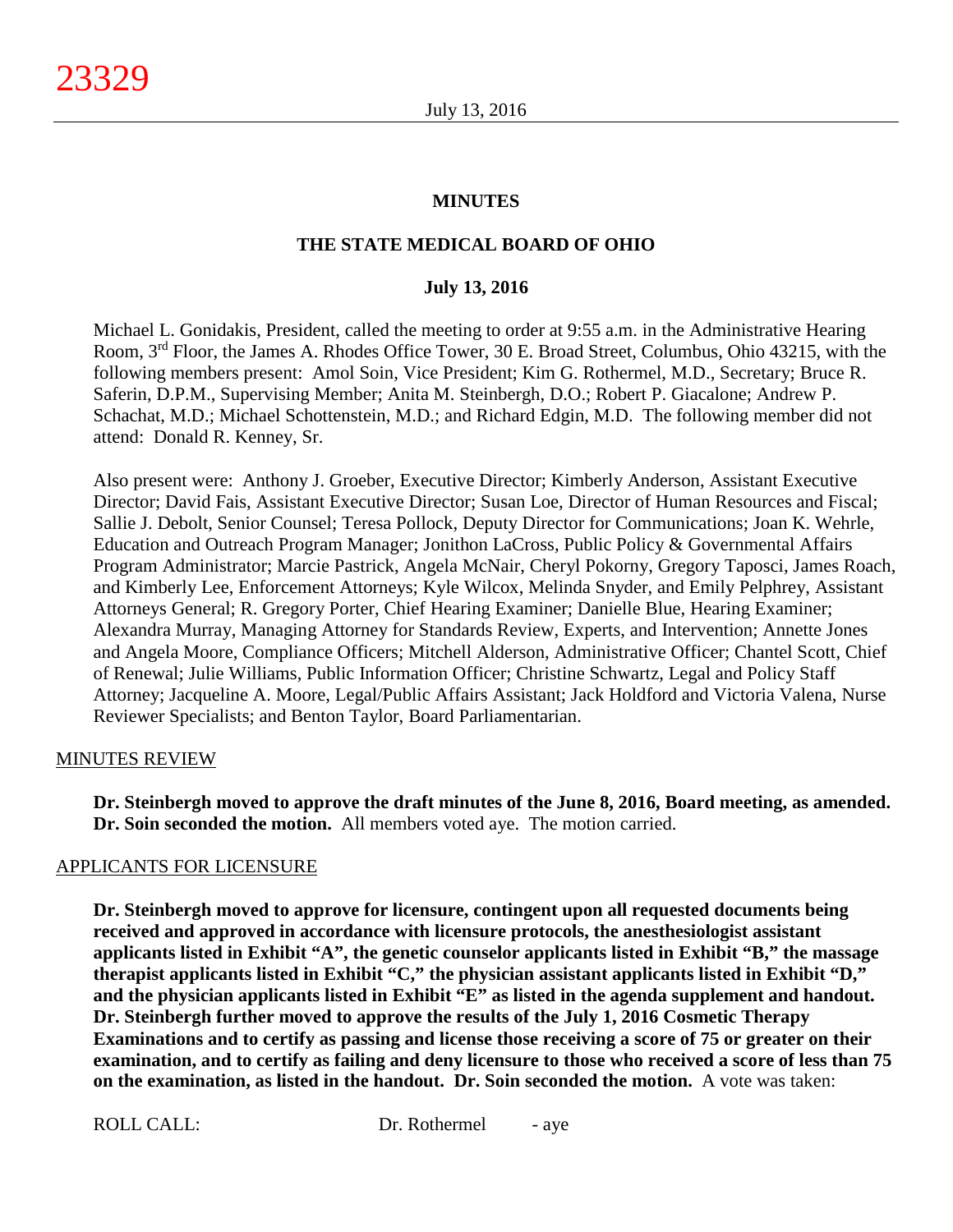| Dr. Saferin       | - aye |
|-------------------|-------|
| Mr. Giacalone     | - aye |
| Dr. Steinbergh    | - aye |
| Dr. Soin          | - aye |
| Mr. Gonidakis     | - aye |
| Dr. Schachat      | - aye |
| Dr. Schottenstein | - aye |
| Dr. Edgin         | - aye |
|                   |       |

The motion carried.

#### REPORTS AND RECOMMENDATIONS

Mr. Gonidakis announced that the Board would now consider the Reports and Recommendations appearing on its agenda.

Mr. Gonidakis asked whether each member of the Board had received, read and considered the hearing records, the Findings of Fact, Conclusions of Law, Proposed Orders, and any objections filed in the matters of: Ernest B. de Bourbon, III, M.D.; Kristen Gabrielle Landry, M.D.; Harry Persaud, M.D.; and Steven Ralph Angerbauer, M.D. A roll call was taken:

| <b>ROLL CALL:</b> | Dr. Rothermel     | - aye |
|-------------------|-------------------|-------|
|                   | Dr. Saferin       | - aye |
|                   | Mr. Giacalone     | - aye |
|                   | Dr. Steinbergh    | - aye |
|                   | Dr. Soin          | - aye |
|                   | Mr. Gonidakis     | - aye |
|                   | Dr. Schachat      | - aye |
|                   | Dr. Schottenstein | - aye |
|                   | Dr. Edgin         | - aye |
|                   |                   |       |

Mr. Gonidakis asked whether each member of the Board understands that the disciplinary guidelines do not limit any sanction to be imposed, and that the range of sanctions available in each matter runs from dismissal to permanent revocation. A roll call was taken:

| <b>ROLL CALL:</b> | Dr. Rothermel     | - aye |
|-------------------|-------------------|-------|
|                   | Dr. Saferin       | - aye |
|                   | Mr. Giacalone     | - aye |
|                   | Dr. Steinbergh    | - aye |
|                   | Dr. Soin          | - aye |
|                   | Mr. Gonidakis     | - aye |
|                   | Dr. Schachat      | - aye |
|                   | Dr. Schottenstein | - aye |
|                   | Dr. Edgin         | - aye |
|                   |                   |       |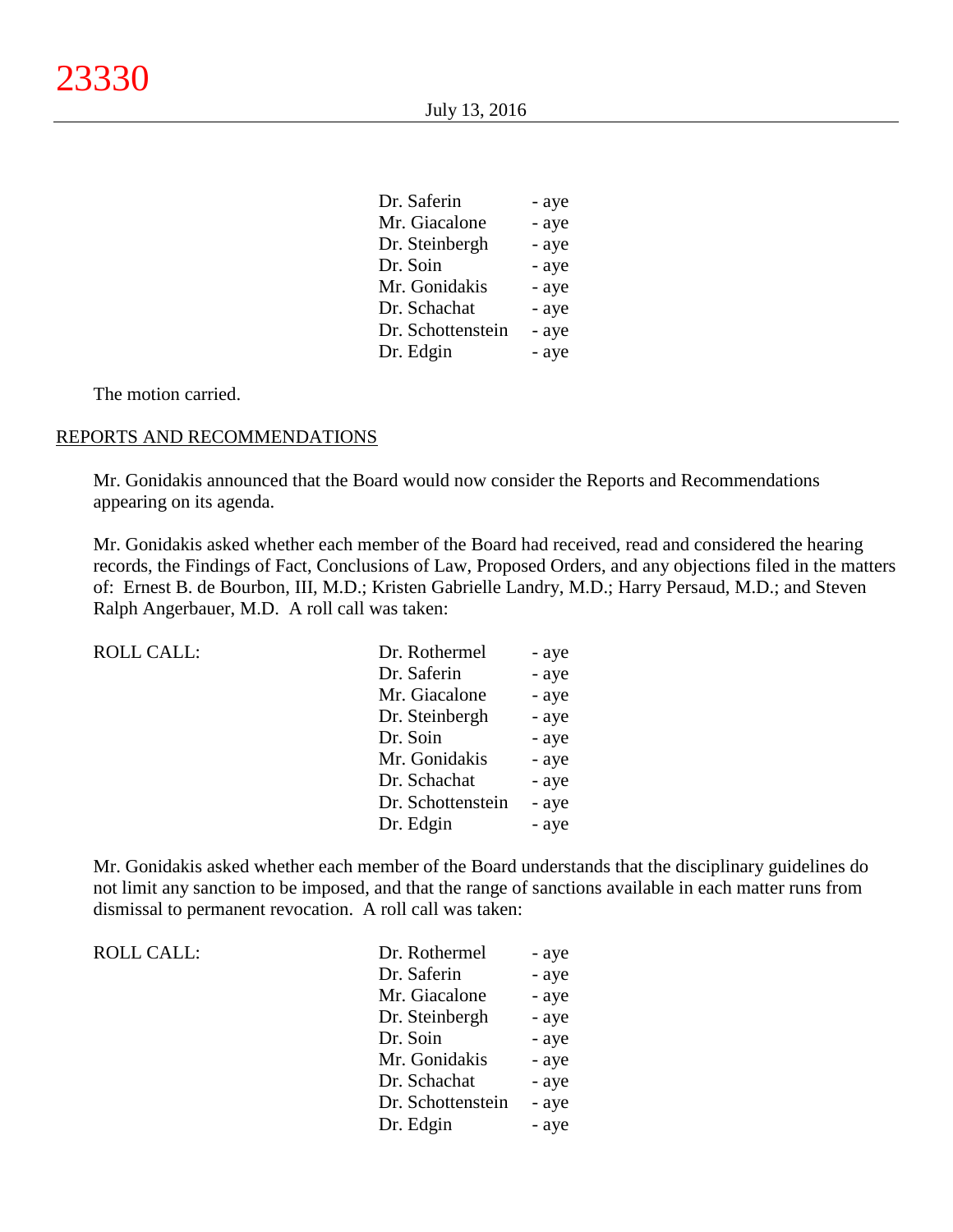Mr. Gonidakis noted that, in accordance with the provision in section 4731.22(F)(2), Ohio Revised Code, specifying that no member of the Board who supervises the investigation of a case shall participate in further adjudication of the case, the Secretary and Supervising Member must abstain from further participation in the adjudication of any disciplinary matters. In the matters before the Board today, Dr. Rothermel served as Secretary and Dr. Saferin served as Supervising Member.

Mr. Gonidakis reminded all parties that no oral motions may be made during these proceedings.

The original Reports and Recommendations shall be maintained in the exhibits section of this Journal.

# ERNEST B. DE BOURBON, III, M.D.

Mr. Gonidakis directed the Board's attention to the matter of Ernest B. de Bourbon, III, M.D. Objections have been filed to Ms. Blue's Report and Recommendation and were previously distributed to Board members.

Mr. Gonidakis stated that a request to address the Board has been timely filed by Dr. de Bourbon. Five minutes will be allowed for that address.

Dr. de Bourbon was represented by his attorney, James McGovern.

Dr. de Bourbon, a board-certified emergency medicine physician and a military veteran, stated that he retired ten years ago and subsequently started a cosmetic medical practice. Dr. de Bourbon stated that he is appearing before the Board today due to incomplete records used in the Board's initial evaluation of Patient 2. Dr. de Bourbon stated that the incomplete records were due to a clerical error in his office and once this was discovered the complete record was turned over as soon as it was permissible.

Dr. de Bourbon stated that the State failed to prove its allegation that a breach in the standards of care led to Patient 2's 2011 death. Dr. de Bourbon also stated that the State failed to prove its allegation of a medical records violation in his care of Patient 2, noting that the State's expert witness conceded that the medical record actually met the standards of care. Dr. de Bourbon admitted that he committed technical rules violations in his care of Patient 1 in 2007.

Dr. de Bourbon continued that during his career as an emergency physician he became very skilled in handling critical care patients and the procedures he performed at that time were much more complex than the cosmetic procedures at issue in this case. Dr. de Bourbon stated that to become qualified in cosmetic medicine he sought the best training available. Dr. de Bourbon stated that he attended many of the same programs as plastic surgeons and he was evaluated based on his demonstrated competence. Dr. de Bourbon stated that because he followed the Medical Board's education and training criteria, he was not charged with violating Section 4731-25-04(A), Ohio Administrative Code, regarding sufficient liposuction education, training, and experience. Dr. de Bourbon stated that out of 1,200 liposuction cases he has performed since 2010 he has had only one complication, which was a known complication of fat transfer. Dr. de Bourbon stated that his patients are generally happy with their procedures and he has not had any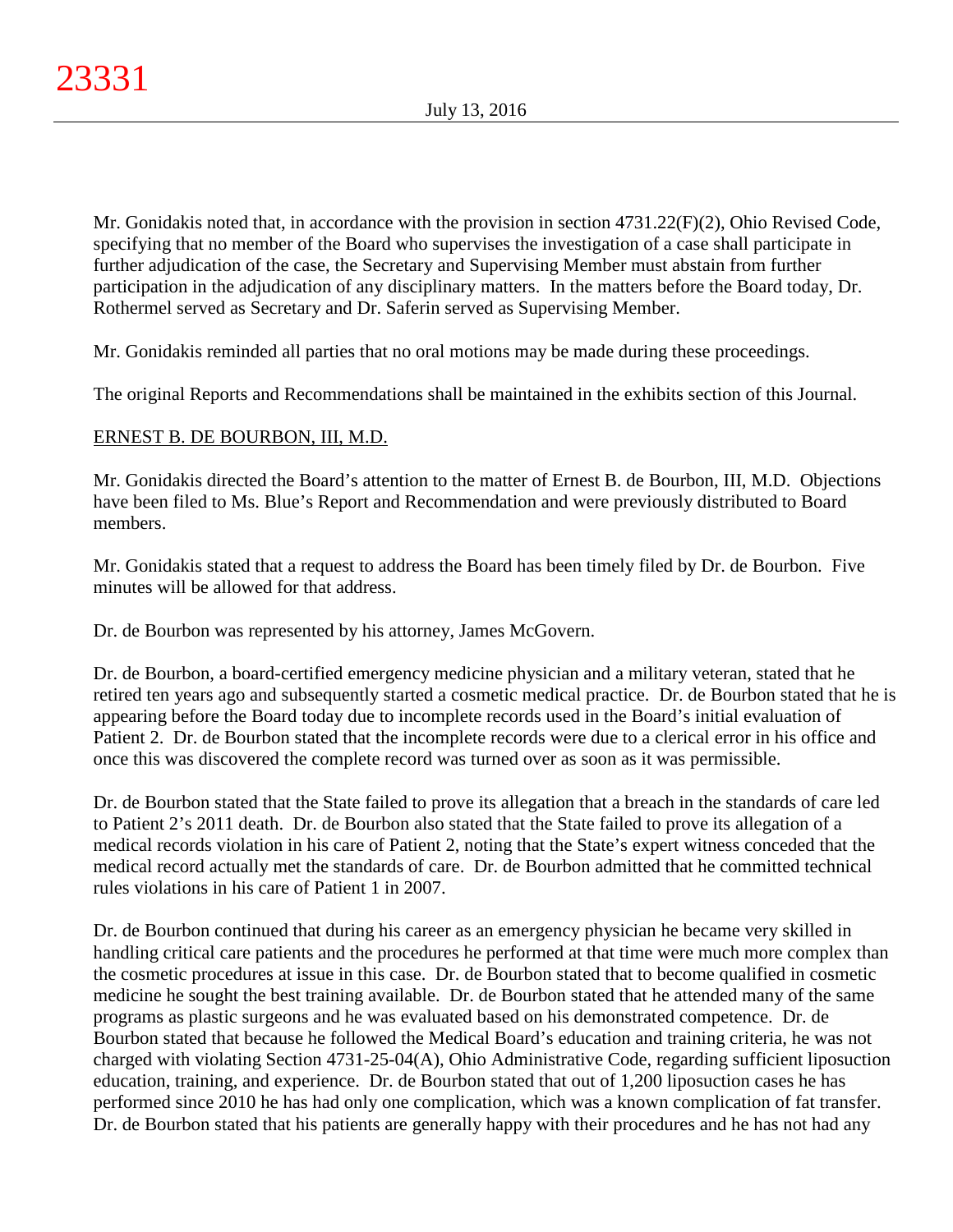problems with actual liposuction technique. Dr. de Bourbon added that in 2010 his office was accredited by the Accreditation Association for Ambulatory Health Care (AAAHC) and everything has been done "by the book" since that time.

Dr. de Bourbon stated that his care and medical record for Patient 2 met all applicable standards of care, as supported by the State's expert witness, Robert D. Lewis, M.D., and by what Dr. de Bourbon learned in the intensive medical record-keeping course he recently completed. Dr. de Bourbon stated that there is no evidence that he violated the standards of care or that any violation of the standards of care caused Patient 2's death. Dr. de Bourbon noted that Dr. Lewis agreed that not every physician documents blood aspiration prior to injection and that Dr. Lewis conceded that there is no such standard of care for documentation. Dr. de Bourbon further stated that Dr. Lewis conceded that there may or may not have been blood present in the aspirate and that the outcome could still have been the same. Dr. de Bourbon stated that his recent medical record-keeping course corroborated his procedural documentation as being appropriate given his usual practice pattern and that Dr. Lewis' comment of "not documented, not done" is naïve given the realities of medical practice.

Dr. de Bourbon continued that Patient 2's autopsy did not corroborate Dr. Lewis' assumption that Patient 2's fat embolism resulted from an overt violation of a large central vessel by a needle. Rather, the fat embolism, which is a known complication, was only found in Patient 2 by microscopic lung staining, suggesting a passive absorption through small exposed veins.

Dr. de Bourbon stated that the Hearing Examiner made some derogatory comments that should be taken with a grain of salt. Dr. de Bourbon stated that the Hearing Examiner's comments were unfounded and biased and, for reasons that he could not discuss, he asked the Board members to keep an open mind. Dr. de Bourbon stated that the Hearing Examiner's recommendation to suspend his medical license and permanently restrict him from performing liposuction is completely unwarranted. Dr. de Bourbon questioned why the Board should restrict him from performing liposuction when the key issues of this case were documentation of the injection technique for the fat transfer in Patient 2 and a technical rules violation in Patient 1. Dr. de Bourbon opined that it made no sense to restrict him from a procedure that is not even remotely related to these two cases. Dr. de Bourbon stated that a more logical recommendation could have been to restrict his ability to perform fat transfer to the buttocks.

Dr. de Bourbon admitted to and apologized for his technical rules violation in his care of Patient 1. Dr. de Bourbon stated that it had been early in his career and he has done everything since then to be in compliance with the Board's rules. Dr. de Bourbon stated that at that time he and the experts he spoke with, including representatives of the Medical Board, did not understand the nuances of the Ohio rules for tumescent anesthesia, which imposed additional requirements beyond what was taught nationally. Dr. de Bourbon stated that Patient 1 had wanted a less invasive procedure to help correct problems from a prior botched surgery. Dr. de Bourbon stated that during each of the procedures with Patient 1 he worked on distinct areas and that it was well within the standards of care and his clinical judgement to do so. Dr. de Bourbon stated that Dr. Lewis had never done one of these procedures. Dr. de Bourbon stated that Patient 1's abdominal procedure went well but he never had a chance to complete her leg treatments because she was non-compliant with her care. Dr. de Bourbon stated that his work was subsequently judged unfairly and that all the experts at the hearing agreed that not enough time had passed to allow complete healing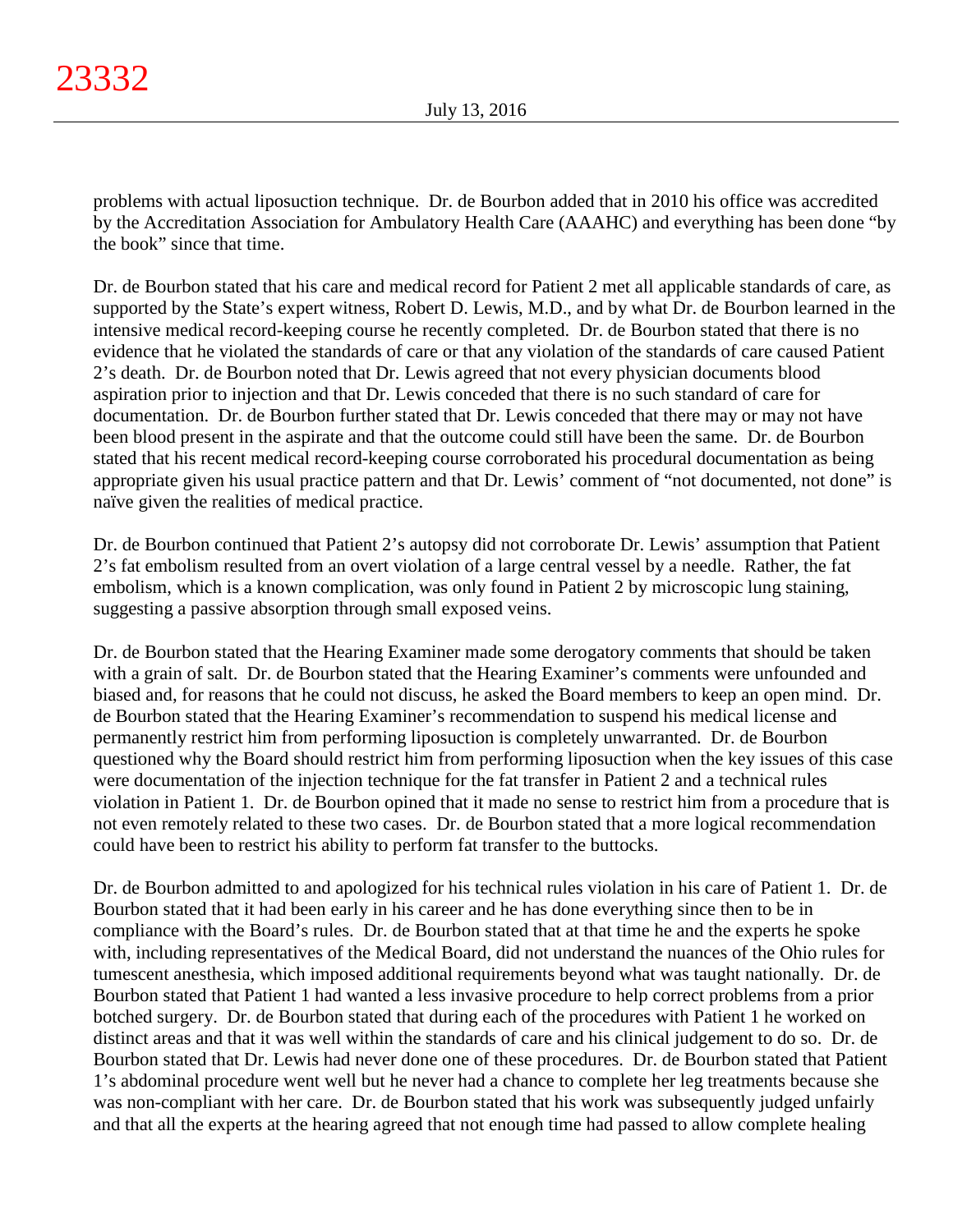and know the full impact of his work.

Dr. de Bourbon asked the Board to consider this information and avoid sanctions that would suspend his license or impose any practice restrictions.

Mr. McGovern asked the Board to consider various motions and rules regarding a Quality Intervention Panel issue.

Mr. Gonidakis asked if the Assistant Attorney General would like to respond. Mr. Wilcox stated that he would like to respond.

Mr. Wilcox stated that Dr. de Bourbon was trained in emergency medicine and he had never attended a surgery residency program or been formally trained in plastic surgery. In 2004 Dr. de Bourbon, having decided to enter the field of cosmetic and plastic surgery, embarked on what he called "hands-on training" by shadowing other physicians doing these procedures. Mr. Wilcox stated that Dr. de Bourbon had believed that these liposuction procedures were minimally-invasive, quick, and did not require general anesthesia. However, Mr. Wilcox noted expert testimony indicating that these are serious surgical procedures. Mr. Wilcox stated that though Dr. de Bourbon had attended seminars and learned "proprietary procedures," one cannot learn proper surgical technique and make up for lack of training by attending weekend seminars. Mr. Wilcox stated that it is clear from the testimonies of Dr. de Bourbon and the State's expert witness, Dr. Lewis, that Dr. de Bourbon did not understand the full impact these procedures have on the human body.

Mr. Wilcox opined that Dr. de Bourbon displayed arrogance at his hearing and that he seemed to be incredulous that he was going through this process. Mr. Wilcox stated that Dr. de Bourbon felt that his experience as an emergency medicine physician allowed him to enter the field of plastic and cosmetic surgery, but Mr. Wilcox noted that surgeons undergo years of training. Mr. Wilcox stated that general surgery residency is about five years and plastic surgery residency is another three years for a total of eight years of post-graduate training which Dr. de Bourbon seemed to think he could bypass.

Mr. Wilcox stated that Dr. de Bourbon still believes that he did nothing wrong and that Patient 2 died due to a known complication. However, the State believes, and the State's expert testified, that Dr. de Bourbon's technique was improper and caused the ultimate demise of Patient 2. Mr. Wilcox stated that Patient 2, a 35-year-old mother of four, died from pulmonary embolism.

Mr. Wilcox stated that he essentially agrees with the Hearing Examiner's Proposed Order, thought he felt that the suspension of Dr. de Bourbon's license should be for a minimum of one year instead of 180 days. Mr. Wilcox strongly supported the proposed permanent limitation from performing liposuction. Mr. Wilcox stated that Dr. de Bourbon needs to be held to the standard of a plastic surgeon in Ohio, a standard which he fell woefully short of.

**Dr. Steinbergh moved to approve and confirm Ms. Blue's Findings of Fact, Conclusions of Law, and Proposed Order in the matter of Ernest B. De Bourbon, M.D. Dr. Schottenstein seconded the motion.**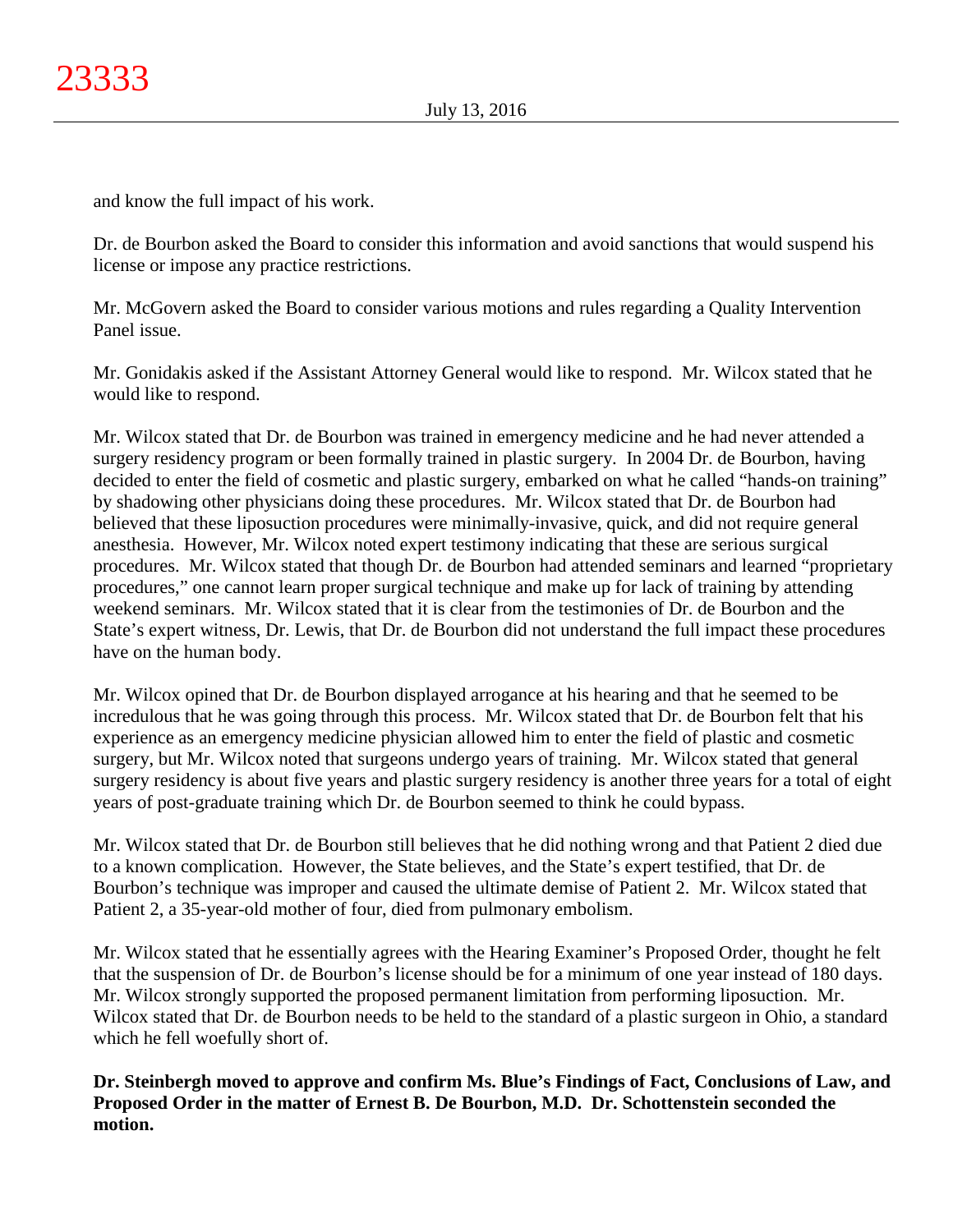Mr. Gonidakis stated that he will now entertain discussion in the above matter.

Dr. Soin stated that Dr. de Bourbon completed a three-year emergency medicine residency in 1995 which, according to Dr. de Bourbon's testimony, included assisting in surgeries. Dr. Soin stated that Dr. de Bourbon perceives himself from his residency training as half surgeon and half critical care specialist. Dr. de Bourbon, who is active-duty military, served as an emergency physician at Wright-Patterson Air Force Base from 1995 to 1999 and as medical director at O'Bleness Memorial Hospital from 2000 to 2004. Dr. de Bourbon testified that as an emergency physician he has performed some complex surgical procedures, including an appendectomy, subclavian vein line, intubation, and drilling a burr hole to relieve a blood clot in a patient's skull.

Dr. Soin stated that Dr. de Bourbon left emergency medicine in 2004 to enter the field of cosmetic medicine, founding Artemis Laser and Vein Center in Dublin, Ohio. At first, Dr. de Bourbon only treated varicose veins, but he eventually began adding some cosmetic procedures and liposuction techniques such as Cool Lipo, Smart Lipo, and traditional liposuction. Dr. de Bourbon estimated that by 2011 he was performing about 200 liposuctions per year and that liposuction constituted about 25% of his practice at that time. Regarding his training in liposuction and fat transfer, Dr. de Bourbon testified that he observed physicians performing laser liposuction in Dayton, Ohio and Saint Louis, Missouri, completed over 24 hours of continuing medical education (CME) on the subject, and was formally trained on the use of a liposuction machine over a two-day period.

Dr. Soin stated that the State's expert witness, Robert D. Lewis, M.D., completed a five-year residency in general surgery in 1995 and a two-year plastic surgery residency in 1997. Although Dr. Lewis agreed that the types of procedures Dr. de Bourbon performed on Patient 1 and Patient 2 are not the sole province of plastic surgeons, he asserted the Dr. de Bourbon should be held to the standards of care of a plastic surgeon. Dr. de Bourbon's expert witness, Marvin A. Borsand, D.O., completed a research fellowship in addictionology and a four-year residency in general surgery. Dr. Borsand did not complete a plastic surgery residency or take additional training in plastic surgery, but he was board certified in cosmetic surgery and facial plastic surgery based on his qualifications as a surgeon.

Dr. Soin briefly reviewed Dr. Lewis' explanation of liposuction as the removal of fat from specified areas of the body either mechanically or using different techniques to emulsify or liquefy the fat to remove it. Dr. Lewis also affirmed that liposuction is a surgical procedure and stated that he considered the removal of 100 cc or more fat to be major surgery.

Dr. Soin continued that Patient 1, a female born in 1944, was treated by Dr. de Bourbon from April to July 2007. Patient 1 first presented to Dr. de Bourbon with complaints of excess abdominal fat deposits, especially around her umbilicus. Dr. Soin observed that Dr. de Bourbon's medical record included multiple sentence fragments. On July 11, 2007, Patient 1 had a second office visit and complained of excess irregular fat deposits, cellulite, a post-surgical deep groove in her right hip and thigh, and fat deposits and cellulite in the left hip and thigh. On the same day, Dr. de Bourbon performed laser-assisted lipolysis and lipoplasty to Patient 1's right lateral hip and thigh and the left lateral thigh. On July 19, Dr. de Bourbon performed another laser-assisted lipolysis and lipoplasty on Patient 1's right lateral hip and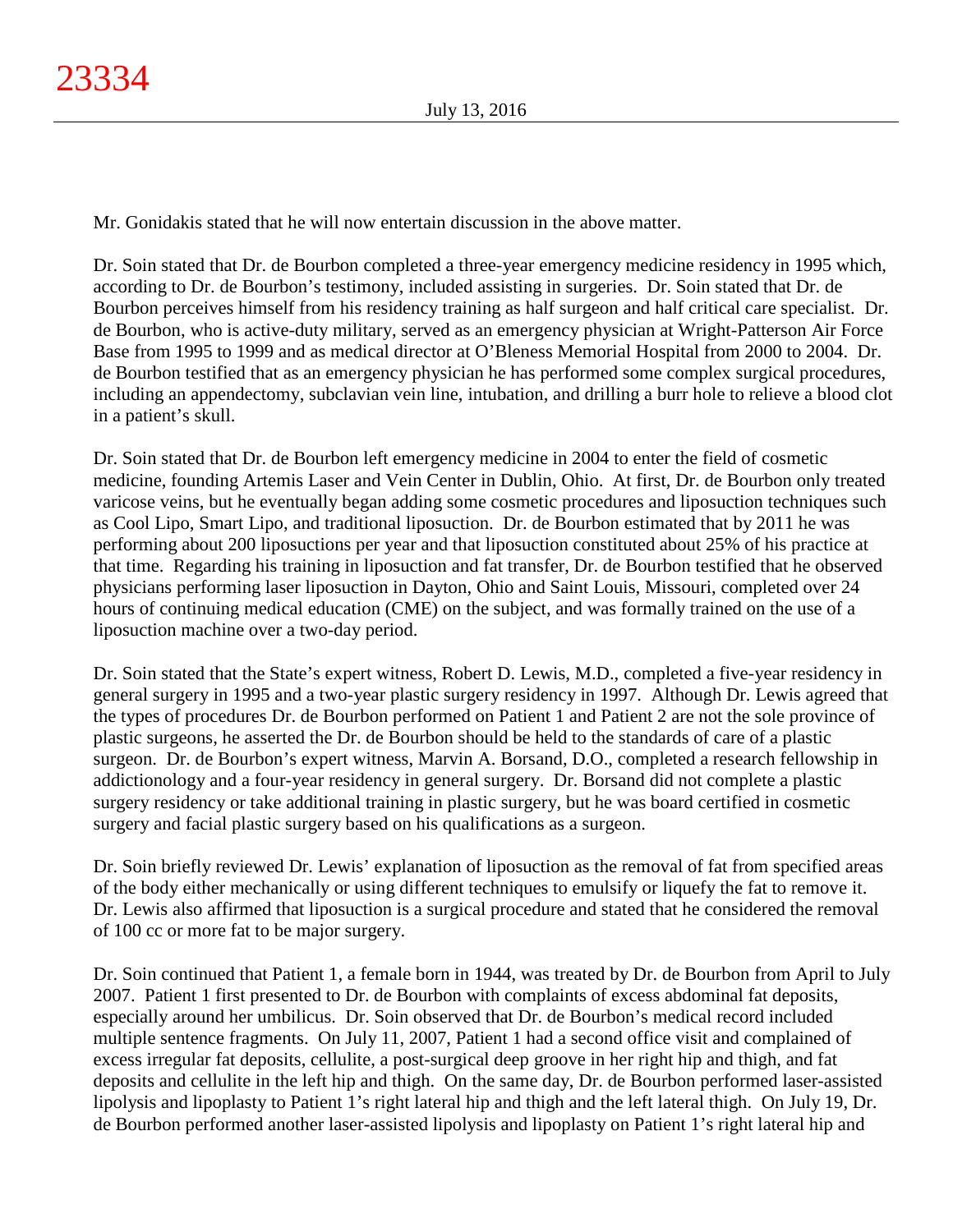thigh.

Patient 1 subsequently saw Arthur H. Bing, M.D., a plastic reconstructive surgeon, seeking a second opinion. Patient 1 later saw Robert Heck, M.D., a plastic surgeon, seeking revisionary surgery because she was unhappy with the results of the laser liposuction. Upon examination, Dr. Heck noted that Patient 1's legs were "horribly disfigured by Artemis" and added that it was "very uneven." Dr. Heck opined that multiple surgeries would be required to correct the problems.

Dr. Soin stated that Dr. Lewis testified that Dr. de Bourbon had departed from, or failed to conform to, the minimal standards of care in his treatment of Patient 1. Dr. Lewis set forth the following opinions in his report:

- Dr. de Bourbon's clinical judgment to perform laser-assisted liposuction was flawed
- Dr. de Bourbon's documentation of details of the operation were non-existent, his office notations were sparse, and his follow-up was limited
- There was no documentation of vital signs the day of the procedure or following the procedure.
- Dr. de Bourbon failed to follow-up appropriately with Patient 1 after the first two procedures and no documentation was provided to confirm any post-operative care at all
- Suction lipectomy of any volume over 100 cc should be considered a major operative procedure and appropriate precautions and documentation should be in place
- The proximity of the second and third procedure is highly suspect.

Dr. Soin stated that Dr. Borsand, Dr. de Bourbon's expert witness, also criticized Dr. de Bourbon for failure to document Patient 1's vital signs or to administer an IV during her procedures, as required by Rule 4731-25-05. Dr. de Bourbon admitted that in 2007 he was not familiar with the Board's rules regarding office-based liposuction, and therefore acknowledged violating Rule 4731-25-05.

Dr. Soin continued that Patient 2, a female born in 1975, was treated by Dr. de Bourbon from July 2010 to October 2011. Patient 2 was seeking Cool Lipo in the abdominal area. Dr. Soin noted that by this time Dr. de Bourbon's documentation had improved significantly. Dr. Soin stated that Patient 2's initial procedure went well with no complications and she was pleased with the results. Patient 2 had three post-operative visits.

In October 2011 Patient 2 underwent a second liposuction procedure to her abdomen and a fat transfer to her buttocks. Tragically, Patient 2 coded on the operating table and later died at Dublin Methodist Hospital. The Franklin County Coroner reported that the cause of death was a fat embolism as a consequence of liposuction and injection of adipose tissue. Dr. Soin stated that upon microscopic examination, it was noted that Patient 2's pulmonary vessels demonstrated the "presence of fat on the oil red stain O."

In his report, Dr. Lewis set forth the following criticisms of Dr. de Bourbon's care of Patent 2: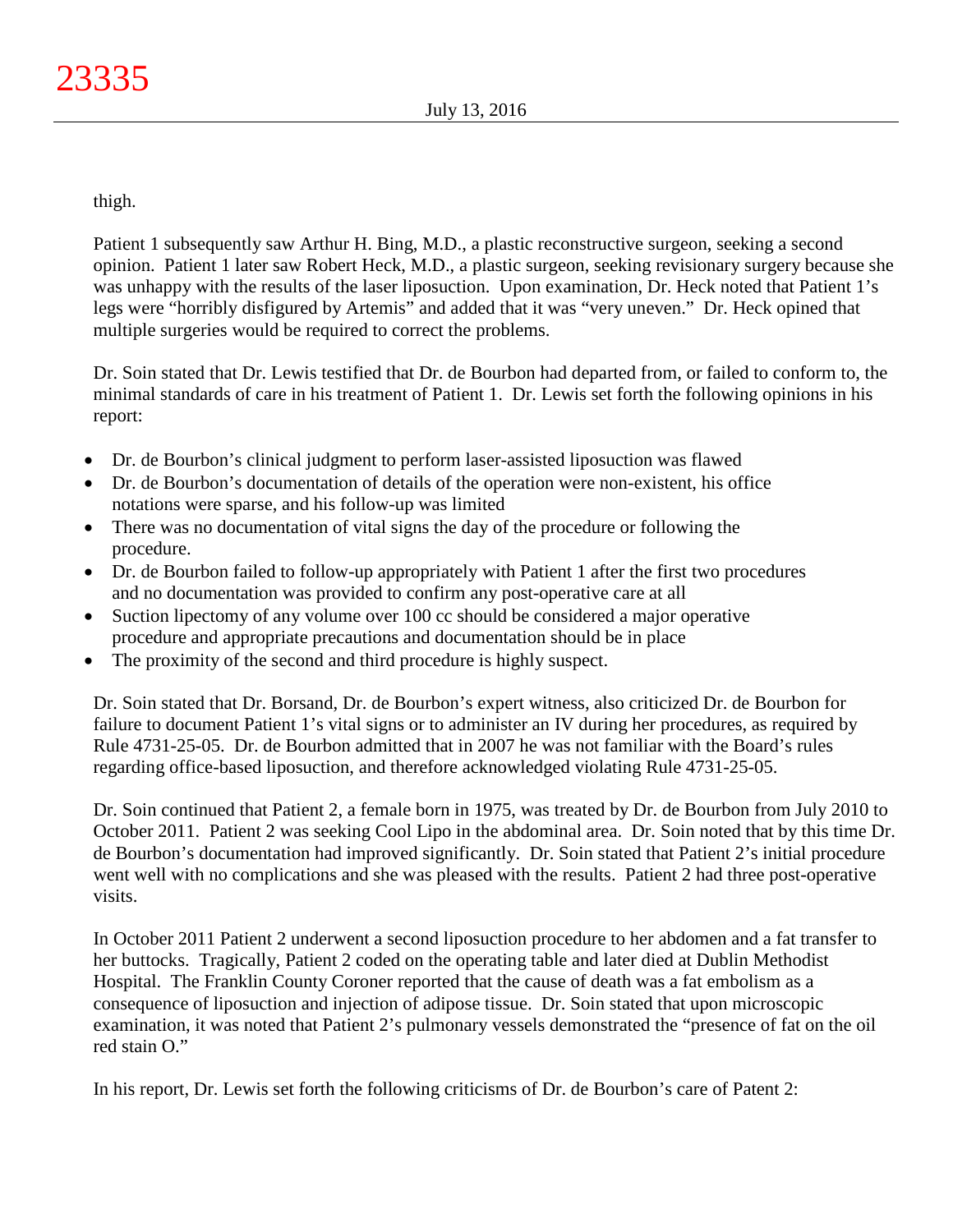- The use of traumatized fat following VASER liposuction is of questionable value
- Dr. de Bourbon failed to document appropriate safeguards
- There was no specific operative note for Patient 2's October 13, 2011, procedure
- The documentation of the procedure is vague and lacks specific information such as the type and size of the injection needle or cannula, how the fat was handled and processed, and any mention of aspirating the syringe prior to injecting fat.

Dr. Lewis testified that upon his review of Patient 2's chart and autopsy report, it appeared that Dr. de Bourbon's fat injection caused Patient 2's arrest. However, Dr. Lewis also noted that arrest is a known complication of liposuction. Dr. de Bourbon testified that he had performed over 1,000 such procedures and that this was his first such complication.

Dr. Soin stated that he supports the Hearing Examiner's Proposed Order of a minimum 180-day suspension of Dr. de Bourbon's license and a permanent restriction from performing liposuction procedures. Dr. Soin stated that the vast majority of plastic surgeons undergo about eight years of post-graduate training in surgery and plastic surgery, whereas Dr. de Bourbon took multiple two-day courses and CME courses to prepare to do these major procedures. Dr. Soin emphasized that Patient 2 died, which is the worst possible outcome. Dr. Soin acknowledged that arrest is a known complication of the procedure, but commented that many plastic surgeons never have such a complication in their entire careers. Dr. Soin opined, in light of the importance of protecting the public, that the permanent limitation makes sense for a practitioner who is not board-certified in plastic surgery, has had a patient death, and has been the subject of multiple concerns about patient care and documentation. Dr. Soin further opined that Dr. de Bourbon's testimony shows that he lacks some situational awareness and responsibility for what happened. Dr. Soin expressed concern about Dr. de Bourbon potentially doing this again in the absence of a permanent restriction.

Dr. Steinbergh reiterated that Dr. de Bourbon was trained in emergency medicine, but he left that field to open a practice doing liposuction and other plastic surgery procedures. Dr. Steinbergh opined that when a doctor steps away from their training and goes into other areas of medicine without proper residency training, they put themselves and their patients at risk. Dr. Steinbergh stated that it is good to improve one's body of knowledge, but courses and seminars do not compare to the years of training and layering of knowledge one gets from a residency program. Dr. Steinbergh stated that the lack of such in-depth training in a field increases the likelihood that errors will occur. Dr. Steinbergh expressed particular concern about Patient 2, stating that a patient death is very serious under any circumstances.

Dr. Steinbergh briefly reviewed the credentials of the expert witnesses in this case. Dr. Steinbergh stated that the State's expert, Dr. Lewis, is a board-certified plastic surgeon and is fully qualified as an expert. Dr. de Bourbon's expert, Dr. Borsand, is appropriately boarded in general surgery and has faculty appointments, but his board certification in plastic surgery is from a certifying group that is not recognized by the American Board of Medical Specialties (ABMS) or the American Osteopathic Association (AOA). Dr. Steinbergh stated that certification by other groups cannot be compared to that of groups recognized by the ABMS or the AOA.

Dr. Steinbergh opined that the Hearing Examiner's Proposed Order is appropriate, but she felt that the proposed suspension of a minimum of 180 days was too short. Due to the substantial and egregious nature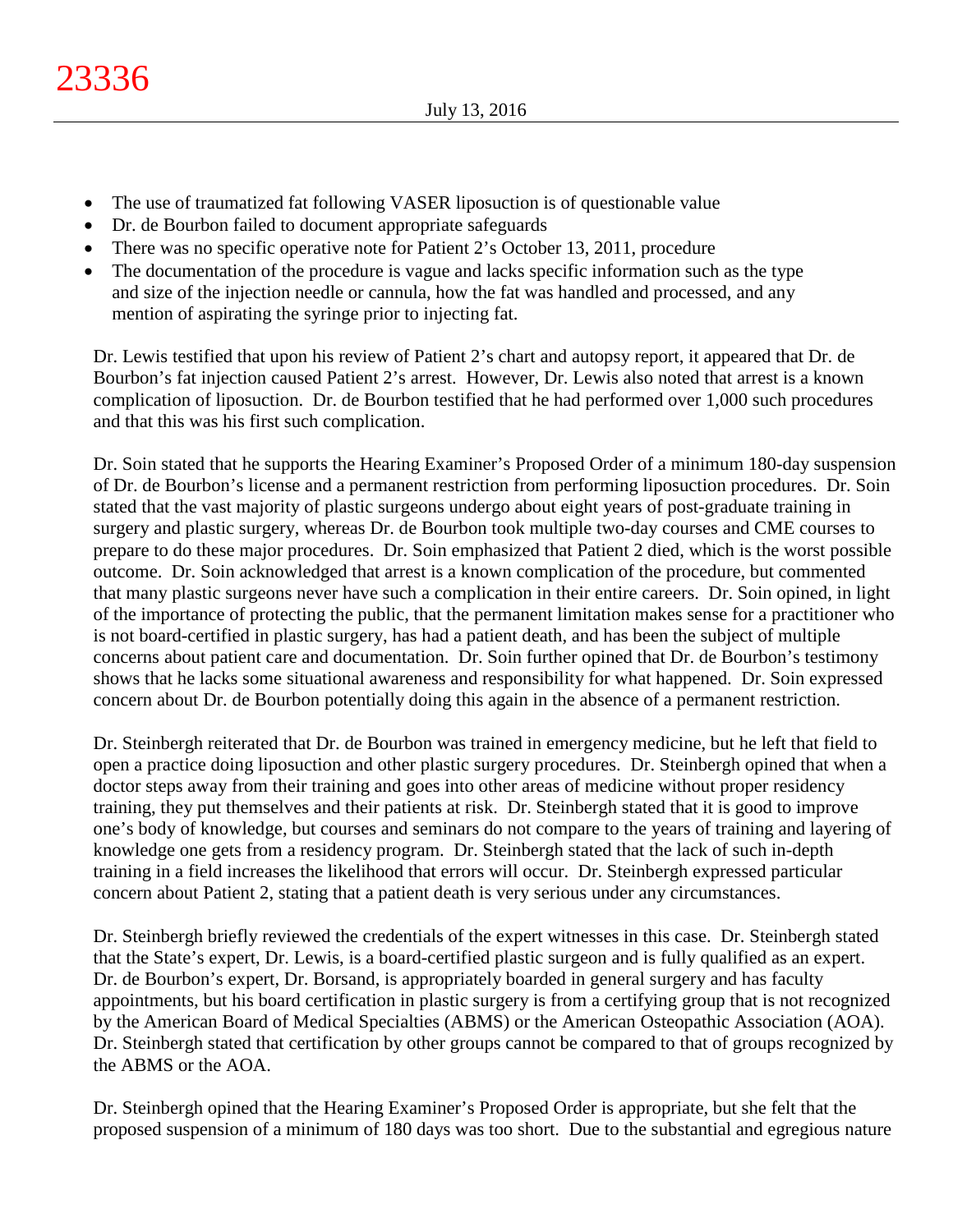of this case, Dr. Steinbergh opined that Dr. de Bourbon's license should be suspended for a minimum of 365 days. Dr. Steinbergh questioned what it would mean to the family of Patient 2 if Dr. de Bourbon, who has caused the death of a patient, had his medical license suspended for only six months.

# **Dr. Steinbergh moved to amend the Proposed Order so that the suspension of Dr. de Bourbon's medical license will be for not less than 365 days. Mr. Giacalone seconded the motion.**

Dr. Schachat agreed that Patient 2 died following Dr. de Bourbon's procedure, but stated that it was not clear to him that Patient 2's death was caused by Dr. de Bourbon. Dr. Steinbergh commented that it seems clear to her that that is the case. Mr. Giacalone noted that Patient 2 went into arrest 30 seconds after Dr. de Bourbon's injection. Dr. Schachat agreed that the patient had the event right after the injection, but stated that the event could have happened even if the injection had been done correctly. Dr. Soin agreed that fat embolisms are a known complication of liposuction and can happen even when the correct technique is used. Mr. Giacalone asked if patients are dying on a daily basis from liposuction procedures. Dr. Schachat speculated that death from liposuction procedures is probably very infrequent.

Dr. Soin stated that what most concerned him was Dr. de Bourbon's apparent lack of respect for the fact that liposuction is a dangerous procedure. Dr. Soin noted that when Dr. de Bourbon first began these procedures he did not even use IV's or document vital signs. Dr. Soin acknowledged that Dr. de Bourbon has made improvements in these regards, but reiterated that he is not formally trained as a plastic surgeon and he had a patient death. Dr. Soin opined that the Board is protecting the public with its proposed action.

Dr. Schottenstein stated that he generally agrees with everything that has been said by his fellow Board members. Dr. Schottenstein also agreed that if a physician trains in another area of medicine, he or she must be held to the same standards as other practitioners in that field. However, Dr. Schottenstein also felt that such physicians should not be held to a higher standard than other practitioners in that field. Dr. Schottenstein asked if Dr. de Bourbon would be before the Board today if he was a properly-trained plastic surgeon who had performed multiple procedures and had one horrific outcome due to a known complication. Dr. Steinbergh opined that Dr. de Bourbon is not being held to a higher standard than other plastic surgeons. In answer to Dr. Schottenstein's question, Dr. Steinbergh stated that Dr. de Bourbon would be in the same position if he had trained as a plastic surgeon and these same events happened. Dr. Soin agreed, noting Dr. de Bourbon's lack of proper documentation and rule violations in his treatment of Patient 1. Dr. Schottenstein thanked Drs. Steinbergh and Soin for their answers.

Dr. Schottenstein asked if Dr. de Bourbon should be required to have a practice plan with a monitoring physician when he returns to practice if he is permanently restricted from performing liposuction. Dr. Steinbergh responded that when a physician is disciplined for standard of care issues, the Board usually requires a practice plan during the probationary period to monitor for other potential issues. Dr. Steinbergh stated that if Dr. de Bourbon decides to return exclusively to emergency medicine, he could request a change to his probationary requirements and the Board would consider his request.

A vote was taken on Dr. Steinbergh's motion to amend: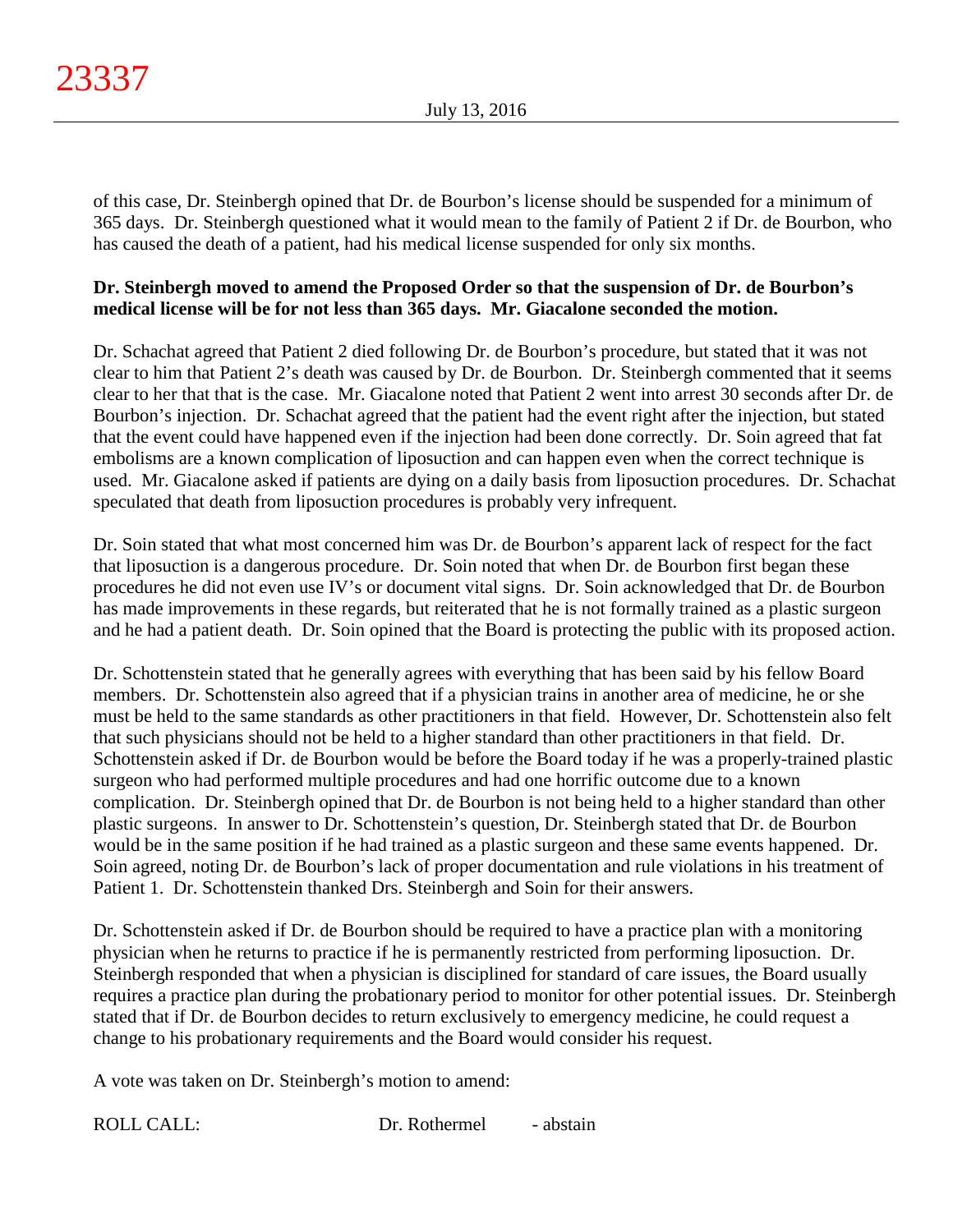| Dr. Saferin       | - abstain |
|-------------------|-----------|
| Mr. Giacalone     | - aye     |
| Dr. Steinbergh    | - aye     |
| Dr. Soin          | - aye     |
| Mr. Gonidakis     | - aye     |
| Dr. Schachat      | - abstain |
| Dr. Schottenstein | - aye     |
| Dr. Edgin         | - aye     |
|                   |           |

The motion to amend carried.

**Dr. Steinbergh moved to approve and confirm Ms. Blue's Findings of Fact, Conclusions of Law, and Proposed Order, as amended, in the matter of Ernest B de Bourbon, III, M.D. Dr. Soin seconded the motion.** A vote was taken:

| <b>ROLL CALL:</b> | Dr. Rothermel     | - abstain |
|-------------------|-------------------|-----------|
|                   | Dr. Saferin       | - abstain |
|                   | Mr. Giacalone     | - aye     |
|                   | Dr. Steinbergh    | - aye     |
|                   | Dr. Soin          | - aye     |
|                   | Mr. Gonidakis     | - aye     |
|                   | Dr. Schachat      | - aye     |
|                   | Dr. Schottenstein | - aye     |
|                   | Dr. Edgin         | - aye     |
|                   |                   |           |

The motion to approve carried.

#### KRISTEN GABRIELLE LANDRY, M.D.

Mr. Gonidakis directed the Board's attention to the matter of Kristen Gabrielle Landry. Objections have been filed to Ms. Blue's Report and Recommendation and were previously distributed to Board members.

Mr. Gonidakis stated that Kristen G. Landry, M.D., has, through counsel, filed a motion to reopen the Hearing Record and/or remand the matter to the Hearing Examiner for purposed of collecting and analyzing newly-discovered material evidence. A copy of Dr. Landry's motion was previously provided to Board members. Mr. Gonidakis asked that the Board members take time to review and consider the motion.

Following time to review and consider the motion, Mr. Gonidakis stated that Dr. Landry may address the Board regarding the motion. Two minutes will be allowed for that address.

Dr. Landry was represented by her attorney, James McGovern.

Mr. McGovern stated that the Board's Rule 4731-28-01 relates to the inability of a practitioner to practice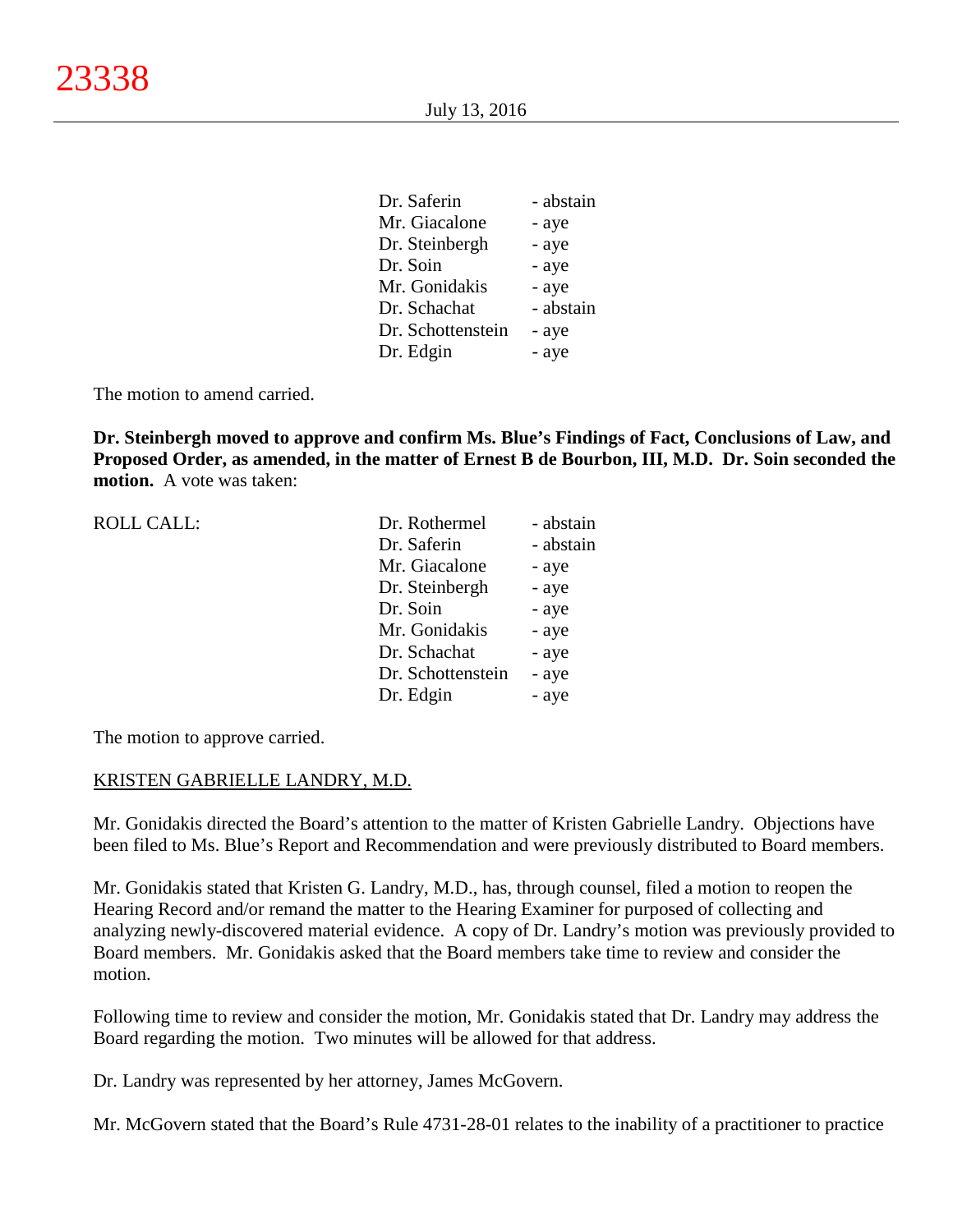according to the minimal standards of care without appropriate treatment, monitoring, or supervision. Mr. McGovern therefore found it very important when Dr. Landry recently indicated that she is no longer on any mood-stabilizing medications as she was during her hearing in September and October of 2015. Mr. McGovern apologized for raising this issue at such a late date, but noted that the Board's rules allow for a good-cause exception that would allow the Board to consider accepting newly-discovered information into the hearing record.

Mr. McGovern specified that he is seeking to include in the record evidence that Dr. Landry is no longer taking mood-stabilizing medications. Mr. McGovern also wanted to introduce evidence that the Licensed Independent Practitioner Health Committee (LIPHC) for Dr. Landry's Ohio State University residency program has indicated that it no longer feels the need to monitor Dr. Landry. Lastly, Mr. McGovern asked to introduce evidence of Dr. Landry's solid record of performance during the period that she has not been using mood-stabilizing medication.

Mr. McGovern asked the Board to either consider this new evidence or to remand this matter back to the Hearing Examiner to more fully develop the hearing record.

Mr. Gonidakis asked if the Assistant Attorney General wished to respond. Mr. Wilcox stated that he did wish to respond.

Mr. Wilcox stated that Dr. Landry's motion is to admit newly-discovered material evidence. However, Mr. Wilcox noted that a case in the  $10<sup>th</sup>$  District Court of Appeals established that newly-discovered evidence is evidence that was in existence at the time of the administrative hearing. Mr. Wilcox noted that this evidence did not exist at the time of Dr. Landry's hearing. Rather, Mr. Wilcox stated that this is newly-created evidence in the form of the type of report that the Board typically receives about a practitioner who is already under probationary terms.

Mr. Wilcox opined that pursuant to case law, the attempt to supplement the hearing record is improper. Mr. Wilcox further opined that the evidence does not meet the legal criteria for newly-discovered evidence. Mr. Wilcox asked that the Board deny the motion. Mr. Wilcox speculated that if the Board grants this motion, then future respondents will admit additional evidence after the hearing record is closed.

Mr. Gonidakis stated that he will now entertain discussion in the above matter.

Dr. Steinbergh opined that the information that Dr. Landry's counsel is seeking to introduce into the hearing record would not change her opinion of the case. Dr. Steinbergh stated that this type of information would typically come to the Board during the licensee's probationary period. Dr. Steinbergh suggested that Dr. Landry's motion be denied because of the Board's processes and the potential of abuse of this precedent in the future.

**Dr. Steinbergh moved to deny the motion to reopen the Hearing Record and/or remand the matter to the Hearing Examiner for purposed of collecting and analyzing newly-discovered material evidence. Dr. Schottenstein seconded the motion.**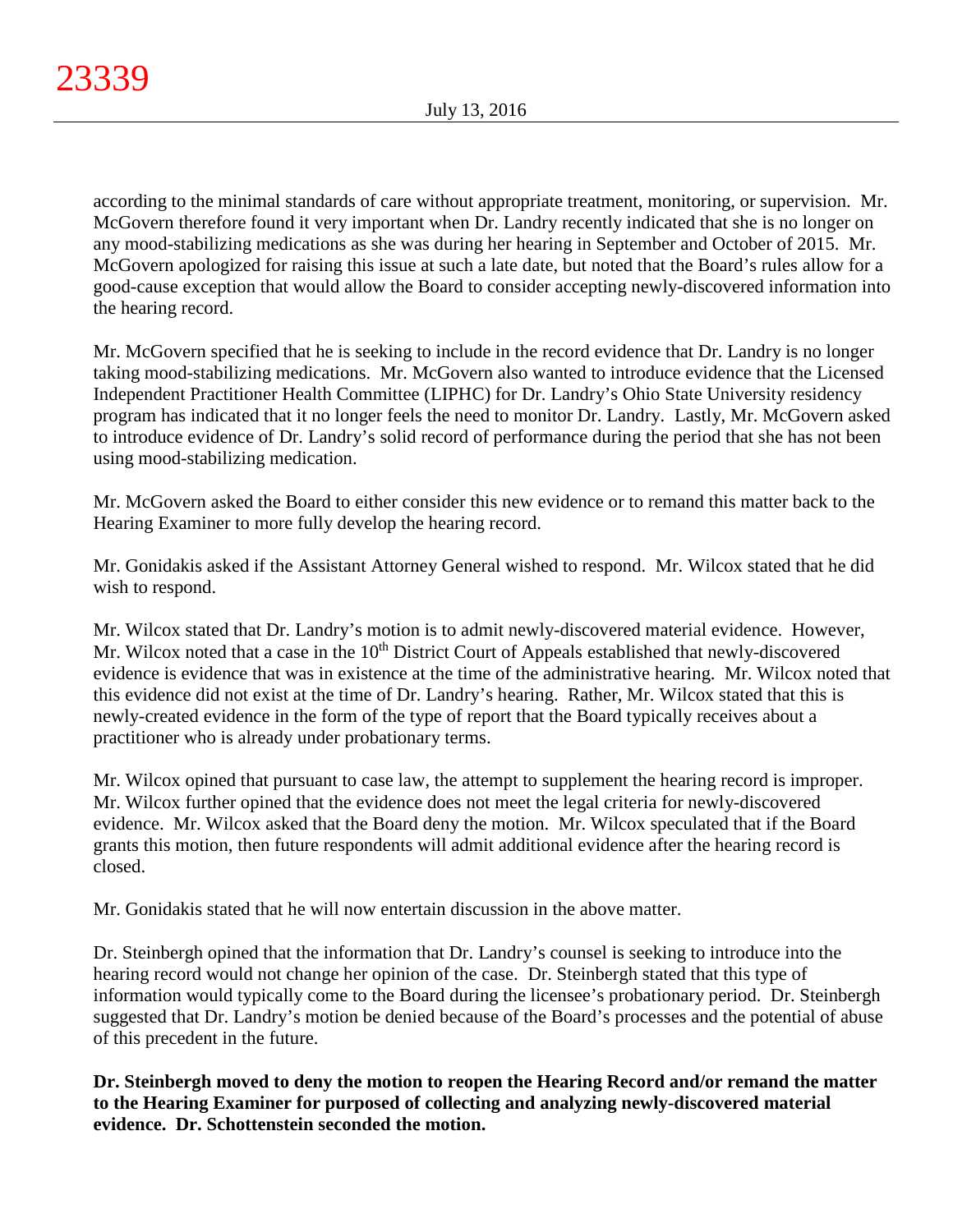Dr. Schachat commented that he is comfortable with denying the motion and with considering the information in question as new information, not newly-discovered information.

A vote was taken on Dr. Steinbergh's motion:

| <b>ROLL CALL:</b> | Dr. Rothermel     | - abstain |
|-------------------|-------------------|-----------|
|                   | Dr. Saferin       | - abstain |
|                   | Mr. Giacalone     | - aye     |
|                   | Dr. Steinbergh    | - aye     |
|                   | Dr. Soin          | - aye     |
|                   | Mr. Gonidakis     | - aye     |
|                   | Dr. Schachat      | - aye     |
|                   | Dr. Schottenstein | - aye     |
|                   | Dr. Edgin         | - aye     |

The motion carried.

Mr. Gonidakis stated that a request to address the Board has been timely filed by Dr. Landry. Five minutes will be allowed for that address.

Dr. Landry was represented by her attorney, James McGovern.

Mr. McGovern opined that the Board was mistaken in ruling against the motion to introduce newlydiscovered evidence. Mr. McGovern noted that the Board's rule allows the Board to "permit the introduction of further documentary evidence" and it is not the same standard that applies in the courts.

Dr. Landry stated that she loves her profession and the safety of her patients is her number one priority. Dr. Landry also acknowledged that the Board's primary responsibility is to protect the public.

Dr. Landry stated that she disclosed on her May 2014 application for a training certificate that she has a history of bipolar II disorder. Dr. Landry noted that the training certificate application did not differentiate between bipolar I disorder and bipolar II disorder. Dr. Landry stated that the critical difference is the lack of impairing symptoms in bipolar II disorder. Dr. Landry observed that the State's expert witness, Stephen Noffsinger, M.D., was unable at the hearing to cite this difference until he was given the definition from the Diagnostic and Statistical Manual of Mental Disorders (DSM).

Dr. Landry continued that since her hearing in September 2015, she has successfully completed her second year of residency and passed Step 3 of the United States Medical Licensing Examination on her first attempt. Dr. Landry stated that with the approval her of psychiatrist, Dr. Lammers, she has been off all mood-stabilizing medications for six months. In addition, Dr. Levine, the Chair of the Licensed Independent Practitioners Health Committee (LIPHC) at the Ohio State University, saw no reason to continue any specialized supervision of Dr. Landry.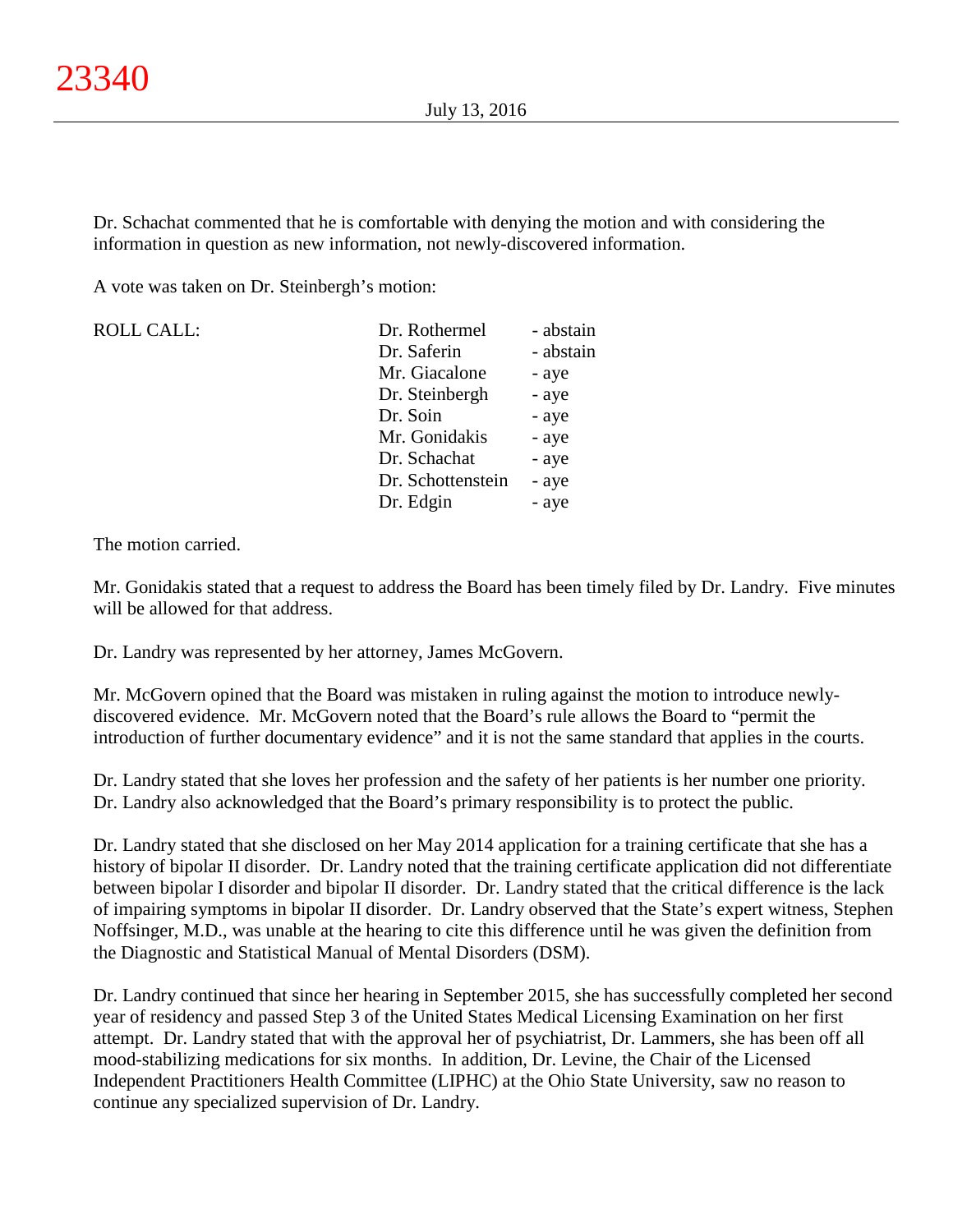Dr. Landry stated that throughout her residency she has performed excellently in all areas of clinical competency, well above average in comparison to her peers. Dr. Landry stated that the following comments appeared in her most recent evaluation:

She is a very competent young physician and I'm confident she will only continue to provide great care for her patients. I felt very confident leaving patients in her care and truly believe she is able to practice independently.

Dr. Landry stated that she has been supervised by peers, co-workers, nursing staff, attending physicians, her program director, and the LIPHC. Dr. Landry stated that she has managed critically ill patients, run code blues in the middle of the night, and had many end-of-life discussions. Dr. Landry stated that every day is another opportunity for her emotional and mental stability to be critically tested. Dr. Landry stated that at her hearing, Dr. Noffsinger claimed that there had not been enough time to observe Dr. Landry symptom-free. Dr. Landry stated that there has been nearly a year of observations since the hearing. Dr. Landry stated that she started her residency 757 days ago and she has yet to have a bad day.

Dr. Landry stated that she had three points for the Board's consideration. First, Dr. Landry's behavior and performance in the last two years shows no signs of impairment or patient endangerment. Second, the primary argument in favor of the proposed probation was the fact that Dr. Landry was on mood-stabilizing medications at the time of her hearing to treat her bipolar disorder, and therefore she was impaired pursuant to the Board's definition of that term. However, Dr. Landry stated that she has been off those medications and has continued to perform excellently. Third, Dr. Landry stated that probation without evidence to support impairment would be discrimination because Dr. Landry would be sanctioned based solely on a status and not her conduct.

Dr. Landry stated that she has already faced, and will continue to face, the challenges of being a woman and a minority working as a physician. Dr. Landry stated that she has already faced difficult situations related to those in her workplace who know of her diagnosis. Dr. Landry stated that she has thus far prevailed in these challenges, but she believed that if her mental health diagnosis were made public it would create an undue hardship just as she is beginning her career by unnecessarily forcing her to overcome the inherent stigma that comes with mental illness. Dr. Landry asked the Board members not to discriminate against her today. Dr. Landry stated that she has worked hard to be the best physician she can be. Dr. Landry asked the Board not to place the mental health stigma on her and force her to work harder than her peers to earn the privilege of licensure and advance through her career.

Mr. Gonidakis asked if the Assistant Attorney General would like to respond. Mr. Wilcox stated that he would like to respond.

Mr. Wilcox stated that in his testimony, the State's expert, Dr. Noffsinger, stated that, "Bipolar disorder is generally a chronic, recurring disorder, and Dr. Landry's history indicates that she has had recurrences of her mild symptoms over the past five to six years." Mr. Wilcox commented that the key phrase is "chronic, recurring disorder." Mr. Wilcox noted that Dr. Landry's psychiatrist, Dr. Lammers, testified that Dr. Landry needs ongoing treatment in order to practice medicine and would probably not be safe to practice otherwise.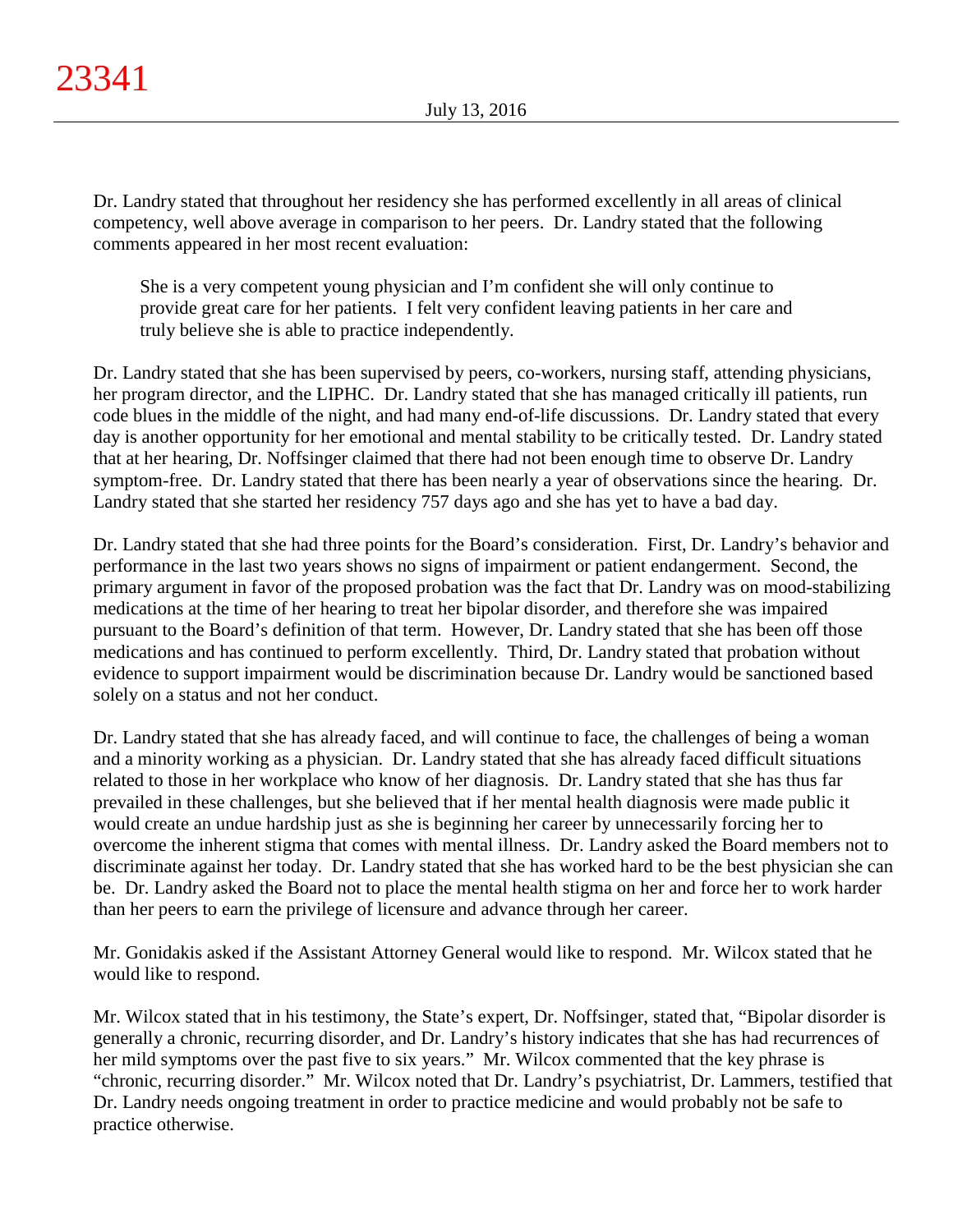Mr. Wilcox observed that Dr. Landry is currently in a training program, and therefore she is in a structured environment. However, Mr. Wilcox stated that the Board is ultimately responsible if it decides to license Dr. Landry without monitoring and something goes wrong. Mr. Wilcox opined that the probationary conditions in the Proposed Order are not onerous, only requiring Dr. Landry to be monitored, make one or two personal appearances before the Board's Secretary and Supervising Member, and for her treating psychiatrist to provide reports to the Board for a minimum of two years. Mr. Wilcox, in comparing the proposed probationary terms to the Board's responsibility to ensure that Dr. Landry is safe to practice medicine, opined that the Board should come down on the side of safety.

Mr. Wilcox continued that it is important the Dr. Landry be monitored, noting Dr. Noffsinger's testimony that bipolar individuals sometimes do not recognize the signs that he or she is having a bipolar episode. Mr. Wilcox opined that No Further Action, as requested by Dr. Landry and her attorney, would be inappropriate in this case.

# **Dr. Steinbergh moved to approve and confirm Mr. Porter's Findings of Fact, Conclusions of Law, and Proposed Order in the matter of Kristen Gabrielle Landry, M.D. Dr. Schottenstein seconded the motion.**

Mr. Gonidakis stated that he will now entertain discussion in the above matter.

Dr. Steinbergh noted that although the Board denied the request from Dr. Landry's counsel to introduce newly-discovered evidence into the hearing record for the Board's consideration, Dr. Landry mentioned the information in question in her address to the Board.

Dr. Steinbergh stated that Dr. Landry entered an internal medicine residency at the Ohio State University (OSU) in 2014 and she will complete the program in 2017. Dr. Steinbergh stated that Dr. Landry was very honest on her application for a training certificate and she properly disclosed her diagnosis of bipolar disorder, specifically Bipolar II. Dr. Steinbergh stated that she is not concerned with where this condition falls on the Diagnostic and Statistical Manual of Mental Disorders (DSM). Rather, Dr. Steinbergh stated that the functionality of the individual with the disease is much more important. Dr. Steinbergh noted that individuals with bipolar disorder, like those with other chronic recurrent diseases, can be stable for long periods of time and then become unstable. Dr. Steinbergh stated that in cases such as this, the Board must be certain that the individual will respond properly if there is some instability. Dr. Steinbergh commented that throughout her illness, Dr. Landry has been able to recognize when things were not going well for her and to seek help.

Dr. Steinbergh continued that when Dr. Landry entered her residency in June 2014 she began seeing Dr. Lammers, a psychiatrist. Dr. Landry has been monitored not only by Dr. Lammers, but also by the Licensed Independent Practitioner Health Committee (LIPHC) at OSU. Dr. Steinbergh stated that this monitoring was key to making certain that Dr. Landry stayed healthy, and so Dr. Steinbergh was disturbed to learn that Dr. Landry's LIPHC monitoring has ceased and that she has been taken off mood-stabilizing medications. Dr. Steinbergh speculated that stopping the medication and monitoring activities may be an effort to prove to the Board that Dr. Landry is stable. However, Dr. Steinbergh expressed concern because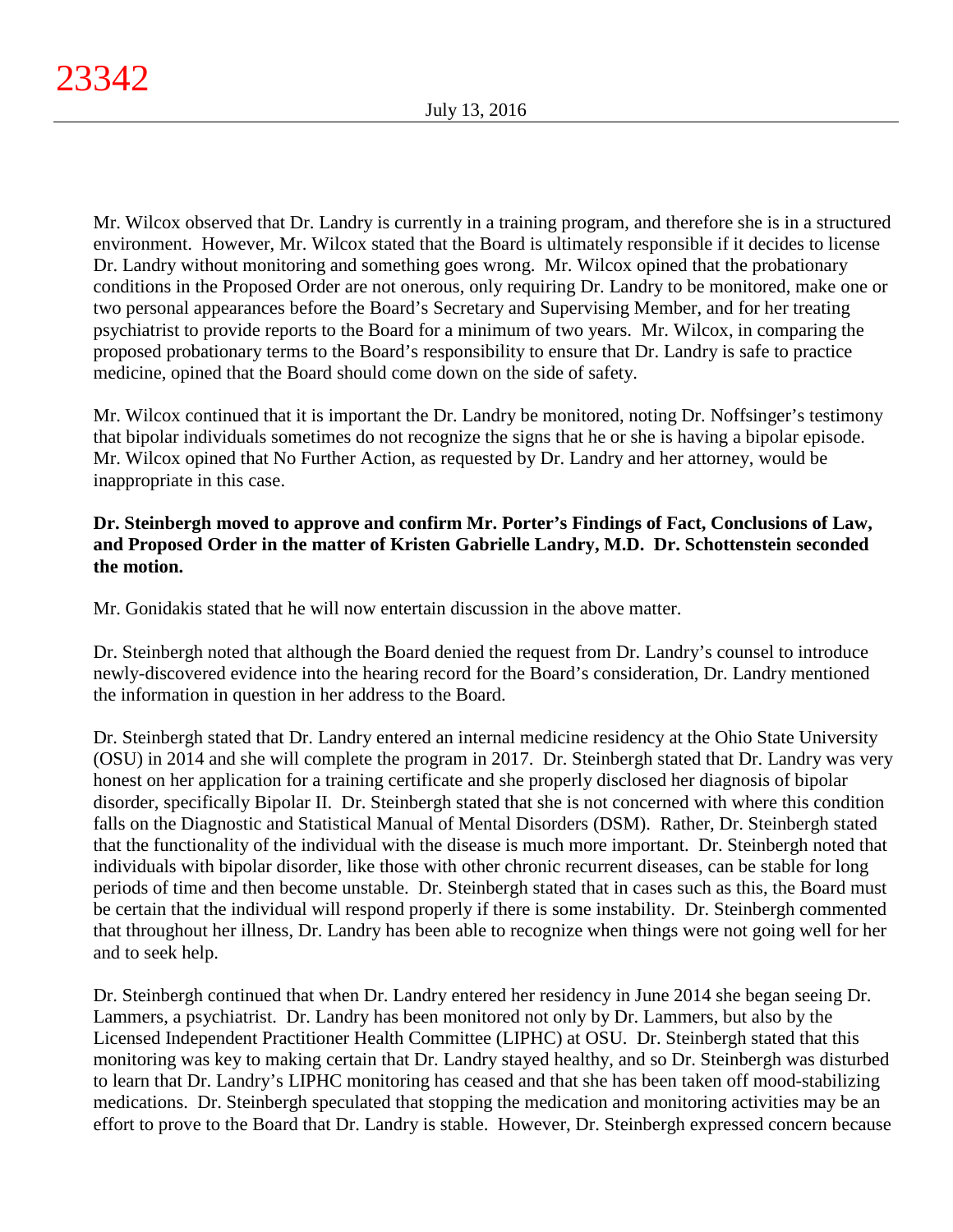Dr. Landry has a long record of stability while on the monitoring program and medication regimen.

Dr. Steinbergh agreed with the testimony of Stephen Noffsinger, M.D., who performed Dr. Landry's Board-ordered psychiatric examination, that Dr. Landry should not practice medicine without appropriate treatment and monitoring. Dr. Steinbergh stated that with psychiatric care and monitoring Dr. Landry has demonstrated stability for the last two years. Dr. Steinbergh reiterated that Bipolar II disorder is a chronic disease and recurrences can be expected.

Dr. Steinbergh noted that following a surgery internship, Dr. Landry decided to go into internal medicine due to issues of sleep deprivation and stress associated with surgery training. While Dr. Noffsinger testified that this demonstrated some impairment, Dr. Steinbergh disagreed and saw this as a sign that Dr. Landry was introspective enough to understand that sleep deprivation and stress can lead to instability for her.

Dr. Steinbergh agreed with Dr. Noffsinger's opinion that Dr. Landry is amenable to treatment and that she should remain in ongoing treatment with a psychiatrist. Dr. Steinbergh felt that Dr. Lammers should do a regular assessment of Dr. Landry while she is in training, even if nothing seems to have changed since the last assessment. Dr. Steinbergh commented that no changes between assessments is a positive sign.

In response to a comment made earlier by Dr. Landry during her address to the Board, Dr. Steinbergh stated that she does not believe under any circumstances that the Board is discriminating against Dr. Landry. Dr. Steinbergh stated that the Board has a responsibility to patients, regardless of Dr. Landry's identity or diagnosis.

Ms. Anderson clarified that the Board denied Dr. Landry's motion to introduce newly-discovered evidence into the hearing record. Ms. Anderson advised the Board to make its decision in this matter based on the information that is in the hearing record. Ms. Anderson acknowledged that Dr. Landry discussed this information when she addressed the Board, but stated that that is argument before the Board and is not part of the hearing record. Dr. Steinbergh thanked Ms. Anderson for the clarification.

Dr. Steinbergh acknowledged letters and correspondence from Dr. Landry's colleagues which express concerns that placing Dr. Landry on probation may only serve to deter other physicians from seeking help for mental disorders without improving patient care. Dr. Steinbergh agreed with this sentiment and stated that there should be an honest discussion about physicians and mental illness. Dr. Steinbergh further agreed that there should not be a stigma on mental health diagnoses in general. Dr. Steinbergh also acknowledged Dr. Landry's concerns that showing any emotions or making any mistakes during her duties could be attributed by others to her mental health disorder.

Dr. Steinbergh stated that she agrees with the Hearing Examiner's Findings of Fact, but wished to offer an amendment to the Conclusion of Law to add the phrase, "…unless she continues to receive appropriate treatment, monitoring, and supervision." Dr. Steinbergh also suggested amending the Proposed Order to No Further Action.

## **Dr. Steinbergh moved to amend the first paragraph of the Report and Recommendation's**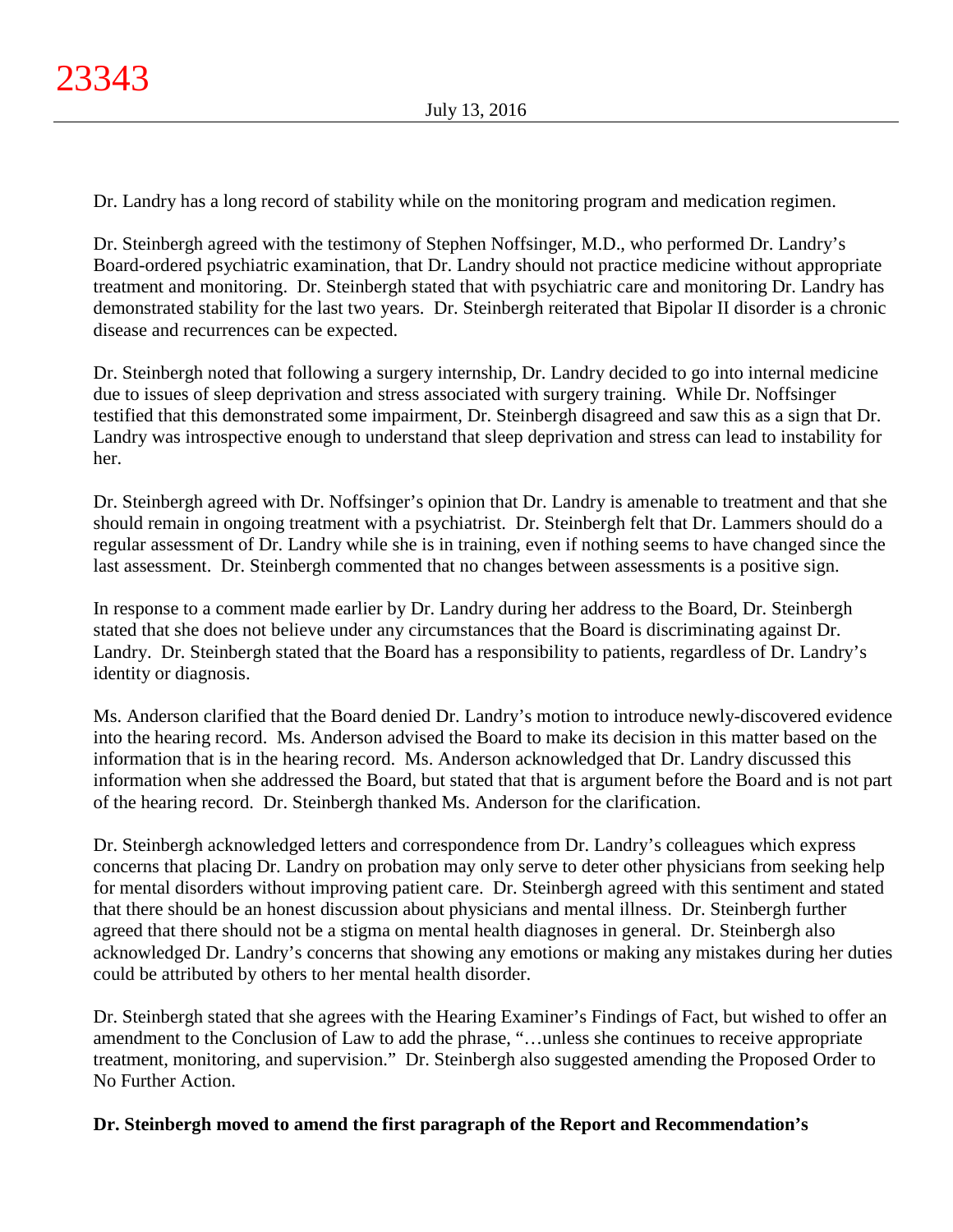#### **Conclusion of Law to read as follows:**

The facts concerning Kristen Gabrielle Landry, M.D., as set forth in Findings of Fact 1 and 2, individually and/or collectively, constitute an "[i]nability to practice according to acceptable and prevailing standards of care by reason of mental illness or physical illness, including, but not limited to, physical deterioration that adversely affects cognitive, motor, or perceptive skills," as that clause is used in R.C. 4731.22(B)(19), unless she continues to receive appropriate treatment, monitoring, and supervision."

## **Dr. Steinbergh further moved to amend the Proposed Order to No Further Action. Dr. Schottenstein seconded the motion.**

Ms. Anderson advised the Board that the proposed amendment constitutes a contingent Conclusion of Law, which may be legally problematic. Ms. Anderson also advised that a violation of one of the Board's rules or statutes must be found in order to issue an order of No Further Action.

After some consideration, Dr. Steinbergh opined that the amendment to the Conclusion of Law is unnecessary.

**Dr. Steinbergh wished to withdraw her motion to amend.** No Board member objection to the withdrawal of the motion. The motion to amend was withdrawn.

# **Dr. Steinbergh moved to amend the Proposed Order to No Further Action, and to amend the Rationale for the Proposed Order to remove references to any suspension of license. Dr. Schottenstein seconded the motion.**

Dr. Schottenstein confirmed that bipolar disorder is a chronic, recurring condition. Dr. Schottenstein explained that there is a difference between Bipolar I and Bipolar II. Dr. Schottenstein stated that Bipolar I is a very severe disease involving mood swings so profound that judgment can be impaired, and therefore it is conceivable that someone with Bipolar I could be symptomatic and not realize it. Dr. Schottenstein stated that individuals with Bipolar II can still function and, typically, can recognize their mood swings and take appropriate action.

Dr. Schottenstein noted Mr. Wilcox's assertion that probation would not be onerous for Dr. Landry. Dr. Schottenstein opined that that is fair to a point, but stated that placing a practitioner on probation is considered a disciplinary action. Dr. Schottenstein expressed concern about Dr. Landry starting her career with a disciplinary record when she has been doing so well. Dr. Schottenstein stated that Dr. Landry has been a compliant patient and she seeks the help she needs when she is struggling.

Dr. Schottenstein noted that Dr. Landry's objections to the Report and Recommendation argue that there was no violation of 4731.22(B)(19), Ohio Revised Code, and that the Board did not have the authority to order her to a psychiatric examination. The objections further argued that the Americans with Disabilities Act (ADA) applies to this case. Dr. Landry's counsel also indicated that hospitalization and diagnosis failed to prove that Dr. Landry is unable to practice medicine and that the Board failed to show a causal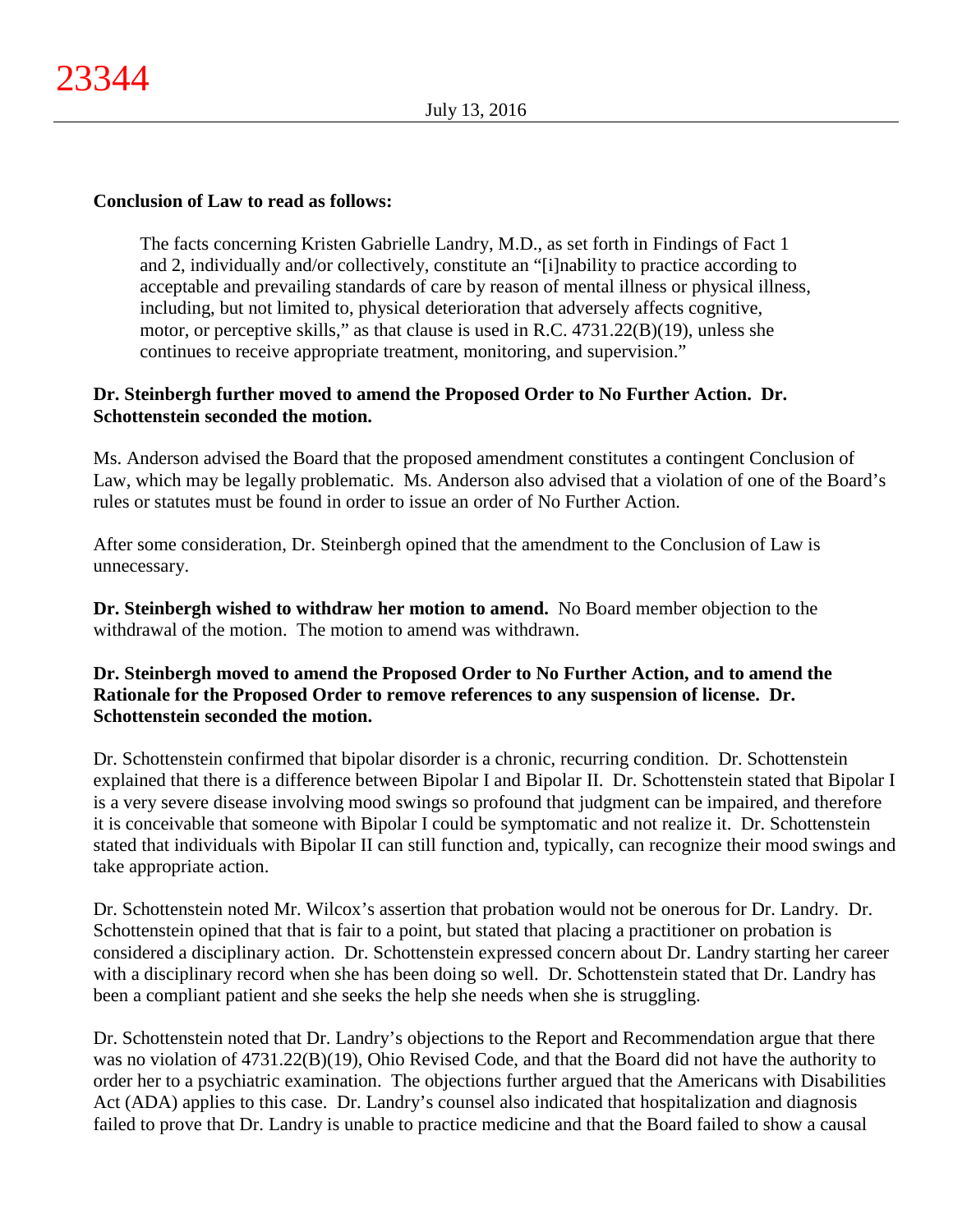connection between the diagnosis and inability to practice, and therefore there was no violation of 4731.22(B)(19).

In response to Dr. Landry's objections, Dr. Schottenstein stated that the Board is not obligated to show a causal connection; according to the text of the statute, there only has to be "a possible violation" to compel an individual to a psychiatric examination. Dr. Schottenstein stated that there was a possible violation in this case because a licensee with a history of manic or depressive episodes of such severity as to cause suicidal behavior and resulting in psychiatric hospitalization is *prima facie* evidence of severe functional impairment. Dr. Schottenstein stated that the ability to practice medicine is, by definition, adversely impacted in such a situation, especially since bipolar disorder is episodic in nature. Dr. Schottenstein stated therefore that there was definitely a possible violation of 4731.22(B)(19) and a possible causal connection between Dr. Landry's January 2010 psychiatric hospitalization and her current ability to practice medicine according to acceptable and prevailing standards of care which warranted a psychiatric examination. Dr. Schottenstein did not find it logical to assert that the Board must firmly establish a causal connection of a violation of 4731.22(B)(19) to order a psychiatric examination because the purpose of the psychiatric examination is to ascertain those issues. Dr. Schottenstein stated that the Board was justified in ordering Dr. Landry's psychiatric examination not merely because of the disclosure of her diagnosis, but because of additional information regarding Dr. Landry's suicide attempt and psychiatric hospitalization.

Dr. Schottenstein continued that Dr. Landry's counsel also referred to the 10<sup>th</sup> District Court of Appeals' determination that a violation of 4731.22(B)(19) does not occur by mere evidence of mental illness. Dr. Schottenstein quoted the following passage from Dr. Landry's objections:

Evidence of impairment does not necessarily render an individual unable to practice according to acceptable and prevailing standards of care.

Dr. Schottenstein opined that this statement is fair to a degree, but that the operative phrase is "not necessarily." Dr. Schottenstein stated that in this context, the phrase "not necessarily" means "typically, but not always." Dr. Schottenstein stated that evidence of impairment typically, but not always, renders an individual unable to practice medicine. Based on this reading, Dr. Schottenstein opined that the  $10<sup>th</sup>$ District Court of Appeals affirms the correctness of the Board's actions to investigate when there is a history of evidence of impairment.

In conclusion, Dr. Schottenstein responded to Dr. Landry's objections by stating that even if there was no evidence in January 2015 that Dr. Landry's condition was not well-controlled, the Board was obliged to investigate the severity of her condition over time. Dr. Schottenstein stated that the Board's actions were not based on a diagnosis, but rather on established facts that Dr. Landry had had an episode of impairment which warranted investigation. Dr. Schottenstein stated that since the impetus for the Board's investigation was based on Dr. Landry's behavior and not her condition, there was not a violation of the ADA.

Dr. Schottenstein stated that he supports the proposed amendment for No Further Action, based on evidence that Dr. Landry's mood has remained stable, she is a compliant patient, she takes her prescribed medication, she avoids alcohol and drugs, and she has a good prognosis.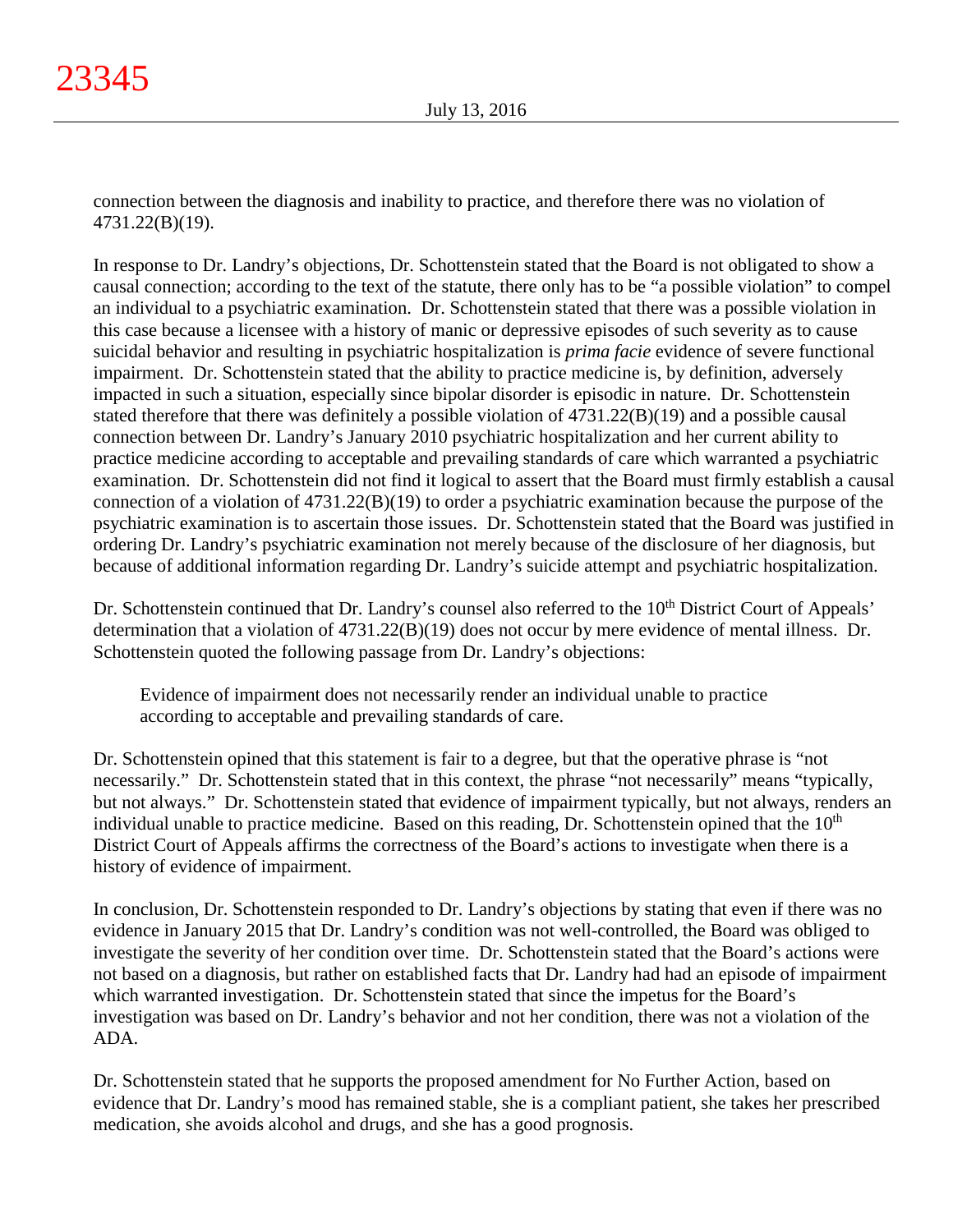Mr. Giacalone agreed that the Board does not wish to stigmatize mental illness by taking what is technically a disciplinary action. Mr. Giacalone stated that, unfortunately, there is currently no vehicle in the law to suspend a physician's license in a non-disciplinary manner. Mr. Giacalone suggested that a change in the law in this regard should be considered. Mr. Giacalone stated that two psychiatrists, one the State's expert and one Dr. Landry's treating psychiatrist, both agree that Dr. Landry should be monitored and that some type of medication is required.

Mr. Giacalone stated that he almost takes affront to Dr. Landry's comment about discrimination and stigma. Mr. Gonidakis agreed. Mr. Giacalone stated that the Board's mission is to protect the public. Mr. Giacalone stated that if there is a potential that one patient may be harmed because the Board failed to take appropriate action to ensure that Dr. Landry is aligned with her program, then the Board will not have served its function. Mr. Giacalone expressed concern that the Board may be going out of its way in an effort to avoid stigmatizing mental illness in this case. For these reasons, Mr. Giacalone stated that he cannot support the proposed amendment of No Further Action. Mr. Giacalone stated that the Proposed Order of probation may be overkill, but it is the only pathway available to the Board.

Dr. Steinbergh stated that she has proposed No Further Action because Dr. Landry is stable, introspective, cares about her health, has a good prognosis, and was honest on her application. Noting that Dr. Landry is now in a residency program, Dr. Steinbergh opined that the Board does not need to do anything further. Dr. Steinbergh reiterated her opinion that Dr. Landry should continue with monitoring with the LIPHC and seeing her psychiatrist regularly. Dr. Steinbergh stated that continued monitoring will allow Dr. Landry to document her stability in the future as she moves into other jobs and, potentially, other states.

A vote was taken on Dr. Steinbergh's motion to amend:

| <b>ROLL CALL:</b> | Dr. Rothermel     | - abstain |
|-------------------|-------------------|-----------|
|                   | Dr. Saferin       | - abstain |
|                   | Mr. Giacalone     | - abstain |
|                   | Dr. Steinbergh    | - aye     |
|                   | Dr. Soin          | - nay     |
|                   | Mr. Gonidakis     | - nay     |
|                   | Dr. Schachat      | - nay     |
|                   | Dr. Schottenstein | - aye     |
|                   | Dr. Edgin         | - aye     |
|                   |                   |           |

The motion to amend did not carry.

Dr. Steinbergh noted that the Proposed Order places Dr. Landry's training certificate under probationary terms for a minimum of two years, meaning that the probation could still be in effect when Dr. Landry applies for full licensure in Ohio or another state. Dr. Steinbergh suggested that Dr. Landry's probation terminate with the conclusion of her residency program.

Ms. Anderson advised the Board that specifying a timeframe for the end of probation would provide clarity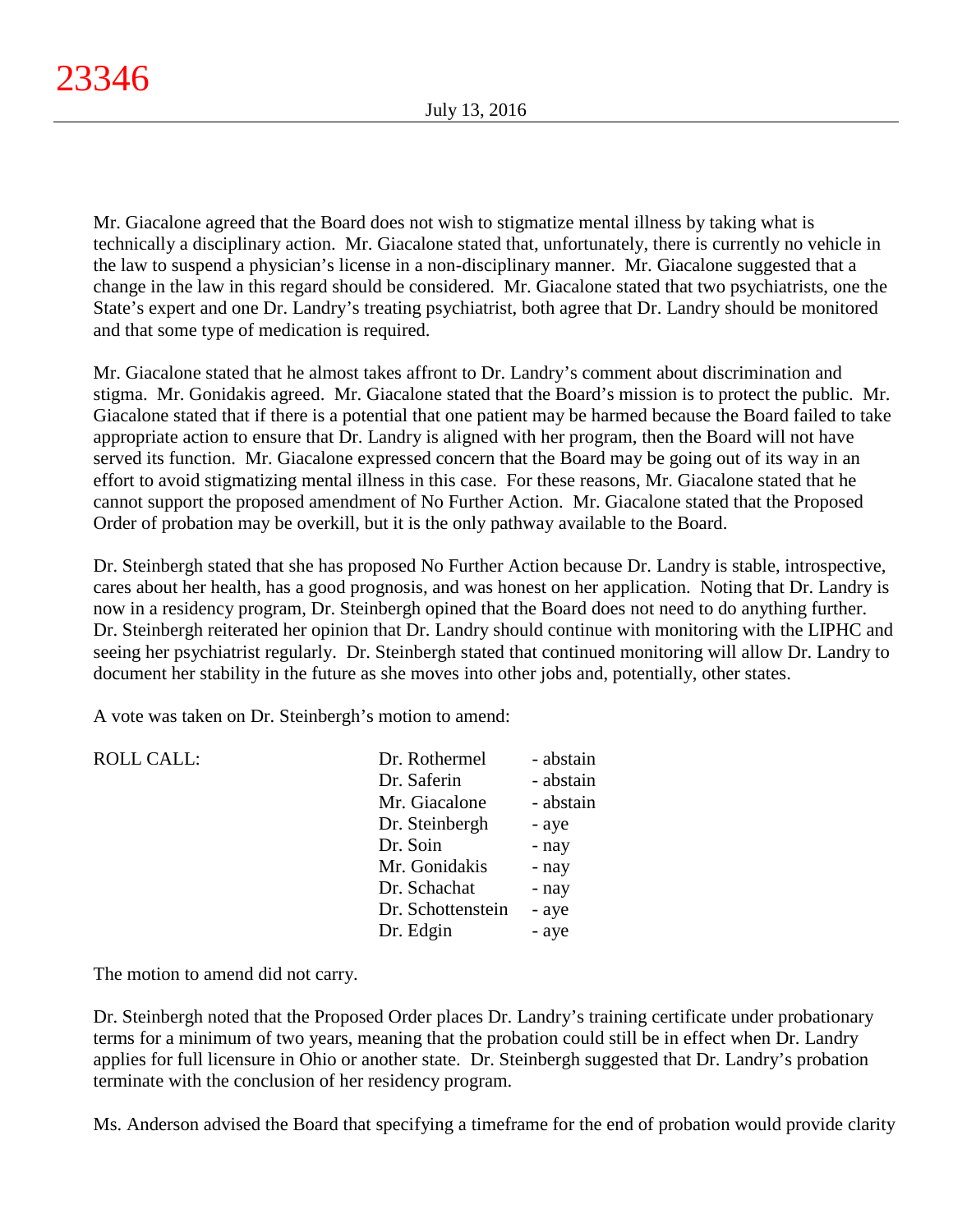to the Board's order, while making the end of probation contingent on another date could potentially be problematic. Ms. Anderson asked how the Board will know when Dr. Landry's residency concludes. Mr. Giacalone responded the Dr. Landry can inform the Board when her residency concludes.

**Mr. Giacalone moved to amend the Proposed Order so that the probationary terms on Dr. Landry's training certificate will continue until the conclusion of her residency or fellowship training in the State of Ohio. Dr. Steinbergh seconded the motion.**

Dr. Schottenstein noted for the benefit of the Board members that the proposed amendment would provide a definite time period for Dr. Landry's probation, as opposed to the more indefinite period of "at least two years" in the Proposed Order.

A vote was taken on Mr. Giacalone's motion to amend:

| <b>ROLL CALL:</b> | Dr. Rothermel     | - abstain |
|-------------------|-------------------|-----------|
|                   | Dr. Saferin       | - abstain |
|                   | Mr. Giacalone     | - aye     |
|                   | Dr. Steinbergh    | - aye     |
|                   | Dr. Soin          | - aye     |
|                   | Mr. Gonidakis     | - aye     |
|                   | Dr. Schachat      | - aye     |
|                   | Dr. Schottenstein | - aye     |
|                   | Dr. Edgin         | - aye     |
|                   |                   |           |

The motion to amend carried.

**Dr. Steinbergh moved to approve and confirm Ms. Blue's Findings of Fact, Conclusions of Law, and Proposed Order, as amended, in the matter of Kristen Gabrielle Landry, M.D. Mr. Giacalone seconded the motion.** A vote was taken:

| <b>ROLL CALL:</b> | Dr. Rothermel     | - abstain |
|-------------------|-------------------|-----------|
|                   | Dr. Saferin       | - abstain |
|                   | Mr. Giacalone     | - aye     |
|                   | Dr. Steinbergh    | - aye     |
|                   | Dr. Soin          | - aye     |
|                   | Mr. Gonidakis     | - aye     |
|                   | Dr. Schachat      | - aye     |
|                   | Dr. Schottenstein | - aye     |
|                   | Dr. Edgin         | - aye     |
|                   |                   |           |

The motion to approve carried.

The Board took a brief recess at 11:50 a.m. and resumed at 12:05 p.m.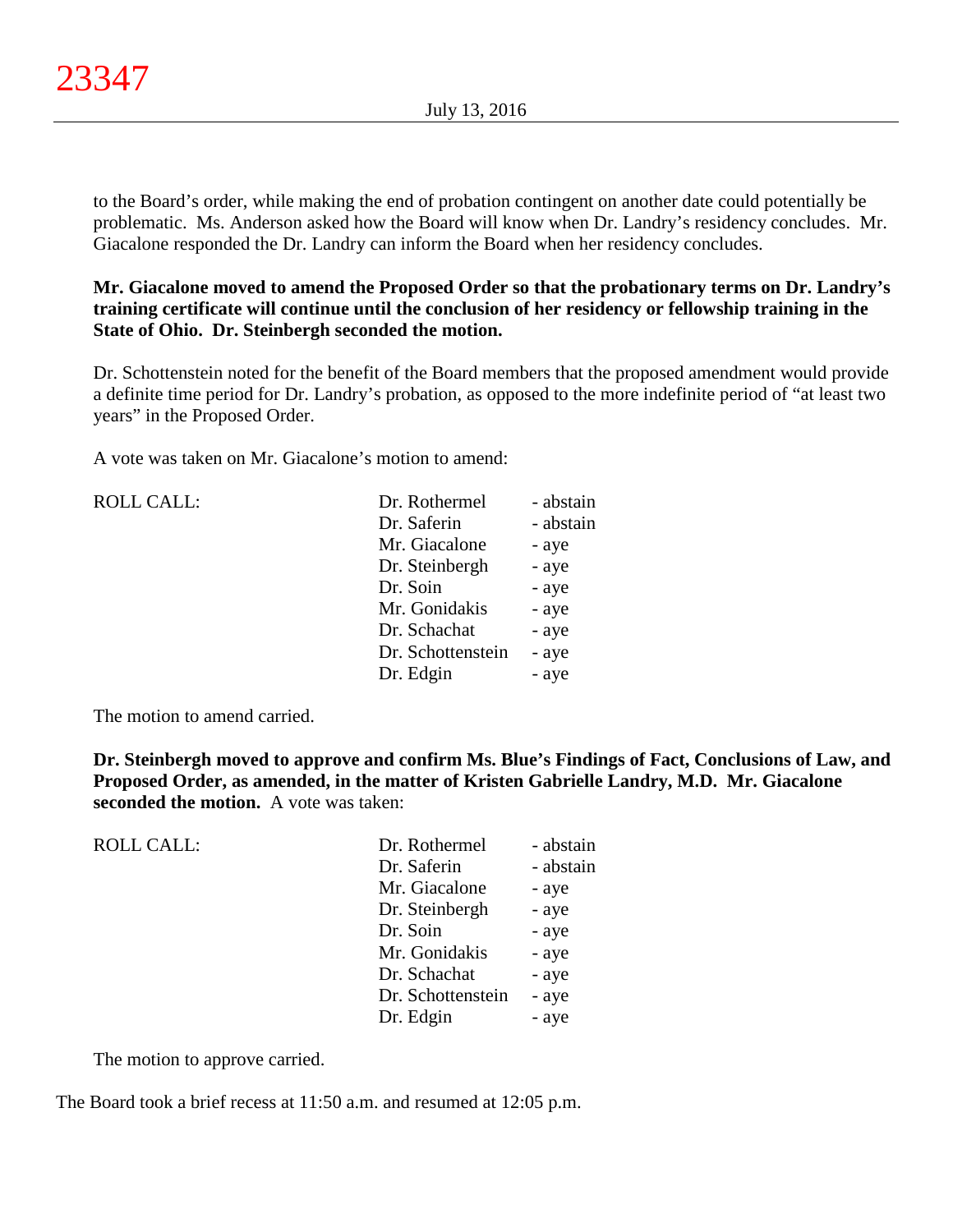## HARRY PERSAUD, M.D.

Mr. Gonidakis directed the Board's attention to the matter of Harry Persaud, M.D. Objections have been filed to Ms. Blue's Report and Recommendation and were previously distributed to Board members.

Mr. Gonidakis stated that a request to address the Board has been timely filed by Dr. Persaud. Five minutes will be allowed for that address.

Mr. Gonidakis noted that neither Dr. Persaud nor an attorney representing him is present in the meeting. The Assistant Attorney General declined to address the Board.

# **Dr. Steinbergh moved to approve and confirm Ms. Blue's Findings of Fact, Conclusions of Law, and Proposed Order in the matter of Harry Persaud, M.D. Dr. Soin seconded the motion.**

Mr. Gonidakis stated that he will now entertain discussion in the above matter.

Mr. Gonidakis breifly reviewed Dr. Persaud's medical career. Dr. Persaud testified at his hearing that for 23 years he owned and operated Harry Persaud, M.D., Inc., a cardiology and infectious disease practice, with his wife in Westlake, Ohio. Dr. Persaud has not practiced medicine since June 30, 2013.

Mr. Gonidakis continued that in August 2014 an indictment was filed in U.S. District Court charging him with Health Care Fraud or Aiding and Abetting Health Care Fraud, False Statements Relating to Health Care Matters, and Money Laundering. Mr. Gonidakis stated that these charges relate to fraudulent billing and numerous unnecessary medical tests which led to fraudulent billing between 2006 and 2012. As a result, Dr. Persaud overbilled or caused overbilling of Medicare and private insurance companies in the amount of approximately \$7,200,000, upon which claims Medicare and the private insurance companies paid approximately \$1,500,000. Following a federal jury trail, Dr. Persaud was found guilty of one count of Health Care Fraud, 13 counts of False Statements, and one count of Money Laundering. The jury determined the amount of gross proceeds obtained as a result of Health Care Fraud was \$2,100,000. Authorities seized \$93,000 from one of Dr. Persaud's accounts and \$250,000 from one of his wife's accounts. Dr. Persaud was sentenced to 20 years in prison followed by three years of supervised release. Mr. Gonidakis stated that Dr. Persaud is appealing his criminal conviction.

Mr. Gonidakis stated that during his testimony at hearing, Dr. Persaud admitted that he made numerous mistakes, generally speaking. Dr. Persaud denied performing intravenous urographies (IVU's) inappropriately and instead blamed the hospital technician for the problems. However, Dr. Persaud admitted that the federal government had video evidence of the entire procedure which shows him performing inappropriate actions. Dr. Persaud admitted that he made some mistakes with documentation and billing, but he vehemently denied that he laundered money. Dr. Persaud also claimed that the Board's proceedings were "anti-American" and that he had been "targeted."

Mr. Gonidakis emphasized that Dr. Persaud has been found guilty by a federal jury and he is currently residing in a federal penitentiary. Due to the seriousness of this matter, Mr. Gonidakis supported the Proposed Order of permanent revocation of Dr. Persaud's Ohio medical license.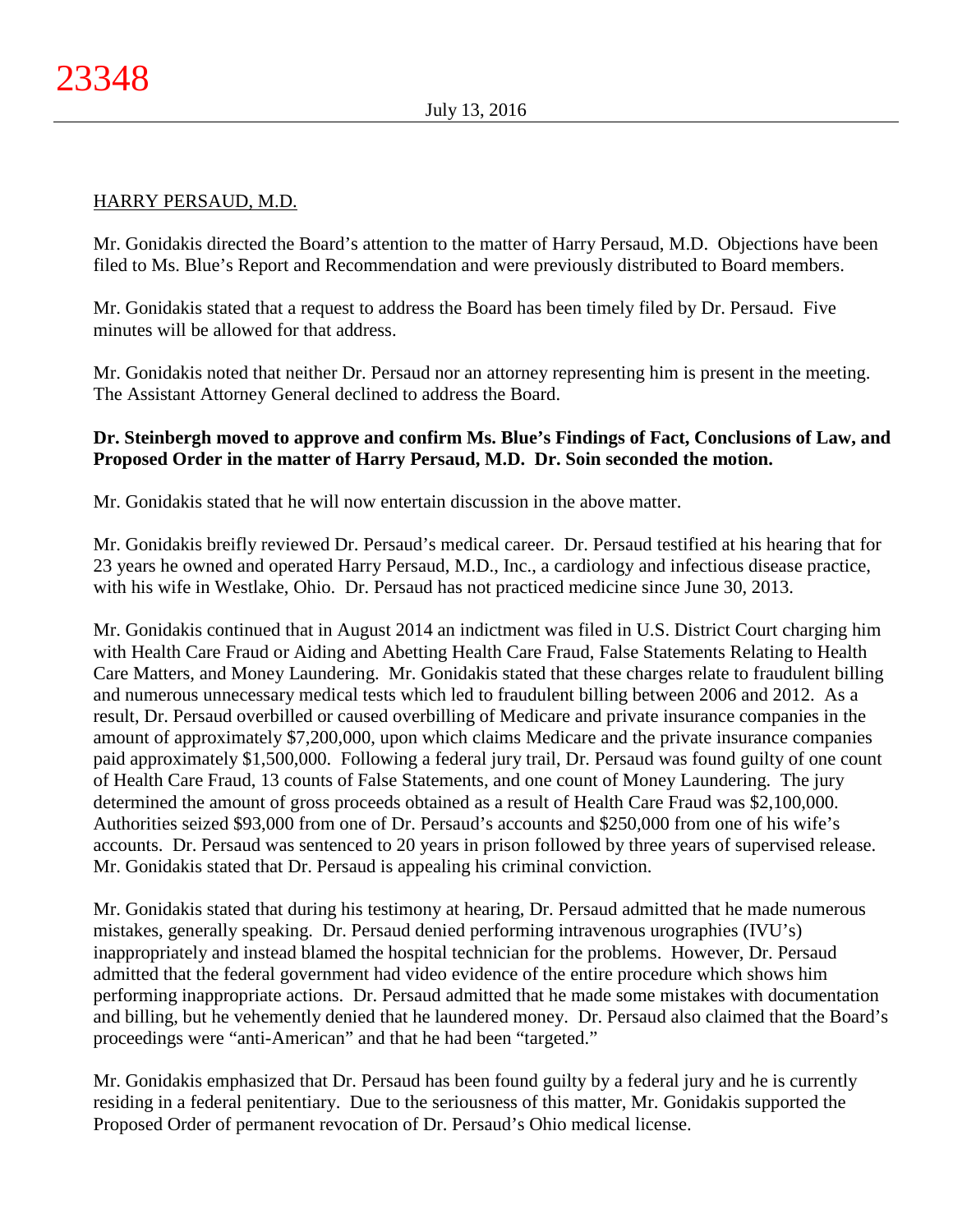Dr. Schottenstein commented that Dr. Persaud spent a large amount of time in his hearing trying to relitigate the trial in which he was found guilty of multiple felonies. Dr. Persaud largely maintained his innocence and only acknowledged issues with documentation and billing. Dr. Schottenstein opined that Dr. Persaud engaged in the six rationalizations. First, Dr. Persaud stated that he did not perform IVU's inappropriately and it was the hospital technician's fault that the procedure was not recorded correctly. Second, Dr. Persaud maintained that he did not launder money and that it was his customary practice to transfer money from his practice to his family trust. Dr. Schottenstein stated that when the money that is transferred was obtained through the commission of a felony, that fits the definition of laundering money. Third, Dr. Persaud stated that his practice was targeted by the U.S. government because he is in private practice and not because of any practice irregularities. Dr. Persaud charged that the government is criminalizing cardiologists and that is "totally anti-American." Fourth, Dr. Persaud admitted making some mistakes, but he asked why the American public should be deprived of his skills and abilities. Dr. Schottenstein noted that Dr. Persaud's implication is that his behavior should be excused because he is so valuable to the community. Fifth, Dr. Persaud stated that his hospital did not follow their own by-laws, did not suggest training or supervision, and that they went directly to the federal government with the problems. Sixth, corrupt administrators took these actions deliberately not due to Dr. Persaud's behavior, but because they want to take away his practice to gain favor with University Hospitals.

Dr. Schottenstein opined that it is not plausible that there is a conspiracy within the U.S. government to persecute Dr. Persaud because he is in private practice. Dr. Schottenstein further opined that it is not plausible that a hospital technician error is to blame for the multiple procedural irregularities that have been noted. Lastly, Dr. Schottenstein opined that it is not plausible that hospital administrators are soulless bureaucrats who intentionally destroyed Dr. Persaud's livelihood in order to curry favor with another hospital.

Dr. Schottenstein stated that he is respectful of the fact that a jury found Dr. Persaud guilty of 15 counts of Health Care Fraud and that a judge sentenced him to 20 years in prison. Dr. Schottenstein stated that he supports the Proposed Order.

| Dr. Rothermel     | - abstain |
|-------------------|-----------|
| Dr. Saferin       | - abstain |
| Mr. Giacalone     | - aye     |
| Dr. Steinbergh    | - aye     |
| Dr. Soin          | - aye     |
| Mr. Gonidakis     | - aye     |
| Dr. Schachat      | - aye     |
| Dr. Schottenstein | - aye     |
| Dr. Edgin         | - aye     |
|                   |           |

The motion to approve carried.

ROLL CALL: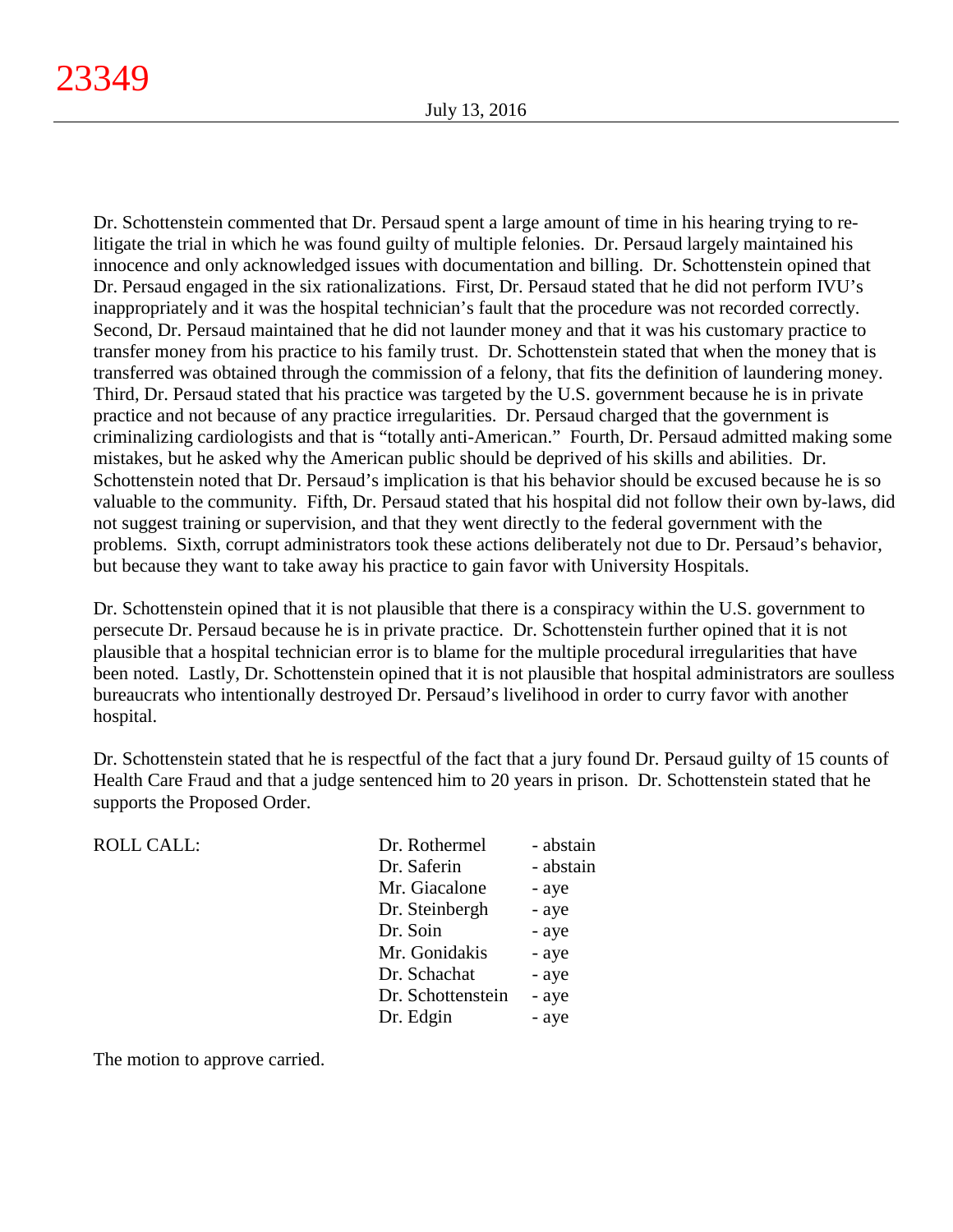# REPORT AND RECOMMENDATION ON REMAND

## STEVEN RALPH ANGERBAUER, M.D.

Mr. Gonidakis directed the Board's attention to the matter of Steven Ralph Angerbauer, M.D. Mr. Gonidakis stated that by letter dated August 13, 2014, the State Medical Board of Ohio notified Dr. Angerbauer that it intended to determine whether to grant or deny his application for a certificate to practice medicine and surgery in Ohio or take disciplinary action. The Board advised Dr. Angerbauer of his right to request a hearing in this matter and, pursuant to a Judgment Entry issued by the Franklin County Court of Common Please, the court remanded this matter to the Board for an administrative hearing. The hearing was held on April 15, 2016, and this matter is now before the Board for its consideration.

Mr. Gonidakis stated that preliminary objections have been filed to Ms. Blue's Report and Recommendation and were previously distributed to Board members.

Mr. Gonidakis stated that this morning he was made aware of a motion, received after 5:00 p.m. yesterday, that the Board accept a supplement to the respondent's preliminary objections. Mr. Gonidakis stated that the Board can consider whether to accept the supplement to preliminary objections. Mr. Gonidakis noted that the respondent's objections were due on July 11, 2016.

**Dr. Steinbergh moved to accept the supplement to the preliminary objections.** No Board member seconded the motion. The motion to accept was lost for want of a second.

Mr. Gonidakis stated that a request to address the Board has been timely filed by Dr. Angerbauer. Five minutes will be allowed for that address.

Dr. Angerbauer was represented by his attorney, John Izzo.

Mr. Izzo noted that he disagreed with the statement that the supplement to the preliminary objections were filed in an untimely manner. Mr. Izzo opined that the Board lacks the authority to set a time limit for objections.

Mr. Izzo stated that the action against Dr. Angerbauer's medical license in the state of Washington was based on the fact that his record-keeping was not in accordance with Washington's rule, which the Washington Medical Quality Assurance Commission (Washington Commission) interpreted as Dr. Angerbauer having practiced below the minimal standards of care. In addition, Dr. Angerbauer put a homeless patient up in a hotel for a night, gave her food from his refrigerator when he left the state, and have her money to buy textbooks. Mr. Izzo stated that the Washington Commission decided that these actions formed an inappropriate relationship between Dr. Angerbauer and the patient.

Mr. Izzo continued that the Ohio Medical Board's staff seems to believe that Dr. Angerbauer is a dangerous individual who prescribes medications haphazardly, but this is not indicated in the Washington Commission documents. Rather, the Washington Commission documents state that Dr. Angerbauer's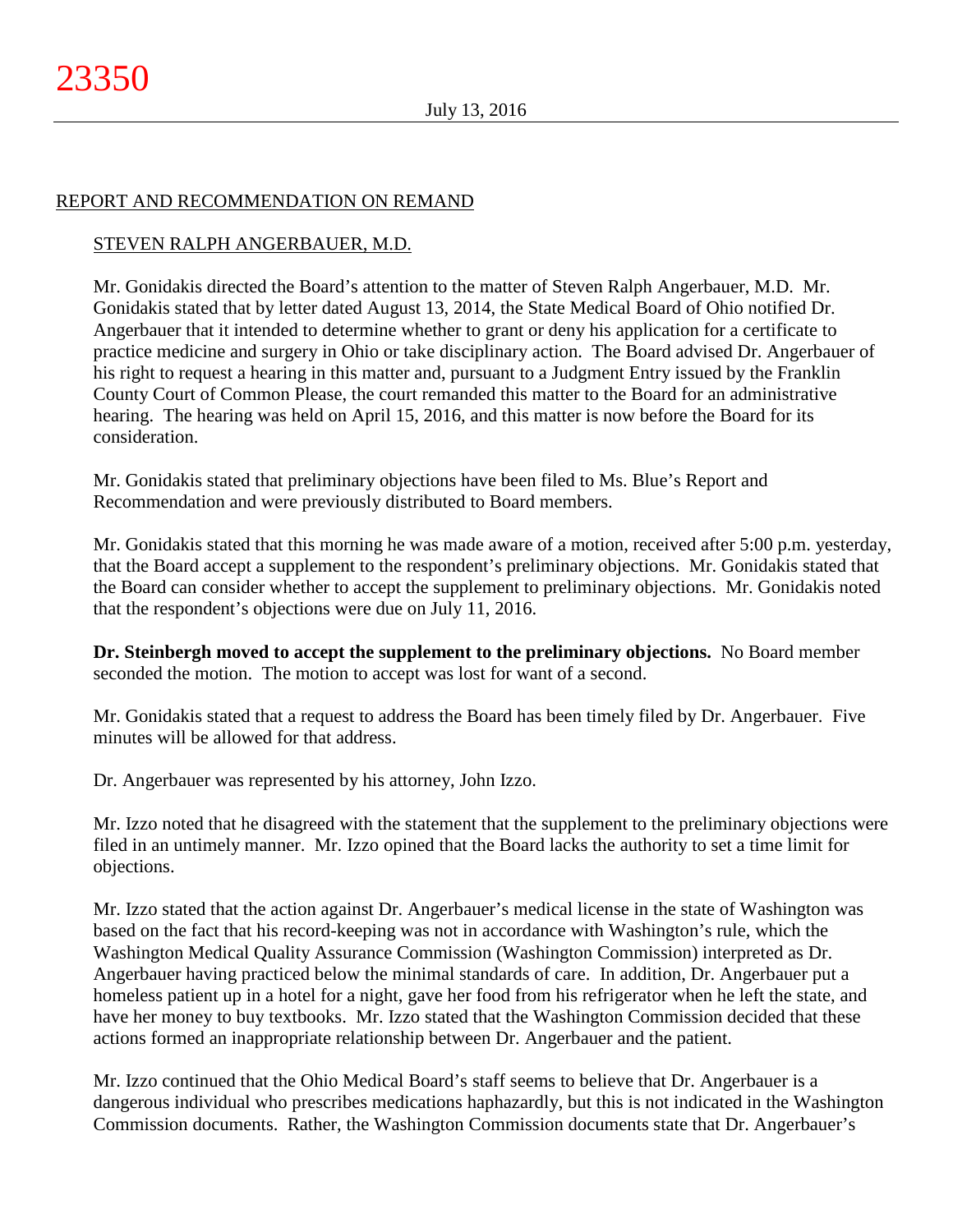minimal standards violations are due to record keeping only. The Washington Commission decided that Dr. Angerbauer can continue to practice medicine and surgery in that state so long as he is monitored for two-and-a-half years, takes several relevant continuing medical education (CME) courses, and pay a fine. Mr. Izzo emphasized that for acts that were fully investigated in Washington, the Washington Commission decided not to revoke or even suspend Dr. Angerbauer's license in that state. Given this fact, Mr. Izzo asked why the Ohio Board would permanently deny Dr. Angerbauer's application for licensure, as recommended in the Proposed Order.

Mr. Izzo opined that the disciplinary guidelines have not been looked at reasonably in this case. Mr. Izzo stated that the hearing record contains no reason why the maximum penalty should be issued to Dr. Angerbauer. Mr. Izzo stated that neither the minimal standards violation nor the patient boundaries issue would require revocation, suspension, or permanent denial for physicians or applicants in Ohio. Mr. Izzo stated that in 22 cases which were based on out-of-state actions over the past three years, the Ohio Board has either adopted the other state's penalty or issued a lesser penalty.

Mr. Izzo stated that the proposed penalty raises serious constitutional issues because Dr. Angerbauer is being treated more harshly than other physicians who are currently licensed in Ohio. Mr. Izzo noted that Dr. Mark Hostettler did not have his medical license revoked in October 2015, nor did Dr. Craig Whitaker Johnson in April 2014, yet each of them was found to have committed sexual misconduct. Mr. Izzo stated that no sexual misconduct is alleged in Dr. Angerbauer's case. Mr. Izzo stated that Dr. Marvin Rorick did not have his medical license revoked due to prescribing and minimal standards issues in September 2015, nor did Dr. John Ratliff in July 2015, Dr. William Basedow in June 2015, or Dr. Timothy Hickey in January 2015. Mr. Izzo stated that there are no prescribing issues in Dr. Angerbauer's case.

Mr. Izzo stated that another constitutional question in this case is whether there is a Fourth Amendment issue. Mr. Izzo stated that a permanent denial of Dr. Angerbauer's application would be an unreasonably taking because the Washington Commission, which actually initiated the proceedings against Dr. Angerbauer, issued a less harsh sanction. Mr. Izzo stated that Dr. Angerbauer is willing to withdraw his application because he no longer has a job opportunity in Ohio, but he was not allowed to withdraw. Consequently, Dr. Angerbauer is left with no choice but to fight for a license that he has no need for but may want in the future.

Mr. Izzo asked the Board to grant Dr. Angerbauer's request for licensure, noting that Dr. Angerbauer has fully complied with the Washington Commission's expectations, that he has learned a lot through this process, and that his actions would not warrant a revocation for a physician currently licensed in Ohio. Mr. Izzo reiterated that Dr. Angerbauer's actions in Washington have already been adjudicated by the Washington Commission and he has taken multiple CME courses to comply with the Washington Order. Mr. Izzo stated that the Board has a responsibility to protect the public and that the public does not need to be protected from Dr. Angerbauer. Mr. Izzo stated that by making a public record of Dr. Angerbauer's Washington discipline, the Ohio Board has already made sure that this information will always be available to anyone who wants or needs to know that information.

Mr. Gonidakis asked if the Assistant Attorney General would like to respond. Ms. Snyder stated that she would like to respond.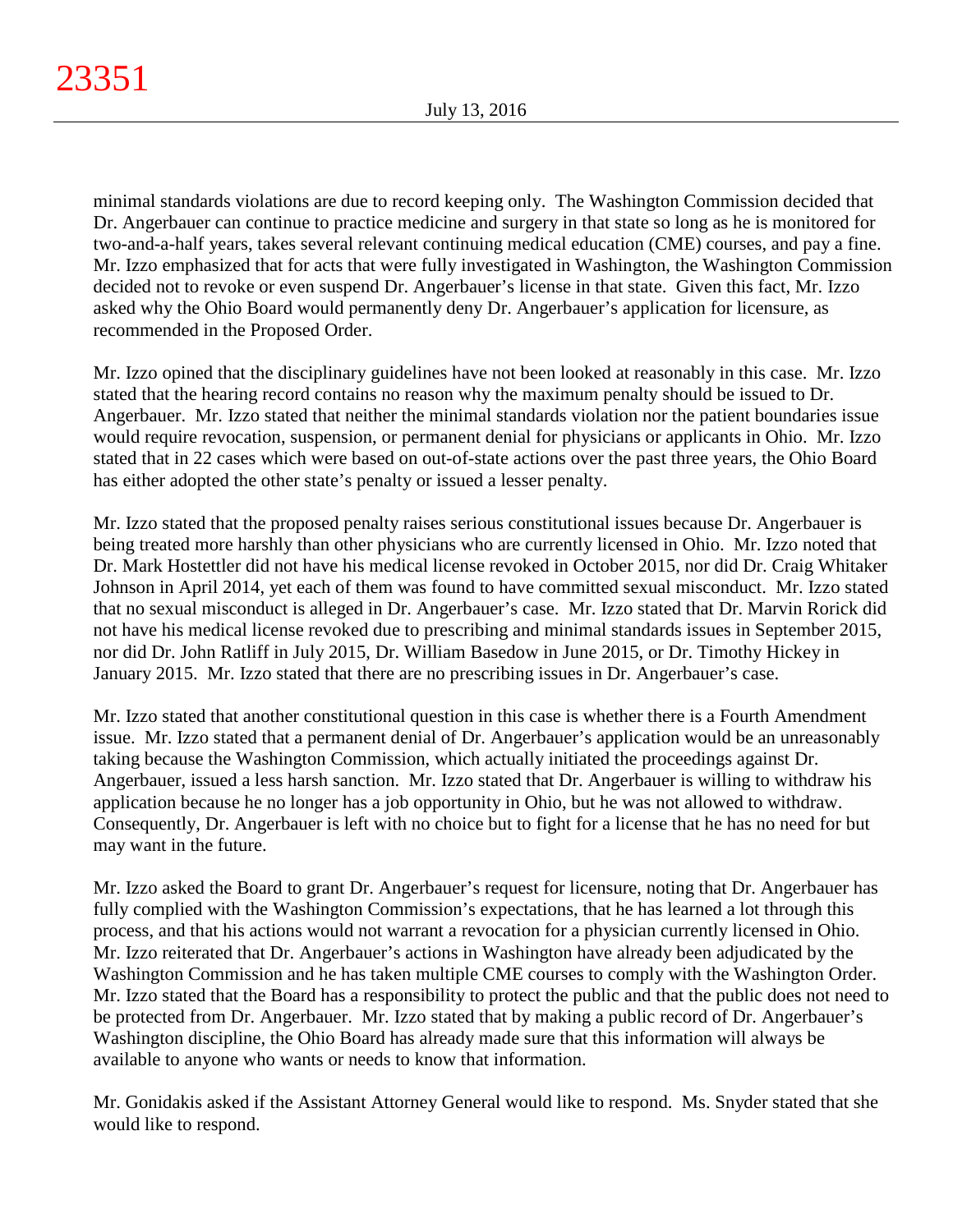Ms. Snyder stated that she has not had an opportunity to review the prior cases which were cited by Mr. Izzo his in address to the Board, but she noted that Dr. Whitaker and Dr. Johnson were both physicians who were already licensed in Ohio at the time of their discipline. By contrast, Dr. Angerbauer, who has already been disciplined in the state of Washington, is asking the Board to allow him to begin practicing in Ohio. Ms. Snyder disagreed with Mr. Izzo's summary of the Washington Board's findings and actions. Ms. Snyder stated that the two key facts in this case are the Washington Commission's findings and the fact that Dr. Angerbauer has yet to come to Ohio and explain to the Board what happened.

Ms. Snyder continued that Dr. Angerbauer was an occupational medicine physician in Washington working for the federal government and did not have an outside private practice. In 2011 Dr. Angerbauer met a 28-year-old female employee of a gentlemen's club, referred to in the Washington Order as Patient A, and began prescribing her narcotics for her self-proclaimed lower back pain. Based primarily on examinations performed in parking lots, tattoo parlors, and his home, Dr. Angerbauer prescribed hydrocodone to Patient A for approximately 18 months. Ms. Snyder noted that Patient A also suffered from a number of mental health issues, including bipolar disorder and borderline personality disorder. The Washington Commission found that Dr. Angerbauer failed to meet the minimal standards of care in his treatment of Patient A, as well as a boundaries violation.

Ms. Snyder stated that Dr. Angerbauer did not attending his Ohio hearing, despite the fact that the hearing was planned to accommodate Dr. Angerbauer and all indications were given the he would appear. Instead, Dr. Angerbauer submitted a 16-page written statement five minutes before the start of the hearing. Therefore, Dr. Angerbauer did not answer questions about the nature of his relationship with Patient A and why he had been prescribing her narcotics in a parking lot. Ms. Snyder stated that Dr. Angerbauer's written statement offered a theoretical discussion about ethics. Ms. Snyder stated that consequently, the Ohio Board knows nothing more about this case than is seen in the Washington Order.

Ms. Snyder stated that Dr. Angerbauer had the right to submit his contentions in writing, but stated that this is very similar to someone pleading the Fifth Amendment in a civil case. Ms. Snyder explained that when someone pleads the Fifth Amendment in a civil case, they do not have to answer questions but their refusal to answer can be used against them. Ms. Snyder stated that she is not asking the Board to use Dr. Angerbauer's lack of answers against him, but she asked the Board to consider that Dr. Angerbauer, who wants to practice in Ohio and has an alarming disciplinary record, has not come to Ohio to answer the Board's questions. Ms. Snyder stated that Dr. Angerbauer understands this process better than most physicians because he is also an attorney, and therefore he understood that if he did not attend his hearing then he would not have to answer questions about the Washington Order under oath. Dr. Angerbauer also understood that the Board could not subpoena him and compel him to attend the hearing because he lived out of state.

Ms. Snyder stated that Ohio is currently struggling with a prescription drug abuse epidemic and that a physician like Dr. Angerbauer is not needed in Ohio.

**Dr. Steinbergh moved to approve and confirm Ms. Blue's Findings of Fact, Conclusions of Law, and Proposed Order in the remanded matter of Steven Ralph Angerbauer, M.D. Mr. Giacalone**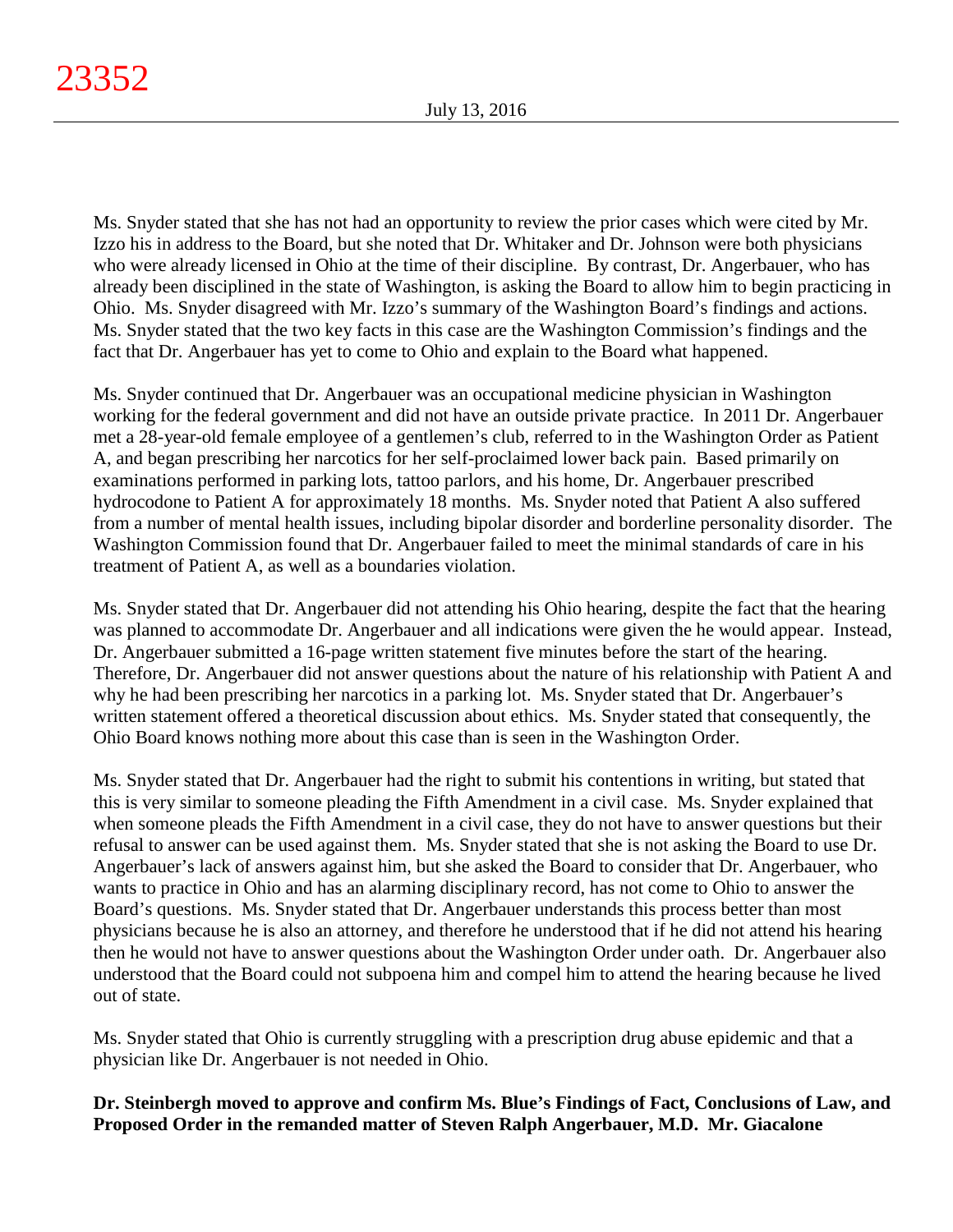#### **seconded the motion.**

Mr. Gonidakis stated that he will now entertain discussion in the above matter.

Dr. Schottenstein stated that in June 2014 the Washington Medical Quality Assurance Commission (Washington Commission) accepted a Stipulated Findings of Fact, Conclusions of Law, and Agreed Order that indicated that Dr. Angerbauer's Washington medical license would be monitored for two-and-a-half years; ordered Dr. Angerbauer to complete courses on ethics, physician/patient boundaries, medical record-keeping, and opioid prescribing; and ordered Dr. Angerbauer to pay a fine of \$1,500.

Dr. Schottenstein stated that in the Washington Order, Dr. Angerbauer stipulated to the following facts:

- In June or July 2011 he met Patient A, a 28-year-old female, at her place of employment, a gentlemen's club. Patient A told Dr. Angerbauer that she had chronic lower back pain, no money, no insurance, no primary care physician, and that she needed help.
- Dr. Angerbauer maintained a medical record for Patient A at his home. The record did not document inquiry into Patient A's medical or mental health history. According to Patient A, she suffered from anxiety, depression, bipolar disorder, borderline personality disorder, obsessive/compulsive disorder, and a history of substance abuse.
- In or around August 2011, Dr. Angerbauer met with Patient A for coffee and examined her back. Dr. Angerbauer agreed to prescribe hydrocodone. When Patient A asked for Percocet, Dr. Angerbauer responded that he could not prescribe Percocet because he would have to sign the prescription.
- Dr. Angerbauer met, examined, and treated Patient A at his home, at a mall, and at a local gas station.
- During an 18-month period between August 2011 and February 2013, Dr. Angerbauer prescribed hydrocodone with acetaminophen to Patient A on a regular basis. Dr. Angerbauer prescribed between 35 and 60 tablets per month during the first four months and between 80 and 120 tablets per month thereafter.
- In February 2013 Dr. Angerbauer stopped treating and prescribing for Patient A after learning that a complaint had been made to the Washington Commission.
- At different points in their relationship, Dr. Angerbauer used his credit card to pay for Patient A to spend the night in a hotel, gave her \$20, offered to pay for her school books, and gave her food from his refrigerator.

Dr. Schottenstein continued that in July 2014 Dr. Angerbauer sent an email to an Ohio Board enforcement attorney justifying his behavior by indicating that the Washington Commission's allegations were not based on improper treatment or care with narcotics, but rather they were based strictly on a medical records issue. The email also stated, "Clearly Patient A benefited greatly from her treatment and care, and was not harmed in any manner." Dr. Angerbauer further indicated in the email that his treatment was very reasonable and appropriate because he either visited or called Patient A at least every thirty days and he prescribed a maximum of 40 mg of morphine equivalent dose (MED) per day. Dr. Angerbauer added that Patient A had no other medical resources to turn to and he did not want to abandon her.

Dr. Schottenstein noted the Hearing Examiner's observation that Dr. Angerbauer was not found to have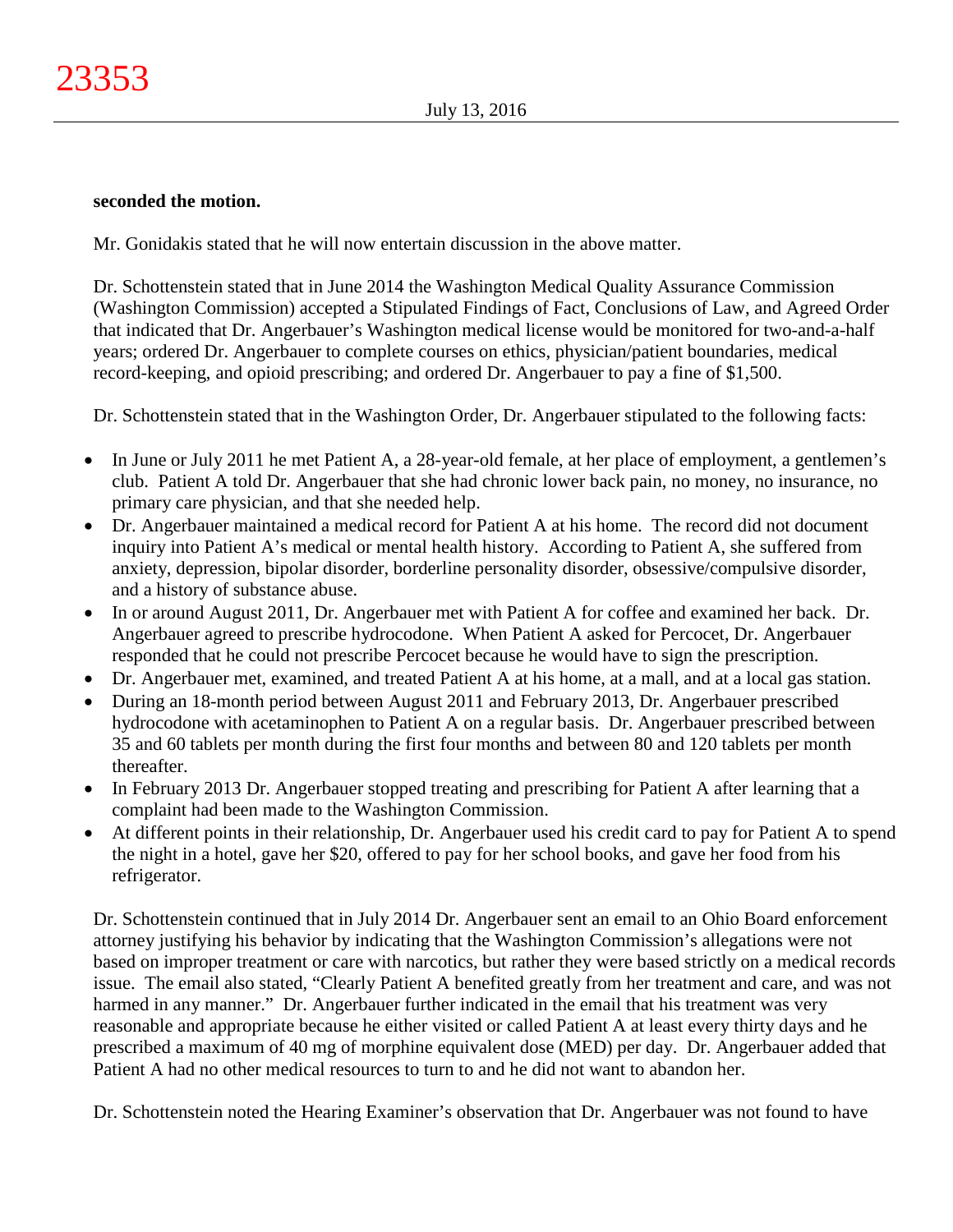had a sexual relationship with Patient A. Dr. Angerbauer's attorney noted that Dr. Angerbauer has admitted his mistakes, has no prior disciplinary issues, and has taken remedial CME courses on physician/patient boundaries, medical record-keeping, ethics, and opioid prescribing. Based on the seriousness of the offenses, the Hearing Examiner has recommended a permanent denial of Dr. Angerbauer's application for licensure.

Dr. Schottenstein stated that Dr. Angerbauer has indicated that the Washington Commission's allegations were not based on improper treatment, but were solely based on a lack of strict medical record compliance with pain management guidelines. However, Dr. Schottenstein pointed out the following passages from the Washington Commission's report:

Respondent failed to meet the standard of care in his treatment of Patient A. Respondent's records of his treatment of Patient A do not justify the long-term prescribing of hydrocodone to Patient A. Respondent repeatedly prescribed significant amounts of hydrocodone without performing an adequate physical examination and without formulating a treatment plan. Respondent failed to order imaging or diagnostic tests to determine the medical cause of the patient's pain. Respondent failed employ drug testing, have Patient A sign a pain-management agreement, or take other steps to prevent diversion of the medication …… Respondent failed to obtain Patient A's informed consent …. Respondent breached the standard of care by violating appropriate physicianpatient boundaries in his relationship with Patient A.

Dr. Schottenstein stated that this is clearly a minimal standards of care concern and not just a documentation issue.

Dr. Schottenstein noted that in Dr. Angerbauer's objections, his attorney indicated that it is irrelevant that Dr. Angerbauer was not present at his hearing or available for cross-examination because he had no obligation to appear at his hearing. Dr. Schottenstein argued that the fact that Dr. Angerbauer did not have an obligation to appear does not mean that his lack of appearance is irrelevant, stating that these are two different concepts.

Dr. Angerbauer's attorney also argued that there was no violation of Section 4731.22(B)(22), Ohio Revised Code, so that the Board had no standing to bring action against Dr. Angerbauer. Dr. Schottenstein observed that Dr. Angerbauer's Washington medical license will be monitored for two-and-a-half years, which is essentially probation and grounds for a violation of Section 4731.22(B)(22).

Dr. Angerbauer's attorney also argued that there was no limitation on Dr. Angerbauer's Washington medical license and he was allowed to treat other patients in Washington besides those at his place of employment. Dr. Schottenstein opined that this argument is beside the point. Dr. Schottenstein stated that Dr. Angerbauer showed bad judgment on many levels, including practicing outside his area of specialty. Dr. Schottenstein observed that Dr. Angerbauer is not a chronic pain specialist, yet he prescribed narcotics to his patient for well over a year with escalating doses.

Dr. Angerbauer's attorney made a distinction between Dr. Angerbauer's failure to inquire about Patient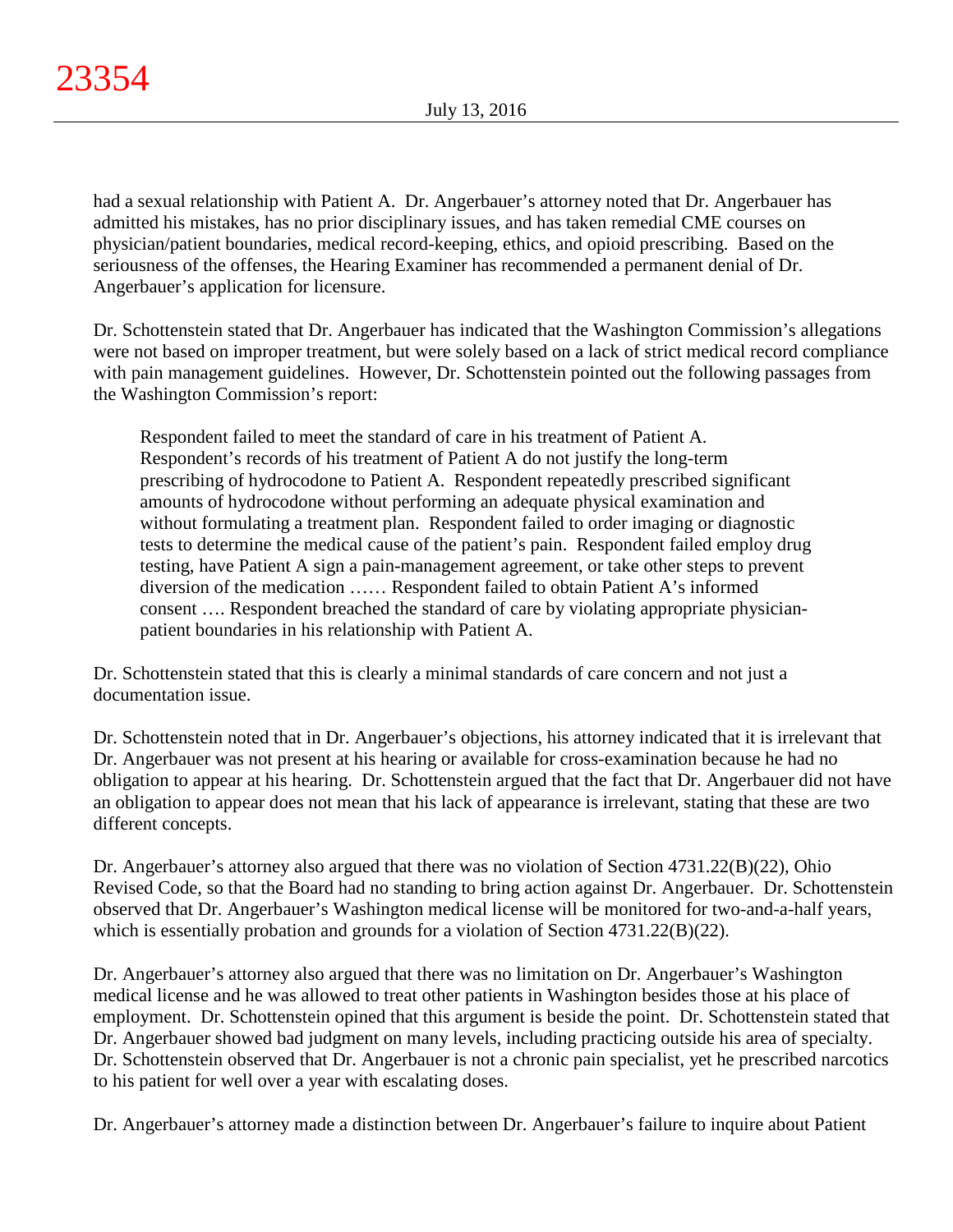A's medical history and his failure to document her medical history. Dr. Schottenstein stated that if the implication of this argument is that Dr. Angerbauer did, in fact, inquire into Patient A's medical history but did not document it, then that is almost worse than the alternative. Dr. Schottenstein wondered why a physician would not document such a compelling mental health and substance abuse history if he or she is contemplating a long-term prescription of narcotic medication. Dr. Schottenstein asked why a physician would not document this information and explain their rationale for treatment.

Dr. Angerbauer's attorney indicated that the likelihood of Dr. Angerbauer committing such mistakes in the future is slim at best and that there is no indication in the record that Dr. Angerbauer is a threat to patients in Ohio. However, Dr. Schottenstein pointed out that the Board only has Dr. Angerbauer's version of events from his written statement, the Washington Commission's Order, and his attorney's assurance to that effect. Dr. Schottenstein stated that he would have liked to have formed his own conclusions and possibly find a way to support granting Dr. Angerbauer's license, perhaps with suspension and practice monitoring.

Dr. Schottenstein stated that Dr. Angerbauer's behavior is so serious, occurred over such a long period of time, and is so lacking in satisfactory explanation from Dr. Angerbauer that he is apprehensive about voting to grant the license. Dr. Schottenstein stated that he is regrettably in agreement with the Proposed Order of permanent denial.

Dr. Schachat agreed that Dr. Angerbauer has demonstrated shortcomings, but questioned whether a permanent denial of his application is appropriate. Dr. Schachat opined that if Dr. Angerbauer completes any remediation that is required elsewhere, then he should be appropriate to practice in Ohio.

Dr. Steinbergh agreed with Dr. Schachat and stated that she would support a non-permanent denial of Dr. Angerbauer's application. Dr. Steinbergh stated that the Board does not need to grant licensure to someone who has behaved in this fashion, but expressed concern about what ramifications a permanent denial would have on Dr. Angerbauer's future career. Dr. Steinbergh stated that Dr. Angerbauer has made a lot of mistakes, but it seems that the Washington Commission has accepted his remediation. Dr. Steinbergh wished to hear other Board members' opinions about the appropriateness of a permanent denial.

Mr. Giacalone stated that Dr. Angerbauer's attorney has asked the Board to not relive the mistake that was made in Washington. However, Mr. Giacalone stated that the Board is making certain that the mistake does not happen in Ohio. Mr. Giacalone stated that Dr. Angerbauer is a calculating individual, noting the Dr. Angerbauer prescribed hydrocodone to Patient A instead of Percocet so that he would not have to sign the prescription and that Dr. Angerbauer called the pharmacy when he knew no one was there so he could leave a message instead of speaking to a live person. Mr. Giacalone stated that Dr. Angerbauer had no problem with prescribing up to 120 tablets per month to a patient with a history of substance abuse and mental illness.

Mr. Giacalone read the following statement from Dr. Angerbauer: "In reviewing my behavior at the time I honestly believed I was acting in the best interest of my patient, providing essential care with no money, insurance, no one was available to help. In doing so, I thought that I was exemplifying the ideal physician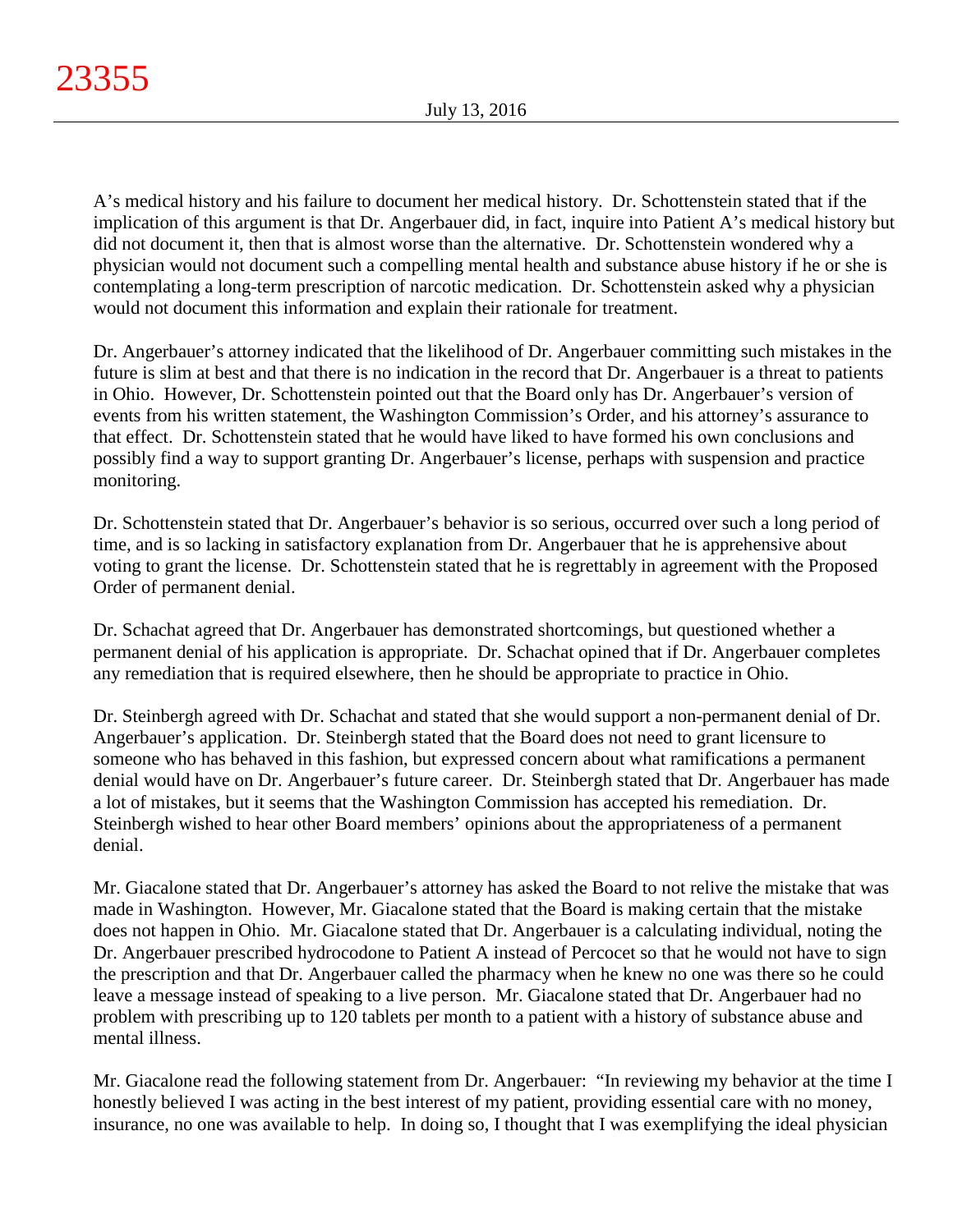virtues of caring, sympathy, ….." and so forth. Mr. Giacalone had difficulty taking the statement seriously. Mr. Giacalone stated that Dr. Angerbauer is an example of someone who should never practice medicine in Ohio. Mr. Giacalone opined that permanent revocation is appropriate in this case.

A vote was taken on Dr. Steinbergh's motion to approve:

| <b>ROLL CALL:</b> | Dr. Rothermel     | - abstain |
|-------------------|-------------------|-----------|
|                   | Dr. Saferin       | - abstain |
|                   | Mr. Giacalone     | - aye     |
|                   | Dr. Steinbergh    | - aye     |
|                   | Dr. Soin          | - aye     |
|                   | Mr. Gonidakis     | - aye     |
|                   | Dr. Schachat      | - aye     |
|                   | Dr. Schottenstein | - aye     |
|                   | Dr. Edgin         | - aye     |

The motion to approve carried.

#### PROPOSED FINDINGS AND PROPOSED ORDERS

Mr. Gonidakis stated that in the following matters, the Board issued a Notice of Opportunity for Hearing. No timely requests for hearing were received. The matters were reviewed by a Hearing Examiner, who prepared Proposed Findings and Proposed Orders, and are now before the Board for final disposition. Dr. Soin stated that these matters are disciplinary in nature, and therefore the Secretary and Supervising Member may not vote. In these matters, Dr. Rothermel served as Secretary and Dr. Saferin served as Supervising Member.

## DAVID MARK COLLEY, II, M.T.

**Dr. Steinbergh moved to find that the allegations as set forth in the February 10, 2016 Notice of Opportunity for Hearing in the matter of Mr. Colley have been proven to be true by a preponderance of the evidence and to adopt Mr. Porter's Proposed Findings and Proposed Order. Dr. Soin seconded the motion.**

Mr. Gonidakis stated that he will now entertain discussion in the matter of Mr. Colley.

Mr. Gonidakis briefly reviewed Mr. Colley's education and career. Mr. Colley's massage therapy license is currently inactive due to a July 2015 Step I Consent Agreement with the Board. Mr. Gonidakis explained that in January 2015 the Board ordered Mr. Colley, who was a licensure applicant at that time, to an examination at Glenbeigh Hospital. Mr. Colley was diagnosed with alcohol and marijuana dependence and was determined to be impaired and not capable of practicing massage therapy at that time. The July 2015 Consent Agreement granted Mr. Colley's license and suspended it indefinitely with standard requirements, including abstaining from alcohol and undergoing random urine screens.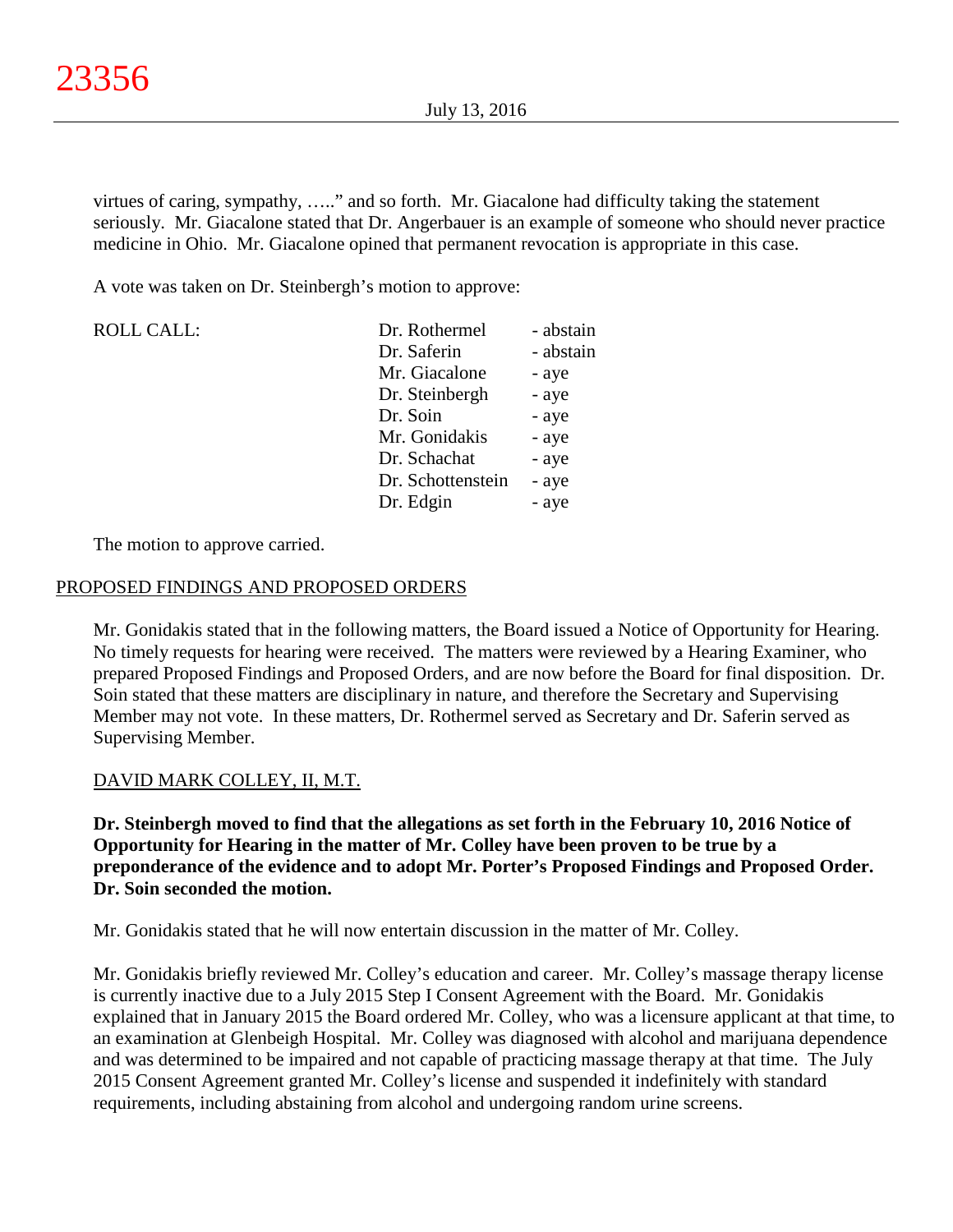Mr. Gonidakis continued that on December 30, 2015, Mr. Colley tested positive for ethyl glucuronide and ethyl sulfate. On January 7, 2016 FirstLab recommended a second test because the levels were low enough that they could have been cause of ingestion of food that contained alcohol. However, on January 8, 2016, Mr. Colley send an email to the Board's staff indicated that he could not afford the new test. Mr. Gonidakis stated that Mr. Colley's refusal to take the additional test violated his Consent Agreement. On January 13, 2016, Mr. Colley entered into a superseding Step I Consent Agreement which suspended his license indefinitely for a minimum of 60 days, with standard testing requirements. On January 18, 2016, Mr. Colley sent another email stating that he could not afford any more tests due to several circumstances in his life.

Mr. Gonidakis stated that he supported the Proposed Order, which would revoke Mr. Colley's license and fine him \$500.

Dr. Schottenstein stated that he did not disagree with the \$500 fine, but he noted that the standard fine for this violation is \$5,000.

A vote was taken on Dr. Steinbergh's motion to approve.

| <b>ROLL CALL:</b> | Dr. Rothermel     | - abstain |
|-------------------|-------------------|-----------|
|                   | Dr. Saferin       | - abstain |
|                   | Mr. Giacalone     | - aye     |
|                   | Dr. Steinbergh    | - aye     |
|                   | Dr. Soin          | - aye     |
|                   | Mr. Gonidakis     | - aye     |
|                   | Dr. Schachat      | - aye     |
|                   | Dr. Schottenstein | - aye     |
|                   | Dr. Edgin         | - aye     |
|                   |                   |           |

The motion to approve carried.

## KELLY KAY ELENNISS, M.T.

**Dr. Steinbergh moved to find that the allegations as set forth in the October 14, 2015 Notice of Opportunity for Hearing in the matter of Ms. Elenniss have been proven to be true by a preponderance of the evidence and to adopt Mr. Porter's Proposed Findings and Proposed Order. Mr. Giacalone seconded the motion.**

Mr. Gonidakis stated that he will now entertain discussion in the matter of Ms. Elenniss.

Mr. Giacalone stated that Ms. Elenniss was first licensed to practice massage therapy in Ohio in January 2006. Ms. Elenniss' license lapsed in January 2011 due to non-renewal. In November 2010 Ms. Elenniss entered into a Consent Agreement with the Board which suspended her license for an indefinite period, but not less than one year. The Consent Agreement also established interim conditions and requirements for reinstatement.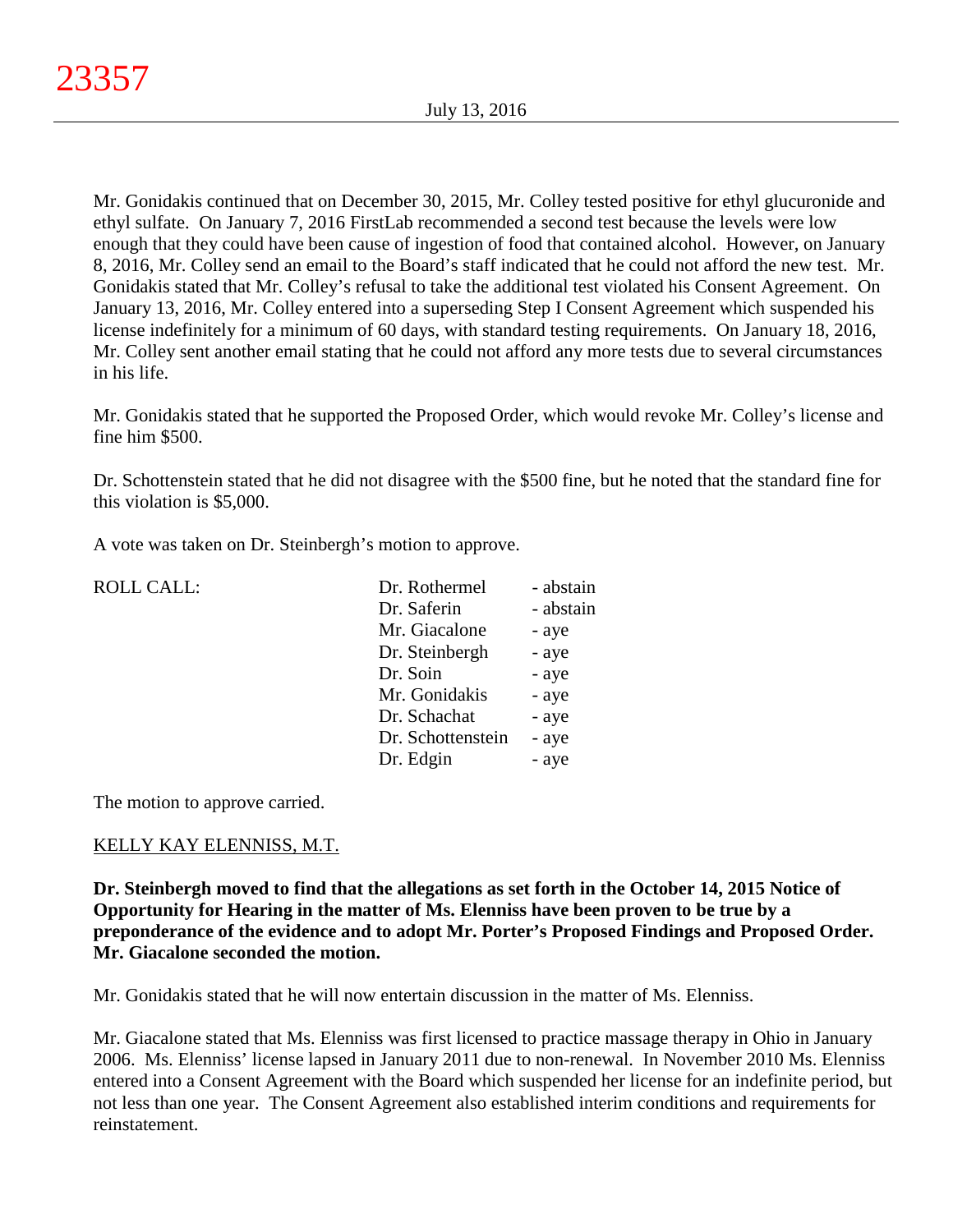Mr. Giacalone continued that Ms. Elenniss failed to submit required quarterly declarations of compliance between February 2015 and August 2015. Ms. Elenniss also failed to appear for a scheduled probationary office conference in February 2015 and provided no explanation for her absence.

Mr. Giacalone stated that he supports the Proposed Order to revoke Ms. Elenniss' massage therapy license. Mr. Giacalone based his rationale on the evidence that Ms. Elenniss has not complied with her Consent Agreement and is either unable or unwilling to do so. Mr. Giacalone also noted that the non-permanent revocation will give Ms. Elenniss an opportunity to apply for a new license in the future when she is ready to comply with the Board's conditions.

A vote was taken on Dr. Steinbergh's motion to approve:

| <b>ROLL CALL:</b> | Dr. Rothermel     | - abstain |
|-------------------|-------------------|-----------|
|                   | Dr. Saferin       | - abstain |
|                   | Mr. Giacalone     | - aye     |
|                   | Dr. Steinbergh    | - aye     |
|                   | Dr. Soin          | - aye     |
|                   | Mr. Gonidakis     | - aye     |
|                   | Dr. Schachat      | - aye     |
|                   | Dr. Schottenstein | - aye     |
|                   | Dr. Edgin         | - aye     |
|                   |                   |           |

The motion to approve carried.

## ANTHONY EDWARD INNOCENZI, D.P.M.

**Dr. Steinbergh moved to find that the allegations as set forth in the September 9, 2015 Notice of Opportunity for Hearing in the matter of Dr. Innocenzi have been proven to be true by a preponderance of the evidence and to adopt Mr. Porter's Proposed Findings and Proposed Order. Dr. Soin seconded the motion.**

Mr. Gonidakis stated that he will now entertain discussion in the matter of Dr. Innocenzi.

Dr. Edgin stated that Dr. Innocenzi is licensed in Ohio and Colorado to practice podiatric medicine and surgery. In December 2014 an Information was filed in the U.S. District Court for the District of Colorado charging him with one count of Health Care Fraud. The Information charged that Dr. Innocenzi, as part of a scheme to defraud Medicare, saw patients at a skilled nursing facility and billed for services not provided or billed for services based on a false assertion that he had seen the patients in his office, which would entitle him to a higher rate of reimbursement than seeing the patients in a facility. In February 2015 Dr. Innocenzi pleaded guilty to the charges in the Information. The Court accepted Dr. Innocenzi's plea, found him guilty, and sentenced him to probation for five years. Dr. Innocenzi was also ordered to pay restitution to Medicare in the amount of \$51,313.14.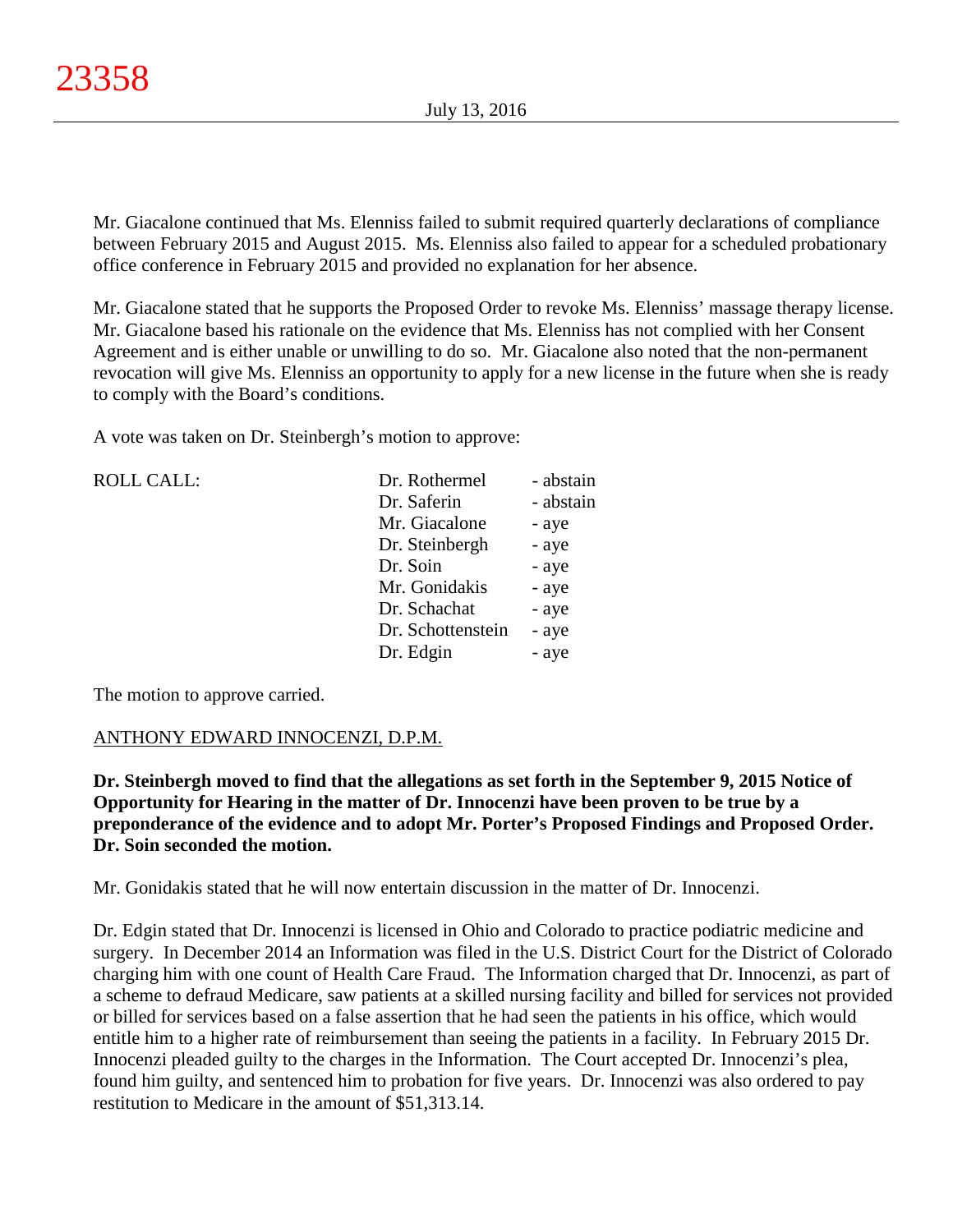Dr. Edgin opined that Dr. Innocenzi essentially used his license to practice podiatric medicine in Colorado as a license to steal money from the federal government. Dr. Edgin stated that this conduct merits the permanent revocation of his Ohio license. Dr. Edgin supported the Proposed Order of permanent revocation.

A vote was taken on Dr. Steinbergh's motion to approve:

| <b>ROLL CALL:</b> | Dr. Rothermel     | - abstain |
|-------------------|-------------------|-----------|
|                   | Dr. Saferin       | - abstain |
|                   | Mr. Giacalone     | - aye     |
|                   | Dr. Steinbergh    | - aye     |
|                   | Dr. Soin          | - aye     |
|                   | Mr. Gonidakis     | - aye     |
|                   | Dr. Schachat      | - aye     |
|                   | Dr. Schottenstein | - aye     |
|                   | Dr. Edgin         | - aye     |
|                   |                   |           |

The motion to approve carried.

## CARLI A. STEINHAUSER, A.A.

**Dr. Steinbergh moved to find that the allegations as set forth in the June 10, 2015 Notice of Opportunity for Hearing in the matter of Ms. Steinhauser have been proven to be true by a preponderance of the evidence and to adopt Mr. Porter's Proposed Findings and Proposed Order. Dr. Soin seconded the motion.**

Mr. Gonidakis stated that he will now entertain discussion in the matter of Ms. Steinhauser.

Dr. Schachat stated that Ms. Steinhauser was first licensed to practice as an anesthesiologist assistant in 2011. Ms. Steinhauser's license expired in January 2016 due to non-renewal. In August 2014 Ms. Steinhauser entered into a Step I Consent Agreement with the Board which suspended her license for a minimum of 180 days. Dr. Schachat noted that that Consent Agreement is still in effect. Dr. Schachat stated that Ms. Steinhauser has failed to comply with multiple requirements of her Consent Agreement, including submission of quarterly declarations of compliance, attendance at in-person interviews, submission to random drug and alcohol screenings, and participation in a drug and alcohol rehabilitation program.

Dr. Schachat stated that Ms. Steinhauser was evaluated at the Woods at Parkside. Dr. Williams, Medical Director of the Woods at Parkside, reported that Ms. Steinhauser relapsed on alcohol after entering into her Consent Agreement and continued using alcohol until about three days prior to the evaluation.

Dr. Schachat stated that the evidence establishes that Ms. Steinhauser is either unable or unwilling to comply with her Consent Agreement. Dr. Schachat agreed with the Proposed Order to revoke Ms. Steinhauser's anesthesiologist assistant license. Dr. Schachat stated that Ms. Steinhauser would have an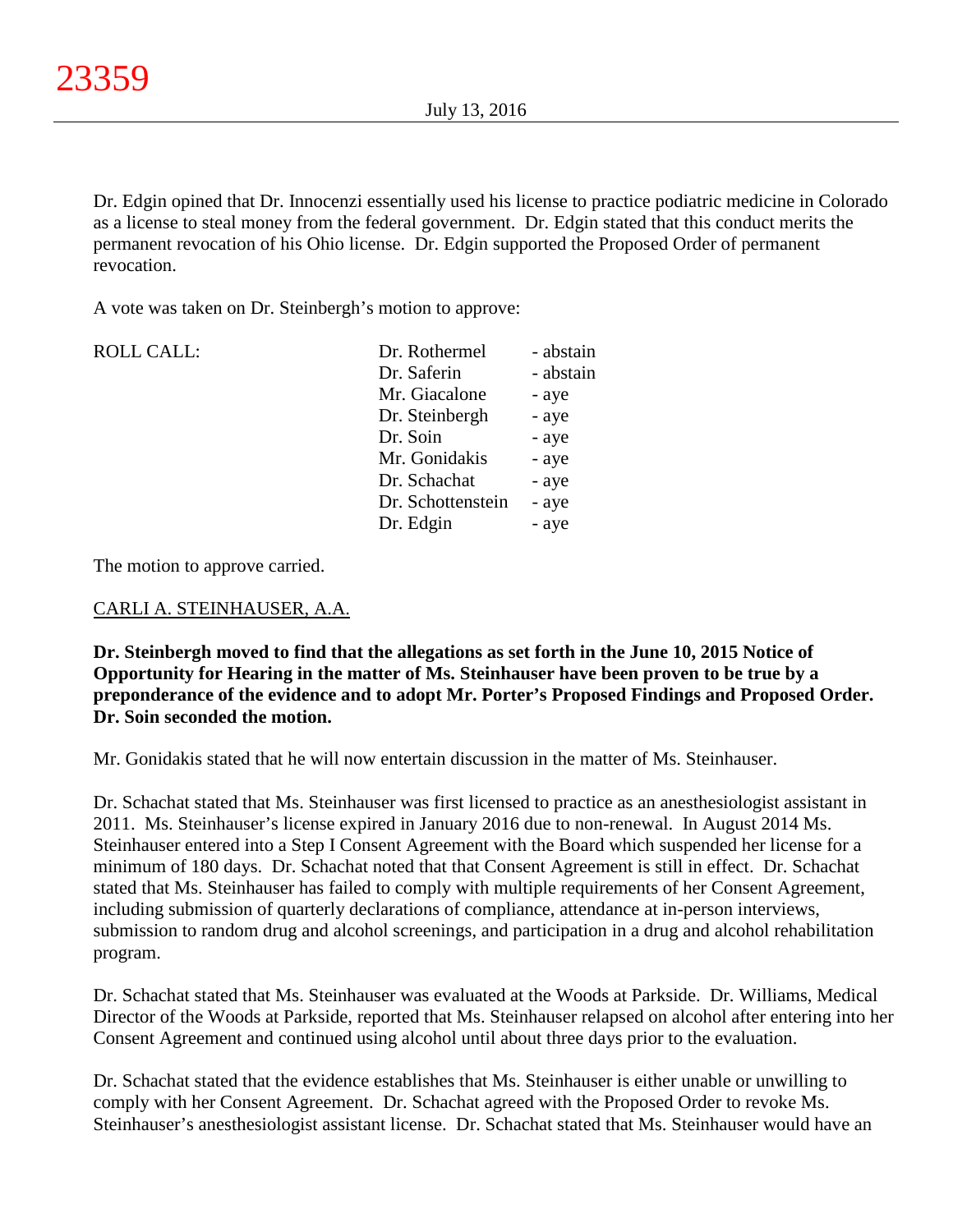opportunity to obtain a new license in the future.

A vote was taken on Dr. Steinbergh's motion to approve:

ROLL CALL:

| Dr. Rothermel     | - abstain |
|-------------------|-----------|
| Dr. Saferin       | - abstain |
| Mr. Giacalone     | - aye     |
| Dr. Steinbergh    | - aye     |
| Dr. Soin          | - aye     |
| Mr. Gonidakis     | - aye     |
| Dr. Schachat      | - aye     |
| Dr. Schottenstein | - aye     |
| Dr. Edgin         | - aye     |
|                   |           |

The motion to approve carried.

## JAMES ANDREW WILLIAMS, D.O.

**Dr. Steinbergh moved to find that the allegations as set forth in the December 9, 2015 Notice of Opportunity for Hearing in the matter of Dr. Williams have been proven to be true by a preponderance of the evidence and to adopt Mr. Porter's Proposed Findings and Proposed Order. Dr. Soin seconded the motion.**

Mr. Gonidakis stated that he will now entertain discussion in the matter of Dr. Williams.

Dr. Schottenstein stated that in December 2015 the Medical Board summarily suspended Dr. Williams' osteopathic medical license based on clear and convincing evidence that he violated his July 2014 Board Order by failing to abstain from alcohol and that he is impaired in his ability to practice medicine due to his abuse of alcohol and/or chemical abuse or dependency.

Dr. Schottenstein continued that in July 2014 the Board found Dr. Williams to be impaired due to habitual or excessive use of alcohol. The Board Order indefinitely suspended Dr. Williams' medical license and established interim monitoring conditions, conditions for reinstatement, and subsequent probationary conditions. In March 2015 the Board granted Dr. William's request for reinstatement.

Dr. Schottenstein stated that in early November 2015 the Board received a drug screen for Dr. Williams showing a positive test for phosphatidylethanol in a concentration of 23 ng/ml. James Ferguson, D.O., Medical Director of Recovery Management Services, opined that the positive test was due to drinking alcohol and that there was no other inadvertent alcohol exposure that could have caused this result. Dr. Williams disputed the validity of the test and believed that he may have unintentionally been exposed to alcohol in cooking or cough syrup. Dr. Ferguson maintained that if the positive finding was due to cough syrup, then Dr. Williams would have to have consumed more than the label instructions directed in order to produce the observed result.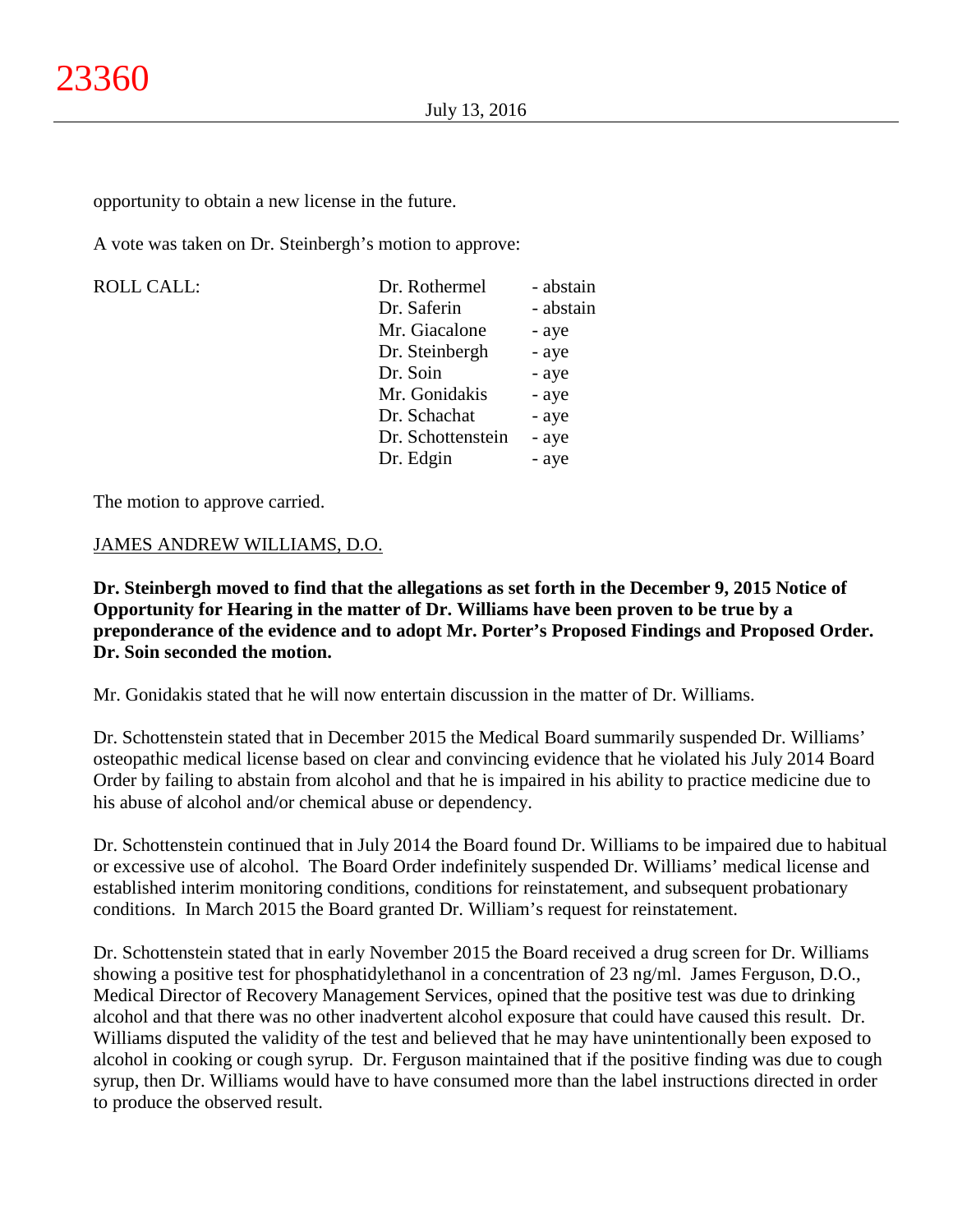The Hearing Examiner concluded that the preponderance of the evidence shows that Dr. Williams relapsed on alcohol in or around October 2015, and thereby violated his Board Order. The Proposed Order would non-permanently revoke Dr. Williams' medical license. Dr. Schottenstein agreed with the Proposed Order because it would protect the public but also give Dr. Williams an opportunity to obtain a new license after he has demonstrated to the Board that he has had at least 90 days of continuous documented sobriety and that he is ready to comply with any and all treatment and monitoring conditions that the Board may impose. The Proposed Order also imposes a civil penalty of \$5,000.

Mr. Gonidakis stated that he will abstain from this vote.

A vote was taken on Dr. Steinbergh's motion to approve:

| <b>ROLL CALL:</b> | Dr. Rothermel     | - abstain |
|-------------------|-------------------|-----------|
|                   | Dr. Saferin       | - abstain |
|                   | Mr. Giacalone     | - aye     |
|                   | Dr. Steinbergh    | - aye     |
|                   | Dr. Soin          | - aye     |
|                   | Mr. Gonidakis     | - abstain |
|                   | Dr. Schachat      | - aye     |
|                   | Dr. Schottenstein | - aye     |
|                   | Dr. Edgin         | - aye     |
|                   |                   |           |

The motion to approve carried.

The Board took a recess at 12:55 p.m. and resumed at 1:38 p.m.

#### EXECUTIVE SESSION

**Dr. Steinbergh moved to go into Executive Session to confer with the Medical Board's attorneys on matters of pending or imminent court action, and for the purpose of deliberating on proposed consent agreements in the exercise of the Medical Board's quasi-judicial capacity. Dr. Saferin seconded the motion.** A vote was taken:

| Dr. Rothermel     | - aye |
|-------------------|-------|
| Dr. Saferin       | - aye |
| Mr. Giacalone     | - aye |
| Dr. Steinbergh    | - aye |
| Dr. Soin          | - aye |
| Mr. Gonidakis     | - aye |
| Dr. Schachat      | - aye |
| Dr. Schottenstein | - aye |
| Dr. Edgin         | - aye |
|                   |       |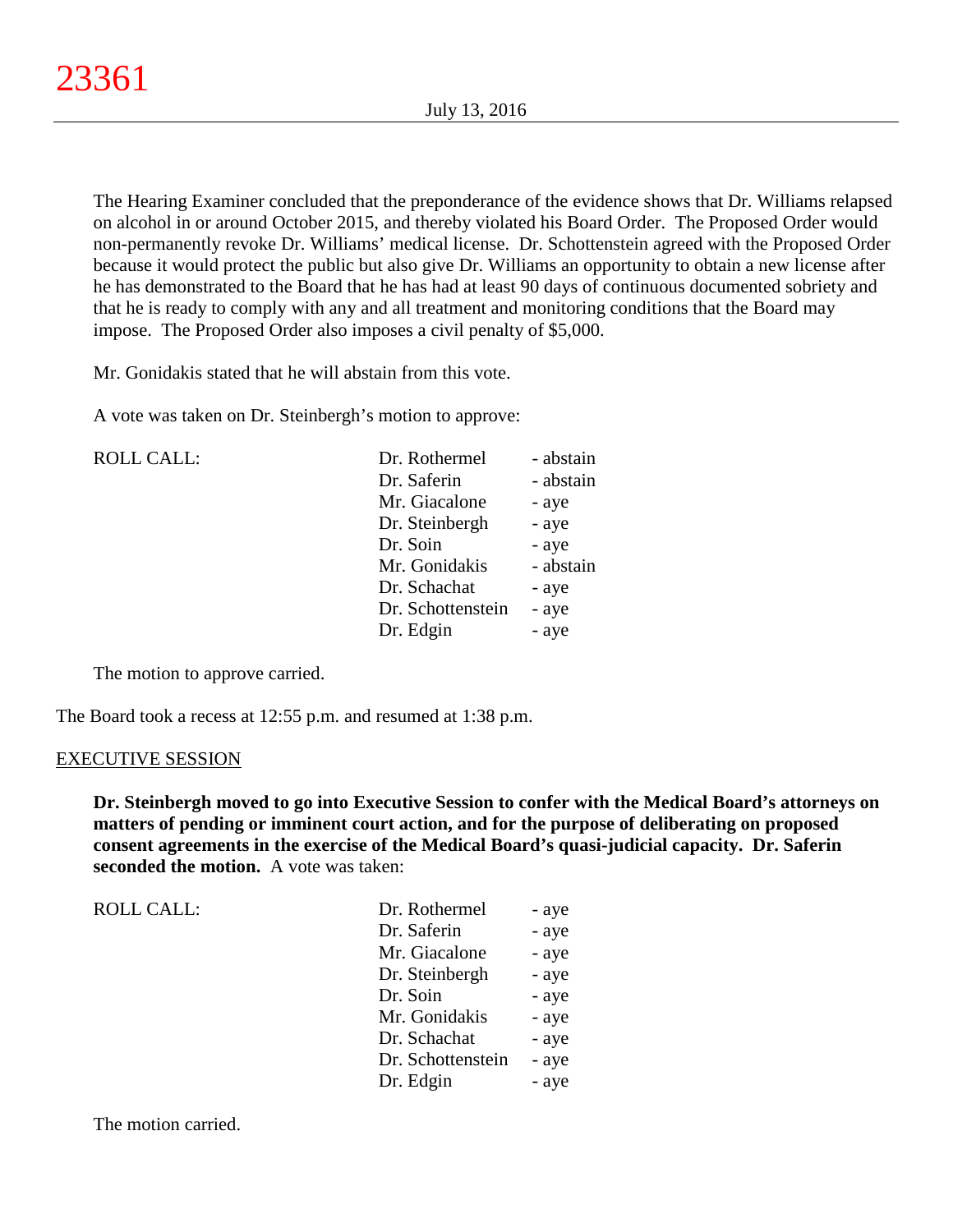Pursuant to Section 121.22(G)(3), Ohio Revised Code, the Board went into executive session with Mr. Groeber, Ms. Anderson, Mr. Miller, Ms. Loe, Ms. Debolt, Mr. Schmidt, Ms. Pollock, Ms. Marshall, the Enforcement Attorneys, the Assistant Attorneys General, Ms. Schwartz, Ms. Murray, Ms. Williams, Ms. Moore, and Mr. Taylor in attendance.

The Board returned to public session.

# RATIFICATION OF SETTLEMENT AGREEMENTS

## RICHARD DE LA FLOR, M.D. – PERMANENT SURRENDER OF CERTIFICATE TO PRACTICE MEDICINE AND SURGERY

**Dr. Steinbergh moved to ratify the Proposed Permanent Surrender with Dr. De La Flor. Dr. Soin seconded the motion.** A vote was taken:

| <b>ROLL CALL:</b> | Dr. Rothermel     | - abstain |
|-------------------|-------------------|-----------|
|                   | Dr. Saferin       | - abstain |
|                   | Mr. Giacalone     | - aye     |
|                   | Dr. Steinbergh    | - aye     |
|                   | Dr. Soin          | - aye     |
|                   | Mr. Gonidakis     | - aye     |
|                   | Dr. Schachat      | - aye     |
|                   | Dr. Schottenstein | - aye     |
|                   | Dr. Edgin         | - aye     |
|                   |                   |           |

The motion to ratify carried.

## JAGPRIT SINGH DHILLON, M.D. – STEP I CONSENT AGREEMENT

**Dr. Soin moved to ratify the Proposed Step I Consent Agreement with Dr. Dhillon. Dr. Steinbergh seconded the motion.** A vote was taken:

| <b>ROLL CALL:</b> | Dr. Rothermel     | - abstain |
|-------------------|-------------------|-----------|
|                   | Dr. Saferin       | - abstain |
|                   | Mr. Giacalone     | - aye     |
|                   | Dr. Steinbergh    | - aye     |
|                   | Dr. Soin          | - aye     |
|                   | Mr. Gonidakis     | - aye     |
|                   | Dr. Schachat      | - aye     |
|                   | Dr. Schottenstein | - aye     |
|                   | Dr. Edgin         | - aye     |

The motion to ratify carried.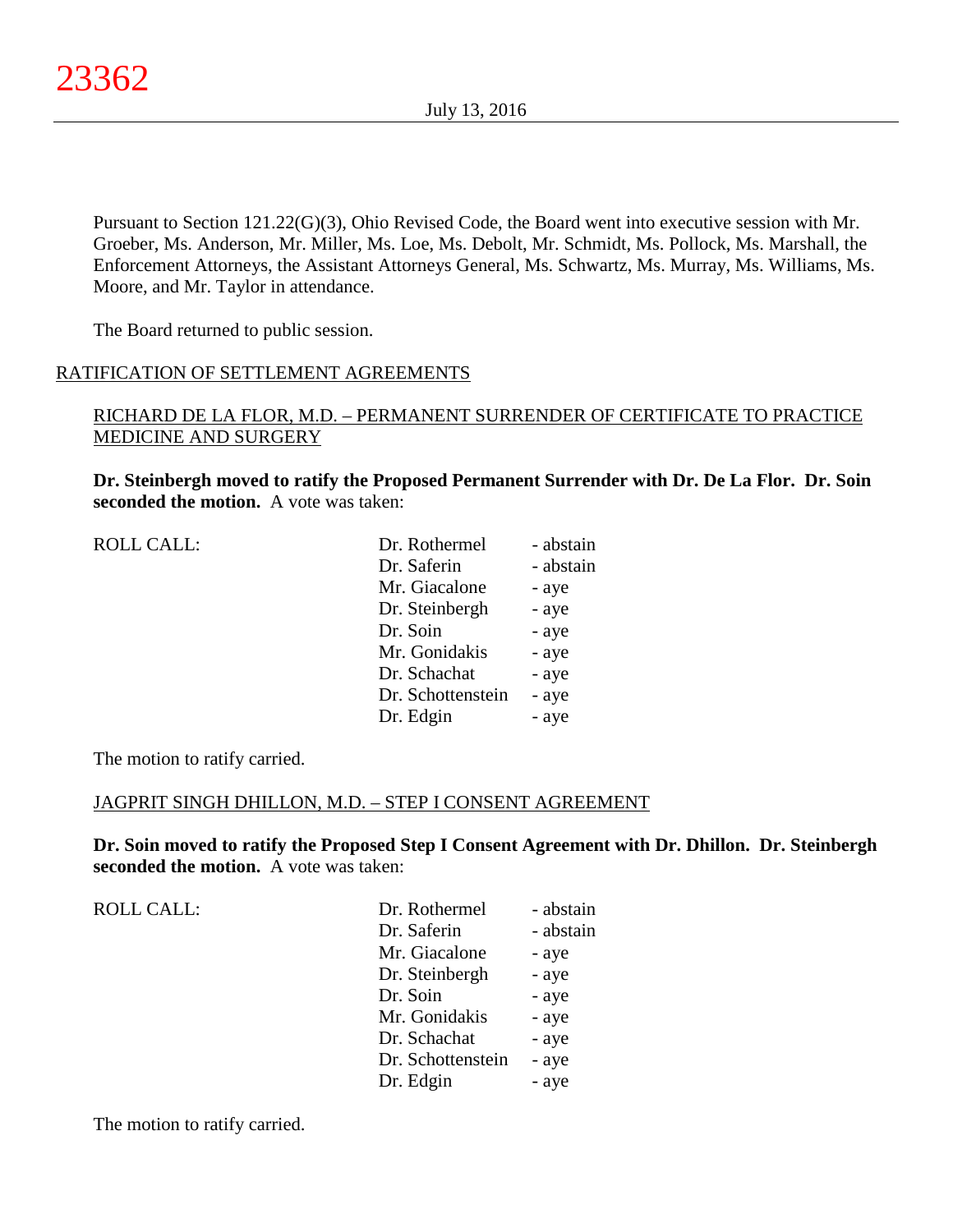## SAMUEL C. LOFTON, III, P.A. – PERMANENT SURRENDER OF CERTIFICATE TO PRACTICE AS A PHYSICIAN ASSISTANT

**Dr. Steinbergh moved to ratify the Proposed Permanent Surrender with Mr. Lofton. Dr. Soin seconded the motion.** A vote was taken:

| ROLL CALL: | Dr. Rothermel     | - abstain |
|------------|-------------------|-----------|
|            | Dr. Saferin       | - abstain |
|            | Mr. Giacalone     | - aye     |
|            | Dr. Steinbergh    | - aye     |
|            | Dr. Soin          | - aye     |
|            | Mr. Gonidakis     | - aye     |
|            | Dr. Schachat      | - aye     |
|            | Dr. Schottenstein | - aye     |
|            | Dr. Edgin         | - aye     |
|            |                   |           |

The motion to ratify carried.

#### MARY A. ZIELINSKI, L.M.T. – CONSENT AGREEMENT

**Dr. Soin moved to ratify the Proposed Consent Agreement with Ms. Zielinski. Dr. Steinbergh seconded the motion.** A vote was taken:

| Dr. Rothermel     | - abstain |
|-------------------|-----------|
| Dr. Saferin       | - abstain |
| Mr. Giacalone     | - aye     |
| Dr. Steinbergh    | - aye     |
| Dr. Soin          | - aye     |
| Mr. Gonidakis     | - aye     |
| Dr. Schachat      | - aye     |
| Dr. Schottenstein | - aye     |
| Dr. Edgin         | - aye     |
|                   |           |

The motion to ratify carried.

## EVERETT LINN JONES, M.D. – PERMANENT SURRENDER/RETIREMENT OF CERTIFICATE TO PRACTICE MEDICINE AND SURGERY

**Dr. Steinbergh moved to ratify the Proposed Permanent Surrender/Retirement with Dr. Jones. Dr. Soin seconded the motion.** A vote was taken:

| <b>ROLL CALL:</b> | Dr. Rothermel | - abstain |
|-------------------|---------------|-----------|
|                   | Dr. Saferin   | - abstain |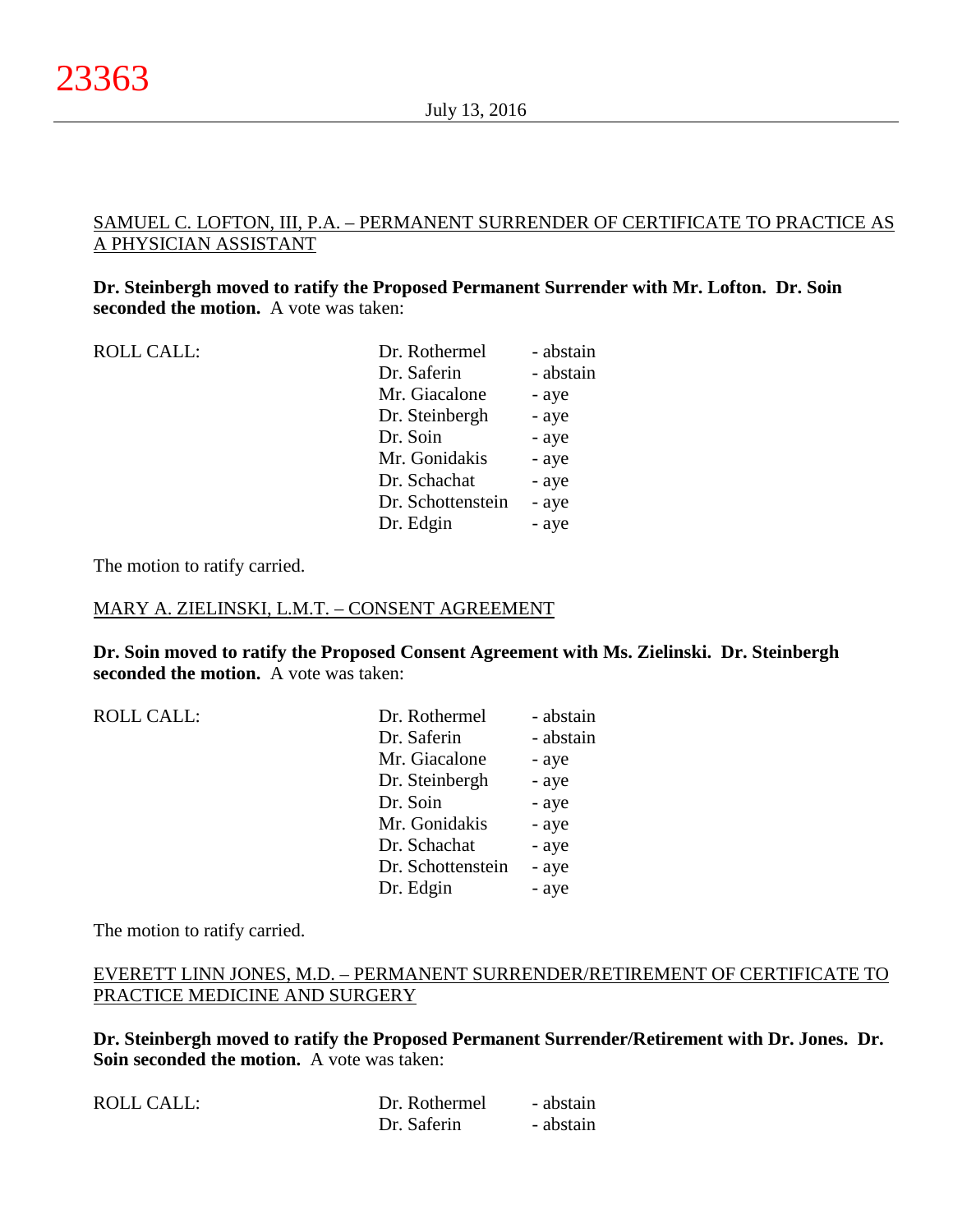| Mr. Giacalone     | - aye |
|-------------------|-------|
| Dr. Steinbergh    | - aye |
| Dr. Soin          | - aye |
| Mr. Gonidakis     | - aye |
| Dr. Schachat      | - aye |
| Dr. Schottenstein | - aye |
| Dr. Edgin         | - aye |

The motion to ratify carried.

#### M. SALIM RATNANI, M.D. – CONSENT AGREEMENT

**Dr. Steinbergh moved to ratify the Proposed Consent Agreement with Dr. Ratnani. Dr. Soin seconded the motion.** A vote was taken:

| <b>ROLL CALL:</b> | Dr. Rothermel     | - abstain |
|-------------------|-------------------|-----------|
|                   | Dr. Saferin       | - abstain |
|                   | Mr. Giacalone     | - aye     |
|                   | Dr. Steinbergh    | - aye     |
|                   | Dr. Soin          | - aye     |
|                   | Mr. Gonidakis     | - aye     |
|                   | Dr. Schachat      | - aye     |
|                   | Dr. Schottenstein | - aye     |
|                   | Dr. Edgin         | - aye     |
|                   |                   |           |

The motion to ratify carried.

# MIAN WILAYAT SHAH, M.D. – PERMANENT SURRENDER/RETIREMENT OF CERTIFICATE AND PERMANENT WITHDRAWAL OF APPLICATION FOR LICENSURE RESTORATION

**Dr. Steinbergh moved to ratify the Proposed Permanent Surrender/Retirement and Permanent Withdrawal with Dr. Shah. Dr. Soin seconded the motion.** A vote was taken:

| <b>ROLL CALL:</b> | Dr. Rothermel     | - abstain |
|-------------------|-------------------|-----------|
|                   | Dr. Saferin       | - abstain |
|                   | Mr. Giacalone     | - aye     |
|                   | Dr. Steinbergh    | - aye     |
|                   | Dr. Soin          | - aye     |
|                   | Mr. Gonidakis     | - aye     |
|                   | Dr. Schachat      | - aye     |
|                   | Dr. Schottenstein | - aye     |
|                   | Dr. Edgin         | - aye     |

The motion to ratify carried.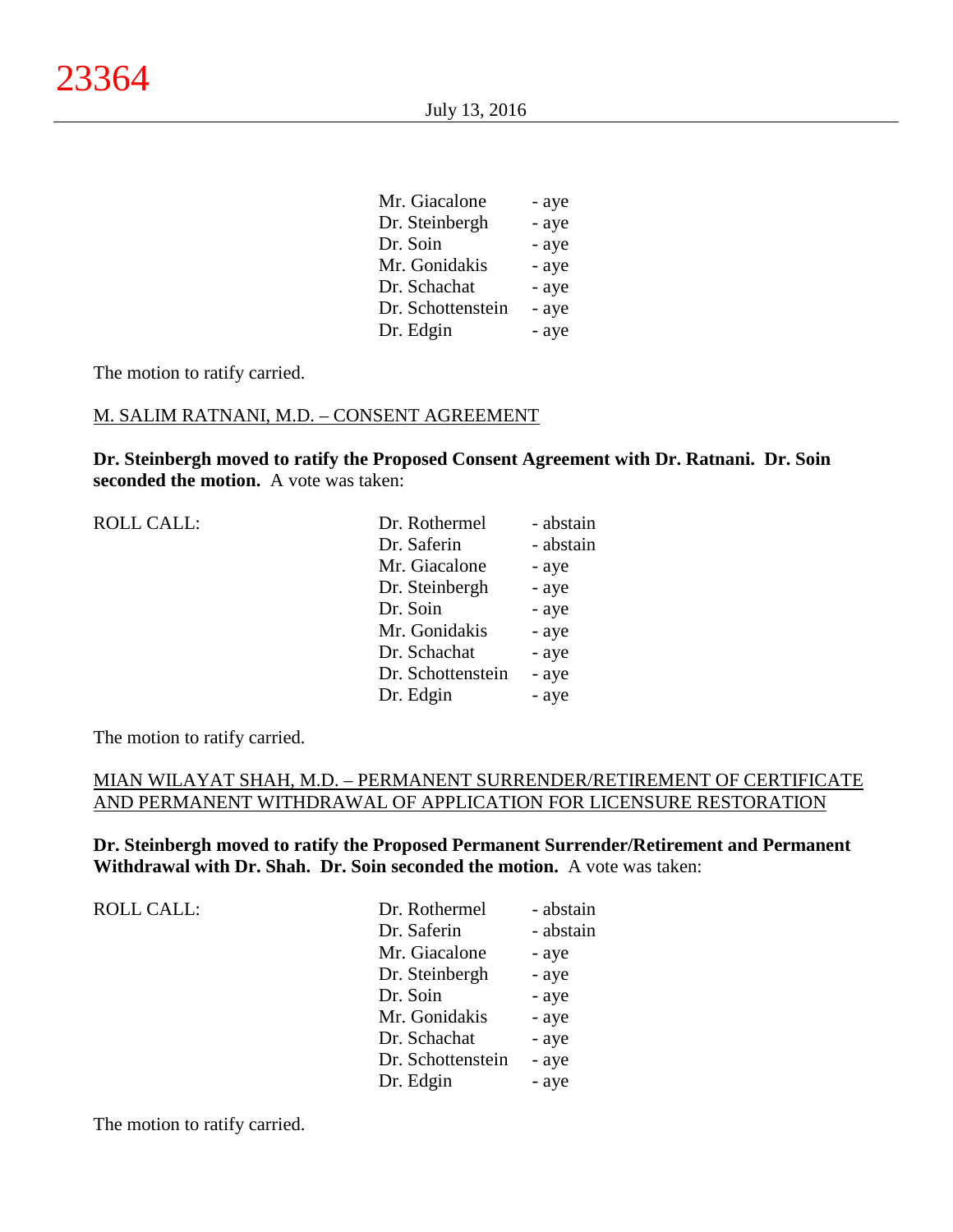## DONNA PORTER, L.M.T. – CONSENT AGREEMENT

## **Dr. Soin moved to ratify the Proposed Consent Agreement with Ms. Porter. Dr. Schottenstein seconded the motion.**

Dr. Steinbergh opined that practicing massage therapy for six years without a license, as this practitioner has done, is intolerable. Dr. Steinbergh stated that she intends to vote against ratifying this Consent Agreement.

A vote was taken on Dr. Soin's motion to ratify:

| <b>ROLL CALL:</b> | Dr. Rothermel     | - abstain |
|-------------------|-------------------|-----------|
|                   | Dr. Saferin       | - abstain |
|                   | Mr. Giacalone     | - aye     |
|                   | Dr. Steinbergh    | $- no$    |
|                   | Dr. Soin          | - aye     |
|                   | Mr. Gonidakis     | - aye     |
|                   | Dr. Schachat      | - aye     |
|                   | Dr. Schottenstein | - aye     |
|                   | Dr. Edgin         | - aye     |
|                   |                   |           |

The motion to ratify carried.

## JAMES A. MARSH, JR., D.O. – STEP I CONSENT AGREEMENT

**Dr. Steinbergh moved to ratify the Proposed Step I Consent Agreement with Dr. Marsh. Dr. Soin seconded the motion.** A vote was taken:

| <b>ROLL CALL:</b> | Dr. Rothermel     | - abstain |
|-------------------|-------------------|-----------|
|                   | Dr. Saferin       | - abstain |
|                   | Mr. Giacalone     | - aye     |
|                   | Dr. Steinbergh    | - aye     |
|                   | Dr. Soin          | - aye     |
|                   | Mr. Gonidakis     | - aye     |
|                   | Dr. Schachat      | - aye     |
|                   | Dr. Schottenstein | - aye     |
|                   | Dr. Edgin         | - aye     |
|                   |                   |           |

The motion to ratify carried.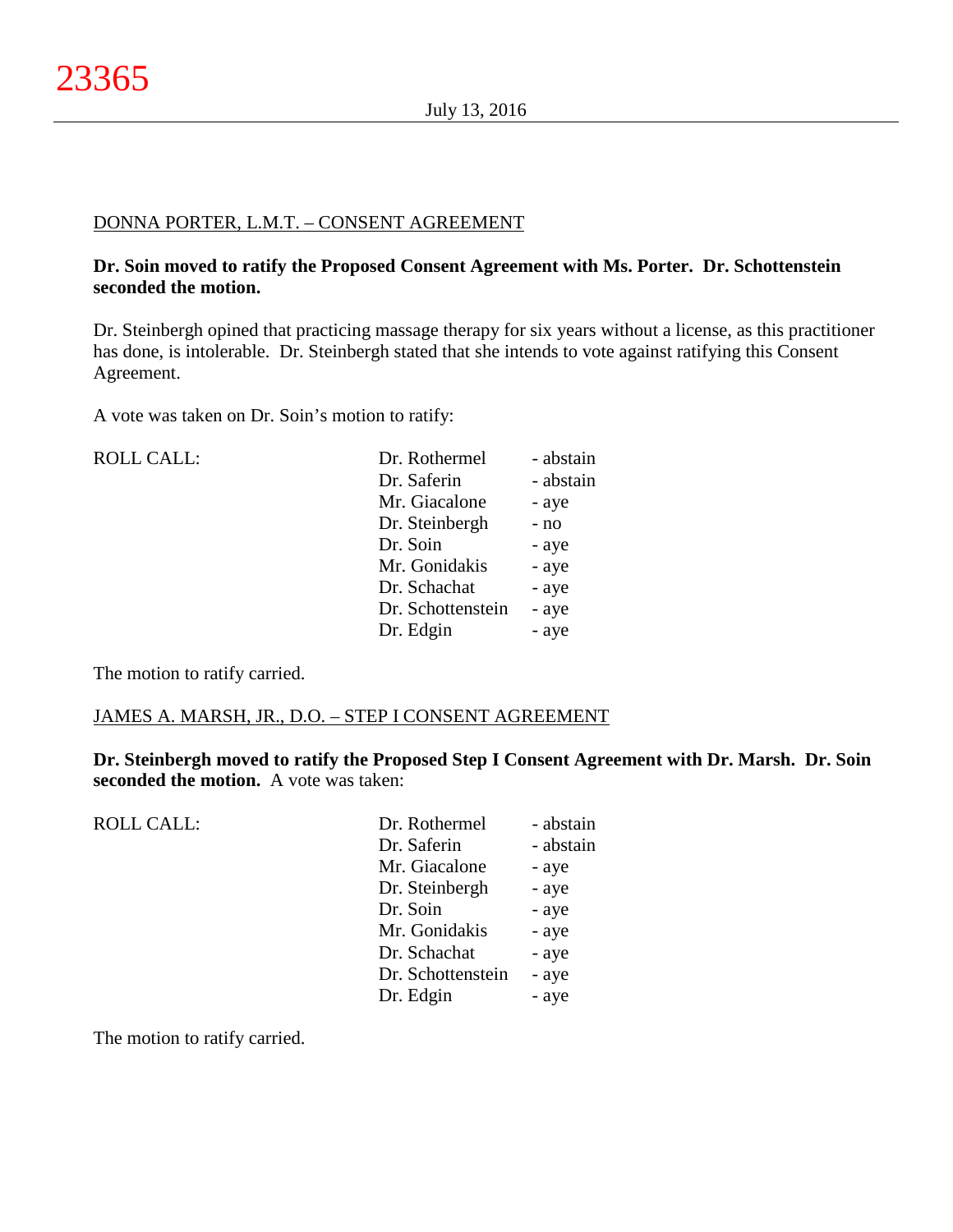ROLL CALL:

## JOHN W. TEDROW, P.A. – PERMANENT SURRENDER OF CERTIFICATE TO PRACTICE AS A PHYSICIAN ASSISTANT

**Dr. Steinbergh moved to ratify the Proposed Permanent Surrender with Mr. Tedrow. Dr. Soin seconded the motion.** A vote was taken:

| Dr. Rothermel     | - abstain |
|-------------------|-----------|
| Dr. Saferin       | - abstain |
| Mr. Giacalone     | - aye     |
| Dr. Steinbergh    | - aye     |
| Dr. Soin          | - aye     |
| Mr. Gonidakis     | - aye     |
| Dr. Schachat      | - aye     |
| Dr. Schottenstein | - aye     |
| Dr. Edgin         | - aye     |

The motion to ratify carried.

#### CITATIONS AND ORDERS OF SUMMARY SUSPENSION, IMMEDIATE SUSPENSION, AND AUTOMATIC SUSPENSION

**Dr. Steinbergh moved to enter an Order of Summary Suspension in the matter of Robert Edward Marsico, Jr., M.D., in accordance with Section 4731.22(G), Ohio Revised Code, and to issue the Notice of Summary Suspension and Opportunity for Hearing. Dr. Soin seconded the motion.** A vote was taken:

| <b>ROLL CALL:</b> | Dr. Rothermel<br>Dr. Saferin | - abstain<br>- abstain |
|-------------------|------------------------------|------------------------|
|                   | Mr. Giacalone                | - aye                  |
|                   | Dr. Steinbergh               | - aye                  |
|                   | Dr. Soin                     | - aye                  |
|                   | Mr. Gonidakis                | - aye                  |
|                   | Dr. Schachat                 | - aye                  |
|                   | Dr. Schottenstein            | - aye                  |
|                   | Dr. Edgin                    | - aye                  |

The motion carried.

**Dr. Steinbergh moved to send the Notices of Opportunity for Hearing to the following: Iraj Derakhshan, M.D.; Thomas Michael Ehlinger, M.D.; Elizabeth J. Gross, P.A.; Shane T. Sampson, M.D.; and Alexander Ryan Venne, L.M.T. Dr. Soin seconded the motion.** A vote was taken:

| ROLL CALL: | Dr. Rothermel | - abstain |
|------------|---------------|-----------|
|            | Dr. Saferin   | - abstain |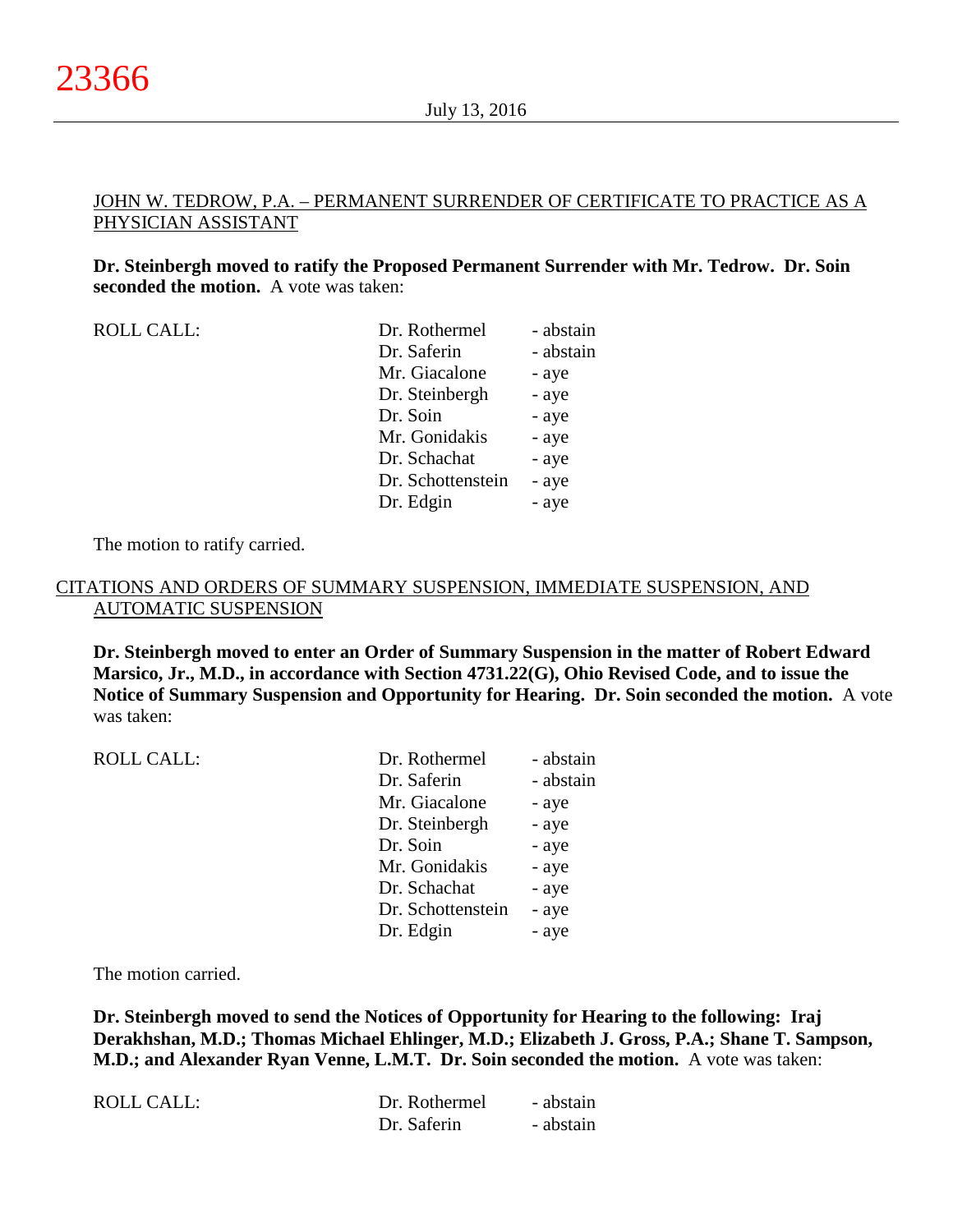| Mr. Giacalone     | - aye |
|-------------------|-------|
| Dr. Steinbergh    | - aye |
| Dr. Soin          | - aye |
| Mr. Gonidakis     | - aye |
| Dr. Schachat      | - aye |
| Dr. Schottenstein | - aye |
| Dr. Edgin         | - aye |

The motion to send carried.

The Board meeting recessed at 2:20 p.m. The Board meeting resumed at 3:25 p.m.

#### EXECUTIVE SESSION

**Dr. Saferin moved to go into Executive Session to discuss employment of a staff member. Dr. Rothermel seconded the motion.** A vote was taken:

| <b>ROLL CALL:</b> | Dr. Rothermel     | - aye |
|-------------------|-------------------|-------|
|                   | Dr. Saferin       | - aye |
|                   | Mr. Giacalone     | - aye |
|                   | Dr. Steinbergh    | - aye |
|                   | Dr. Soin          | - aye |
|                   | Mr. Gonidakis     | - aye |
|                   | Dr. Schachat      | - aye |
|                   | Dr. Schottenstein | - aye |
|                   | Dr. Edgin         | - aye |
|                   |                   |       |

The motion carried.

Pursuant to Section 121.22(G)(3), Ohio Revised Code, the Board went into executive session. Mr. Groeber was present during a portion of the Executive Session.

The Board returned to public session.

#### EXECUTIVE DIRECTOR COMPENSATION

**Dr. Schottenstein moved to increase the Executive Director's compensation by 5%, effective as of the pay period that includes July 1, 2016. Dr. Saferin seconded the motion.** A vote was taken:

| - aye |
|-------|
| - aye |
| - aye |
| - aye |
| - aye |
|       |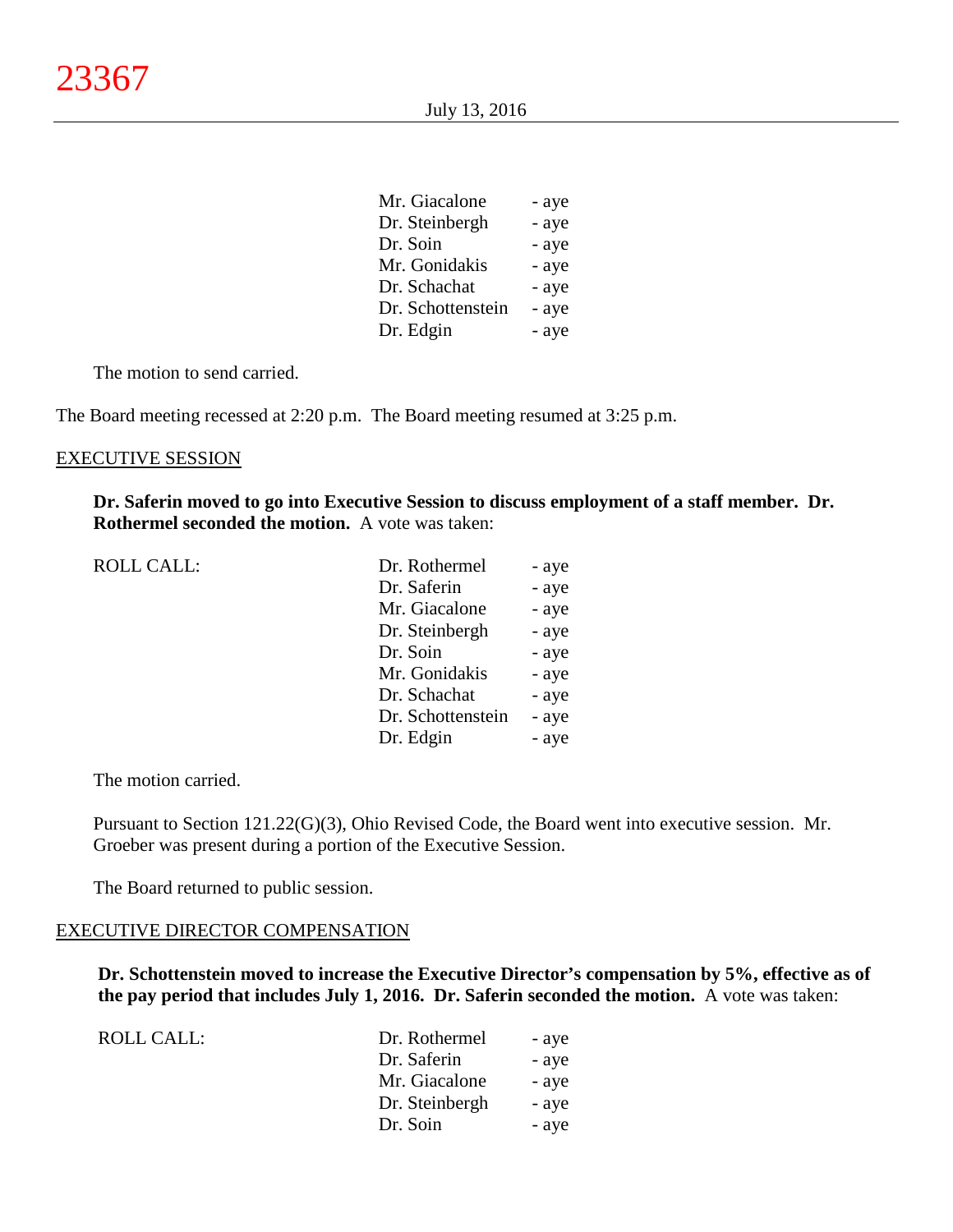| Mr. Gonidakis     | - aye |
|-------------------|-------|
| Dr. Schachat      | - aye |
| Dr. Schottenstein | - aye |
| Dr. Edgin         | - aye |

The motion carried.

#### OPERATIONS REPORT

**Human Resources:** Mr. Groeber stated that the Department of Administrative Services has informed the Board that it has an obligation to report Board members' work time on a more granular level. Mr. Groeber stated that over the next month or two the Board members will see different formats for reporting their times.

Mr. Groeber stated that two new nurses have joined the Medical Board staff. Also new to the staff is Teresa Pollock, the Board's new Director of Communications.

**Budget:** Mr. Groeber stated that at the end of May the Board had a \$5,100,000 cash balance. The Board ended the fiscal year with about \$4,600,000.

**Information Technology:** Mr. Groeber stated that last month the Finance Committee approved the purchase of additional functionality for the E-License system, including a module for Board members. Mr. Groeber stated that the Board member's SharePoint website continues to improve and that additional Board members will begin using that site.

**Communications and Outreach:** Mr. Groeber stated that he was asked to distribute to Board members an article published by the Saint Louis Post-Dispatch about a physician who was found guilty in a medical malpractice lawsuit. Mr. Groeber asked the Board members to review the article for discussion next month.

Mr. Groeber stated that he had notified the Board members about in investigative story in the Atlanta Journal Constitution, and reprinted in the Dayton Daily News, related to sexual abuse by physicians in Ohio. Mr. Groeber stated that a response from Ms. Pollock was published yesterday in the Dayton Daily News. Mr. Groeber stated that work continues on a letter to the editor which will go out under Mr. Gonidakis' name as President which will clarify the Board's position and provide direction for victims of such abuse.

Mr. Groeber stated that pages 3 and 4 of the Operations Report detail the presentations and publications of the Board over the past month.

Mr. Groeber stated that a rough draft of the next edition of Health Scene Ohio was been provided to Board members. Mr. Groeber thanked Dr. Saferin, Dr. Schachat, and Dr. Schottenstein for reviewing some of the articles in the magazine. Mr. Groeber stated that the magazine continues to evolve and improve.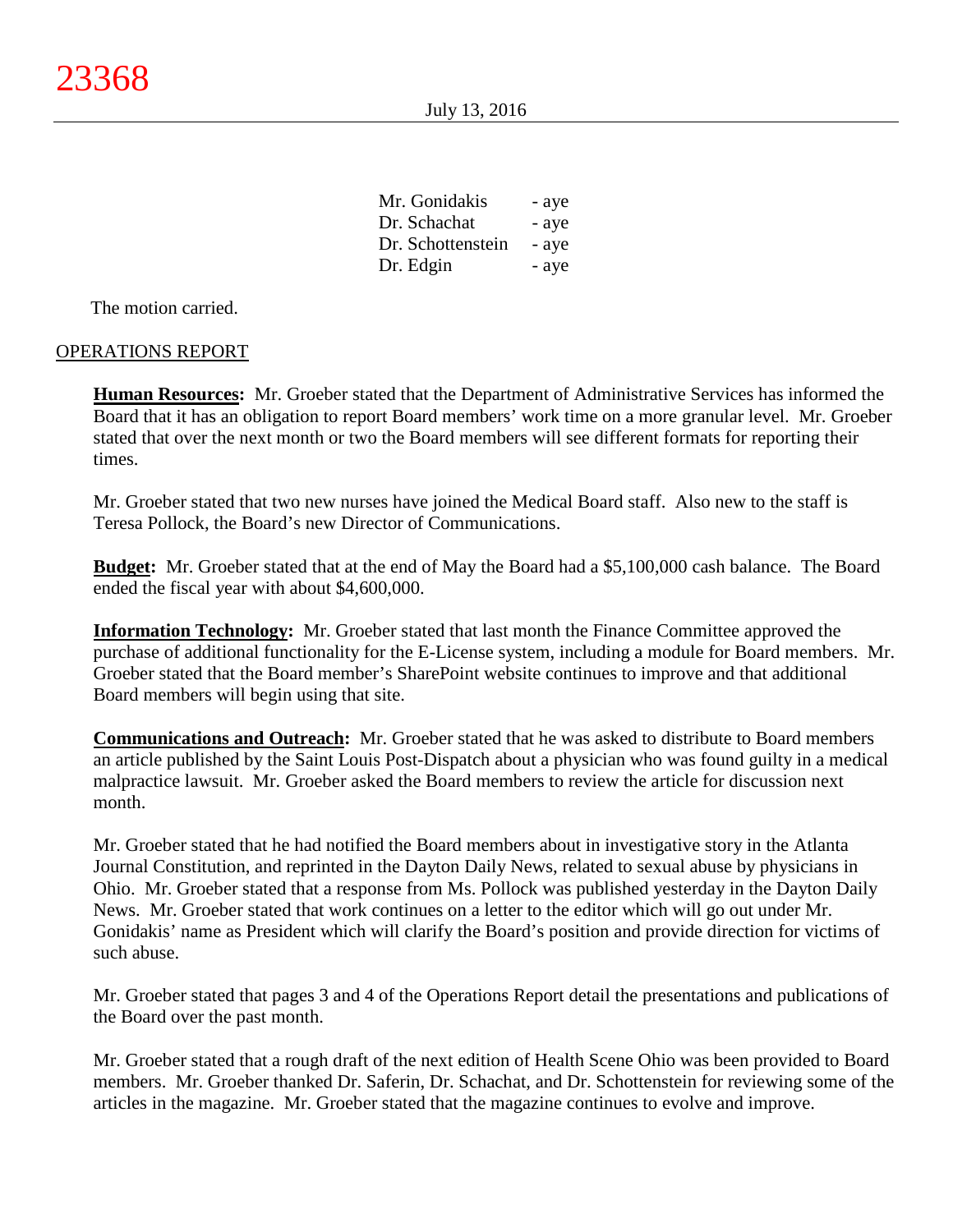Mr. Groeber stated that Dr. Soin was on a panel yesterday with the U.S. Surgeon General. Dr. Soin stated that among the policy issues discussed, the Surgeon General stated that Centers for Medicare and Medicaid Services (CMS) will work to remove pain management from the Hospital Consumer Assessment of Healthcare Providers and Systems (HCAHPS) scores for the value-based payment model so that satisfaction in that regard will not be tied to compensation. Dr. Soin stated that in this way there will not be an incentive to prescribe in order to make the patient happy.

Dr. Soin continued that the Surgeon General mentioned an increase in Suboxone per practitioner from 100 to about 275. Dr. Soin commented that between Ohio's office-based opioid treatment (OBOT) rules and some pending legislation, Ohio will be one of the leading states in preventing Suboxone mills.

Dr. Soin stated that the Surgeon General also stated that the Obama administration has asked for \$1,100,000,000 to expand the number of rehabilitation centers in the country. Dr. Soin stated that the bill has bipartisan support, but the funding has been reduced to \$540,000,000.

Lastly, Dr. Soin stated that the Surgeon General expressed support for integrating the Ohio Automated Rx Reporting System (OARRS) direction into electronic medical records. Dr. Soin stated that a representative from the Board of Pharmacy on the panel mentioned that the Board of Pharmacy is working on such integration.

Mr. Groeber stated that the lead testing video, which was approved for production by the Finance Committee last month, should go out to pediatricians and family practitioners in the next month. Mr. Groeber stated that the video updates physicians on how to meet the guidelines for lead testing.

**Agency Operations:** Mr. Groeber stated that the total number of open complaints is now down to 1,494, a 3.5% reduction from last month. Mr. Groeber stated that the Board's statistics on complaints are improving in almost all sections. Mr. Groeber stated that the Standards Review and Interventions Section remains an area of concern in this regard, but the Section should receive staffing relief soon.

Mr. Groeber stated that the number of physician licenses issued is up 11% over last month. Mr. Groeber stated that due to changes at the Bureau of Criminal Investigation (BCI), there has been a small increase in the amount of time to process expedited licensure applications. Mr. Groeber stated that the Board has started to mitigate those time increases through new processes and working with other vendors.

# RULES & POLICIES

**Dr. Saferin moved to rescind current Rules 4731-1-08, 4731-13-08, and 4731-13-18; adopt new Rules 4730-1-08, 4731-13-08, 4731-13-18, and 4731-13-20.1; and adopt amended Rules 4731-8-05, 4731-13- 01, 4731-13-02, 4731-13-03, 4731-13-09, 4731-13-10, 4731-13-11, 4731-13-12, 4731-13-13, 4731-13-15, 4731-13-16, 4731-13-20, 4731-13-25, 4731-13-34, and 4731-13-36. Dr. Rothermel seconded the motion.**

Dr. Steinbergh stated that she had seen the public comments from Cheryl Kuck, the Public Policy Chair for the Ohio State Society of Medical Assistants, regarding the competency of all graduates of accredited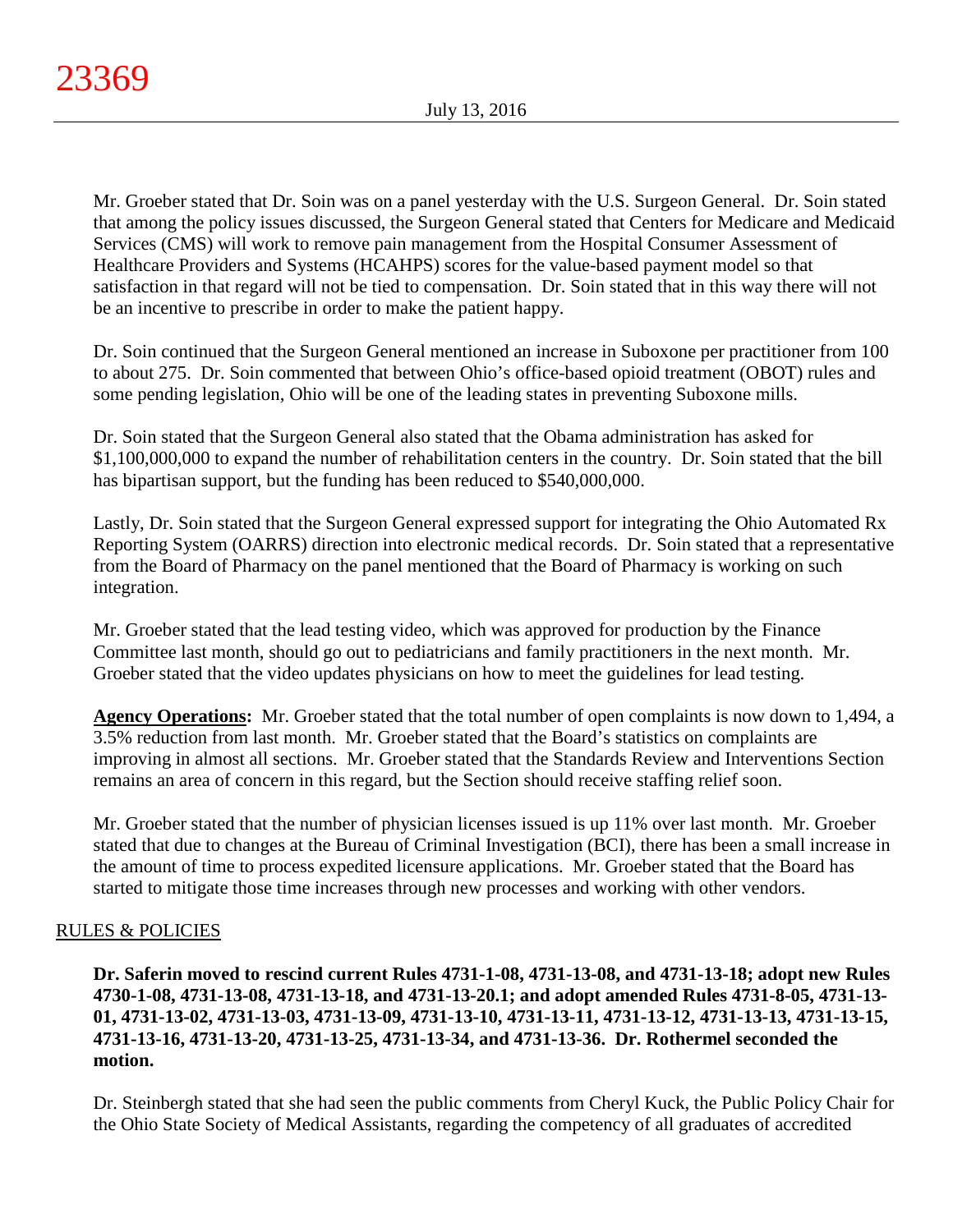medical assistant programs to administer drugs and perform medical tasks. Dr. Steinbergh opined that Ms. Kuck's statements were overreaching. Dr. Steinbergh supported the rule which would allow a physician assistant to identify those who they know to be competent and to have the capacity to perform these tasks effectively.

A vote was taken on Dr. Saferin's motion:

| <b>ROLL CALL:</b> | Dr. Rothermel     | - aye |
|-------------------|-------------------|-------|
|                   | Dr. Saferin       | - aye |
|                   | Mr. Giacalone     | - aye |
|                   | Dr. Steinbergh    | - aye |
|                   | Dr. Soin          | - aye |
|                   | Mr. Gonidakis     | - aye |
|                   | Dr. Schachat      | - aye |
|                   | Dr. Schottenstein | - aye |
|                   | Dr. Edgin         | - aye |
|                   |                   |       |

The motion carried.

**Dr. Saferin moved to approve draft Rules 4731-13-06 and 4731-13-23 to be filed with the Joint Commission on Agency Rule Review as drafted. Dr. Schachat seconded the motion.** A vote was taken:

| <b>ROLL CALL:</b> | Dr. Rothermel     | - aye |
|-------------------|-------------------|-------|
|                   | Dr. Saferin       | - aye |
|                   | Mr. Giacalone     | - aye |
|                   | Dr. Steinbergh    | - aye |
|                   | Dr. Soin          | - aye |
|                   | Mr. Gonidakis     | - aye |
|                   | Dr. Schachat      | - aye |
|                   | Dr. Schottenstein | - aye |
|                   | Dr. Edgin         | - aye |

The motion carried.

**Dr. Steinbergh moved that the rules in Chapter 4731-5, Ohio Administrative Code, be filed with the Common Sense Initiative office as "no change" rules. Dr. Saferin seconded the motion.** A vote was taken:

| ROLL CALL: | Dr. Rothermel  | - aye |
|------------|----------------|-------|
|            | Dr. Saferin    | - aye |
|            | Mr. Giacalone  | - aye |
|            | Dr. Steinbergh | - aye |
|            | Dr. Soin       | - aye |
|            |                |       |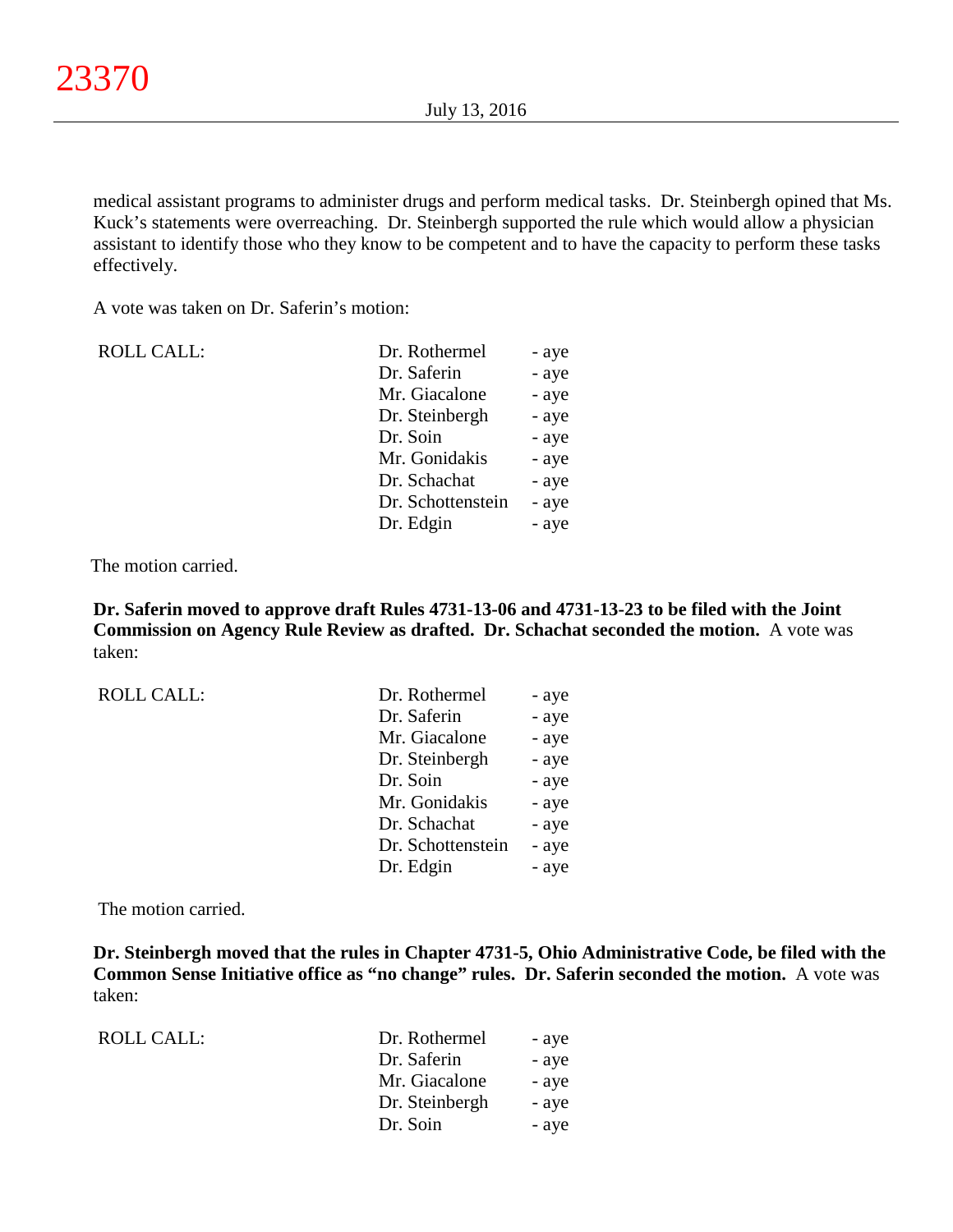| Mr. Gonidakis     | - aye |
|-------------------|-------|
| Dr. Schachat      | - aye |
| Dr. Schottenstein | - aye |
| Dr. Edgin         | - aye |

The motion carried.

**Dr. Steinbergh moved that the rules in Chapter 4731-6, Ohio Administrative Code, be filed with the Common Sense Initiative office as discussed. Dr. Schachat seconded the motion.** A vote was taken:

| <b>ROLL CALL:</b> | Dr. Rothermel     | - aye |
|-------------------|-------------------|-------|
|                   | Dr. Saferin       | - aye |
|                   | Mr. Giacalone     | - aye |
|                   | Dr. Steinbergh    | - aye |
|                   | Dr. Soin          | - aye |
|                   | Mr. Gonidakis     | - aye |
|                   | Dr. Schachat      | - aye |
|                   | Dr. Schottenstein | - aye |
|                   | Dr. Edgin         | - aye |
|                   |                   |       |

The motion carried.

#### REPORTS BY ASSIGNED COMMITTEES

#### POLICY COMMITTEE

#### LEGISLATIVE UPDATE

Mr. Gonidakis stated that a significant legislative issue before the Board is the reduction in initial physician licensure fees. Ms. Anderson stated that the Board is also working on rules for medical marijuana, consult agreements, light-based medical devices, and the one-bite reporting exemption.

Mr. Gonidakis stated that he and several other Board members will be attending an interested parties meeting tomorrow with Representative Grossman regarding the one-bite reporting exemption. Mr. Gonidakis stated that he will report back to the other Board members at next month's meeting.

#### FINANCE COMMITTEE

#### PURCHASING POLICY

Dr. Saferin stated that the Finance Committee discussed the policy for approval of purchases. The Finance committee proposes a policy whereby purchases over \$10,000 must be approved by the Finance Committee with final approval by the Board President. The Finance Committee may also recommend that the full Board approve an expenditure. Purchases between \$5,000 and \$10,000 can be approved by the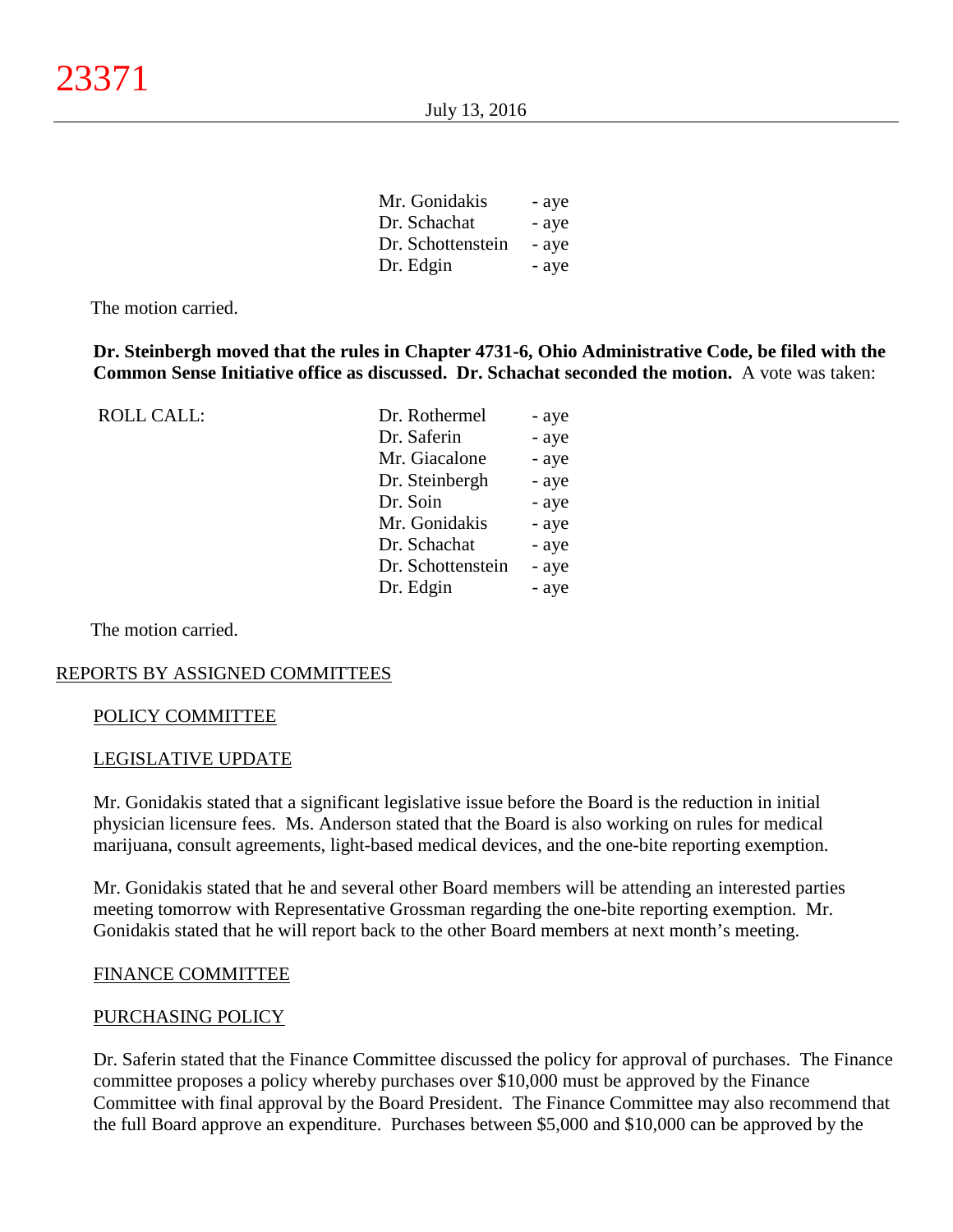Executive Director, while purchases below \$5,000 can be approved by a senior manager.

## **Dr. Saferin moved to accept the policy as recommended by the Finance Committee. Dr. Rothermel seconded the motion.**

Mr. Gonidakis supported the new policy and stated that it allows for additional checks and balances in the purchasing process. Dr. Saferin commented that the policy recommended by the Finance Committee applies to non-routine purchases and does not cover routine payments such as rent and credit card payments.

A vote was taken on Dr. Saferin's motion:

ROLL CALL:

| Dr. Rothermel     | - aye |
|-------------------|-------|
| Dr. Saferin       | - aye |
| Mr. Giacalone     | - aye |
| Dr. Steinbergh    | - aye |
| Dr. Soin          | - aye |
| Mr. Gonidakis     | - aye |
| Dr. Schachat      | - aye |
| Dr. Schottenstein | - aye |
| Dr. Edgin         | - aye |
|                   |       |

The motion carried.

## MEDICAL MARIJUANA IMPLEMENTATION

Dr. Saferin stated that the Board is working with the Department of Commerce, the Board of Pharmacy, and other related agencies to implement the new medical marijuana law. As part of that coordinated effort, the Medical Board may be asked to contribute to shared deliverables such as training materials, website development, and other forms of outreach and communication. The Finance Committee discussed this and authorized up to \$50,000 towards this development.

## LOSS OF NCCPA CERTIFICATION – FINING GUIDELINES

Dr. Saferin stated that in October 2015 the Board gained the ability to discipline physician assistants who practice without holding certification from the National Commission for the Certification of Physician Assistants (NCCPA). As no fining guidelines exist for this violation, the Finance Committee was asked to recommend standards for fines. The Finance Committee discussed this issue and recommends that this violation have a minimum fine of \$5,000, a standard fine of \$10,000, and a maximum fine of \$20,000.

**Dr. Saferin moved to accept the recommendation of the Finance Committee and establish fining guidelines for practicing as a physician assistant without NCCPA certification as follows: Minimum fine, \$5,000; standard fine, \$10,000; maximum fine, \$20,000. Dr. Edgin seconded the motion.**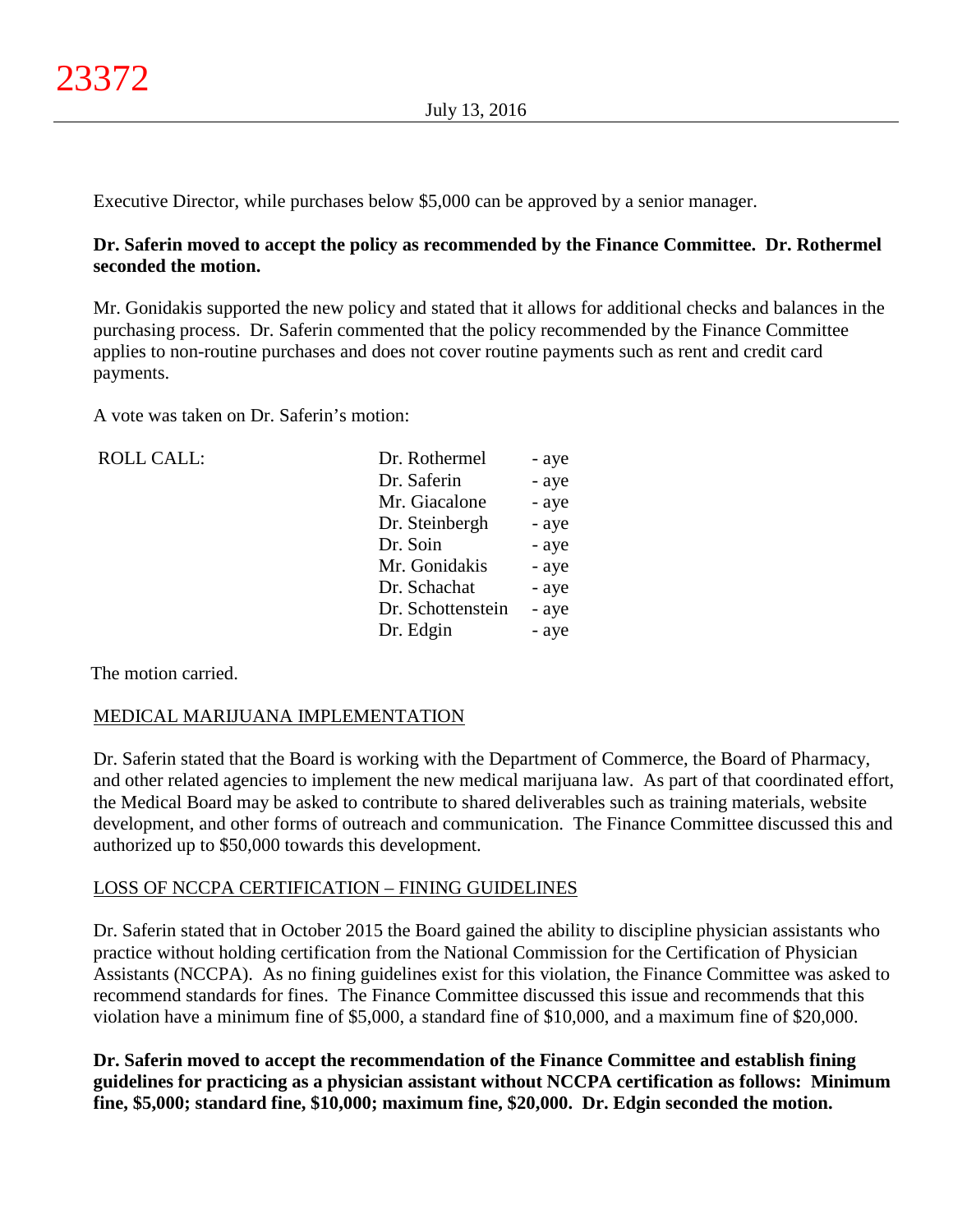Dr. Steinbergh asked if the guidelines for fines for this violation should be discussed in tandem with the disciplinary guidelines for the violation. The Board discussed this briefly and determined that the fining guidelines should remain separate from the disciplinary guidelines.

Dr. Schachat commented that the proposed fines for practicing without NCCPA certification seem to be at levels more appropriate for physicians rather than physician assistants, who tend to have much lower salaries. Dr. Saferin disagreed and stated that depending on their specialty and the nature of their work, physician assistants can make as much as a physician. Dr. Steinbergh agreed with Dr. Saferin's comments and added that in some cases a physician assistant can make more than a physician.

Dr. Schachat asked if there would be any discipline for a physician who supervises a physician assistant who practices without certification. Dr. Steinbergh opined that that is a different matter and could be discussed at another time.

A vote was taken on Dr. Saferin's motion:

| <b>ROLL CALL:</b> | Dr. Rothermel     | - aye |
|-------------------|-------------------|-------|
|                   | Dr. Saferin       | - aye |
|                   | Mr. Giacalone     | - aye |
|                   | Dr. Steinbergh    | - aye |
|                   | Dr. Soin          | - aye |
|                   | Mr. Gonidakis     | - aye |
|                   | Dr. Schachat      | - aye |
|                   | Dr. Schottenstein | - aye |
|                   | Dr. Edgin         | - aye |
|                   |                   |       |

The motion carried.

#### LOSS OF NCCPA CERTIFICATION – MINIMUM DISCIPLINARY GUIDELINE

Dr. Steinbergh recommended tabling this topic until next month. Dr. Steinbergh stated that this topic deserves robust discussion and there is limited time in today's Board meeting.

**Dr. Steinbergh moved to table this discussion until August 2016. Dr. Schottenstein seconded the motion.** A vote was taken:

| <b>ROLL CALL:</b> | Dr. Rothermel     | - aye |
|-------------------|-------------------|-------|
|                   | Dr. Saferin       | - aye |
|                   | Mr. Giacalone     | - aye |
|                   | Dr. Steinbergh    | - aye |
|                   | Dr. Soin          | - aye |
|                   | Mr. Gonidakis     | - aye |
|                   | Dr. Schachat      | - aye |
|                   | Dr. Schottenstein | - aye |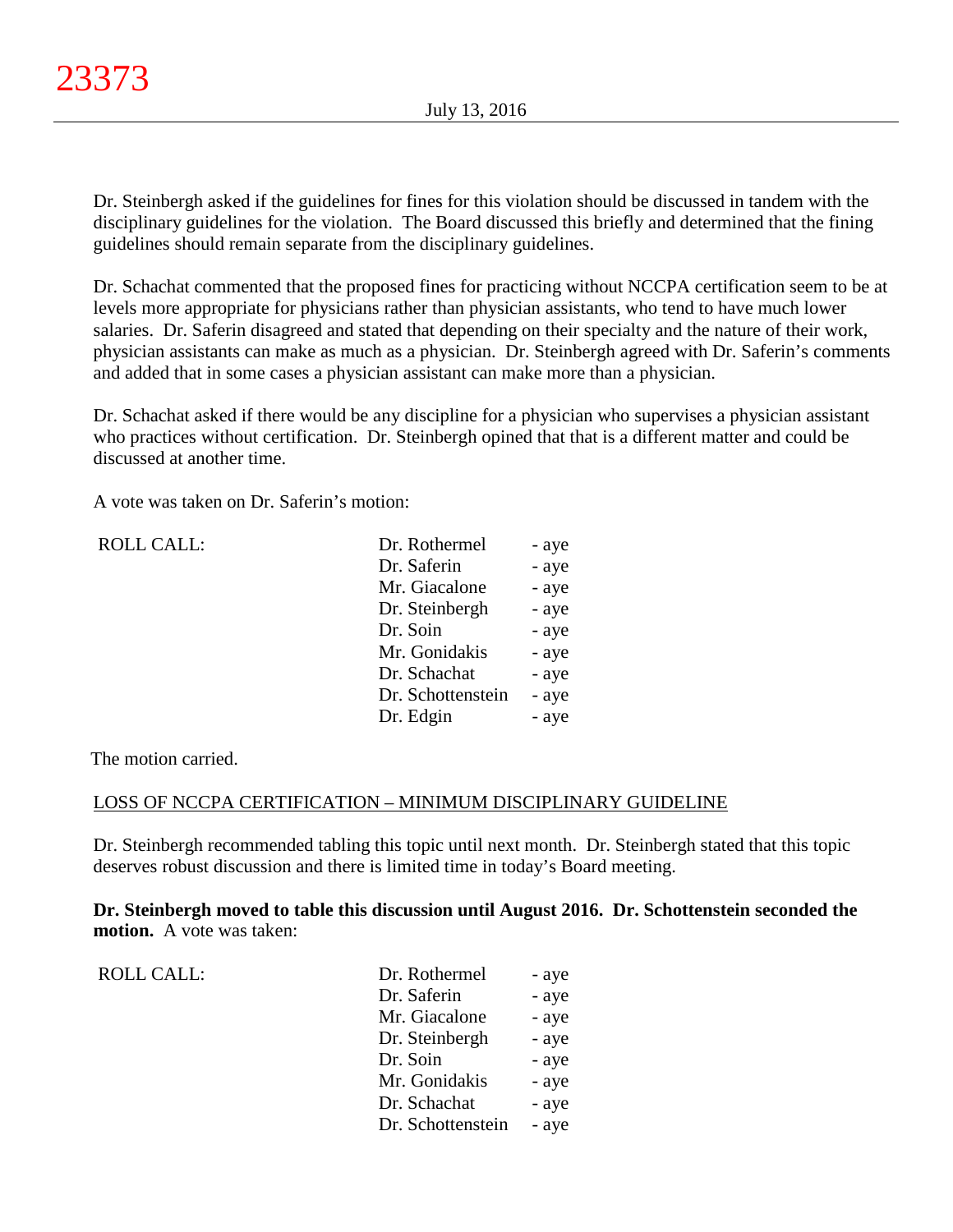Dr. Edgin - aye

The motion carried.

# LICENSURE COMMITTEE

Dr. Saferin stated that the Licensure Committee met this morning with representatives from the Ohio Emergency Medical Services Board (EMS Board). The EMS Board expressed concern that the Board has discontinued issuing wallet cards to physicians, in accordance with recent law. The EMS Board related that emergency medical technicians often rely on wallet cards to verify that those claiming to be physicians offering aid in an emergency are truly licensed physicians.

The Licensure Committee responded that anyone with internet access can go to the Board's website (med.ohio.gov) and quickly determine if someone has a valid physician's license. Dr. Saferin stated that Ms. Pollock will also send an electronic notification informing physicians that they can print out their verification from the Board's website and keep it in their wallets as a wallet card.

## CERTIFICATE OF CONCEDED EMINENCE APPLICATION REVIEW

# MEHMET ALPARSLAN TURAN, M.D.

Dr. Saferin stated that Dr. Turan graduated from Gazi University in Ankara, Turkey, and holds an unrestricted medical license in good standing in Turkey. Dr. Turan currently holds an Ohio Clinical Research Faculty Certificate and has been a professor of anesthesiology at the Cleveland Clinic since 2009. Dr. Turan also holds a position at the Cleveland Clinic focused on research on improving quality of care by implementing opioid-sparing analgesia, developing post-operative care pathways, and working on postoperative pain and patient safety by integrating this into clinical care. Dr. Turan has authored over 50 articles.

The Licensure Committee recommends approving Dr. Turan's application.

**Dr. Saferin moved to approve Dr. Turan's application for a Certificate of Conceded Eminence. Dr. Steinbergh seconded the motion.** A vote was taken:

ROLL CALL:

| Dr. Rothermel     | - aye |
|-------------------|-------|
| Dr. Saferin       | - aye |
| Mr. Giacalone     | - aye |
| Dr. Steinbergh    | - aye |
| Dr. Soin          | - aye |
| Mr. Gonidakis     | - aye |
| Dr. Schachat      | - aye |
| Dr. Schottenstein | - aye |
| Dr. Edgin         | - aye |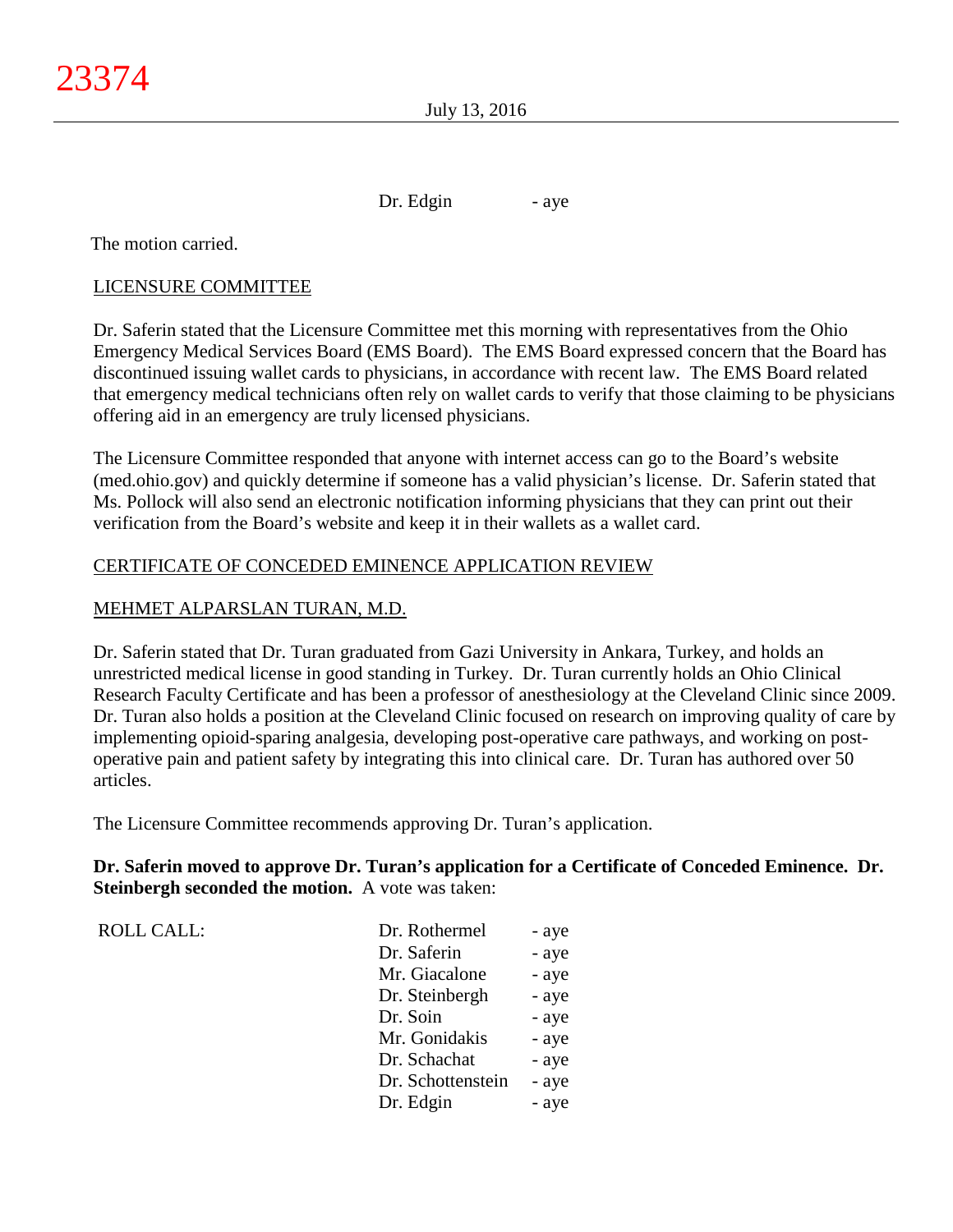The motion carried.

# COSMETIC THERAPY UNIVERSAL EXAMINATION

Dr. Saferin stated that the Licensure Committee discussed ending the Board's administration of the cosmetic therapy examination and instead refer all applications to a universal examination to be determined by the Board. In the interim, the Licensure Committee recommends eliminating the practical hands-on portion of the cosmetic therapy examination, which is not required under the Board's statutes, and to administer the practical portion only in the Board's offices.

Dr. Steinbergh suggesting tabling this topic, opining that there is not enough time in this meeting to properly discuss this important topic. Dr. Saferin agreed.

**Dr. Steinbergh moved to table this topic. Dr. Schachat seconded the motion.** A vote was taken:

| <b>ROLL CALL:</b> | Dr. Rothermel     | - aye |
|-------------------|-------------------|-------|
|                   | Dr. Saferin       | - aye |
|                   | Mr. Giacalone     | - aye |
|                   | Dr. Steinbergh    | - aye |
|                   | Dr. Soin          | - aye |
|                   | Mr. Gonidakis     | - aye |
|                   | Dr. Schachat      | - aye |
|                   | Dr. Schottenstein | - aye |
|                   | Dr. Edgin         | - aye |
|                   |                   |       |

The motion carried.

# GME-TO-FULL MEDICAL LICENSE BRIDGE PILOT

Dr. Saferin stated that Mr. Alderson has provided all Board members with a written update on the GMEto-Full Medical Licensure Bridge Pilot.

# COMPLIANCE COMMITTEE

Dr. Steinbergh stated that on June 8, 2016, the Compliance Committee met with Stephanie Nicole Adams, M.T.; Heidi Davidson, M.T.; Linda Jean Dennis, M.D.; and Jerome A. McTague, M.D., and moved to continue them under the terms of their respective Board actions. The Compliance Committee also accepted Compliance staff's report of conferences on May 9 and 10, 2016.

# TREATMENT PROVIDER APPLICATIONS

Dr. Steinbergh stated that the Compliance Committee has recommended that the applications for a Certificate of Good Standing from the Center for Chemical Addictions Treatment; The Farley Center at Williamsburg Place; and Positive Sobriety Institute be approved in accordance with Section 4731.25, Ohio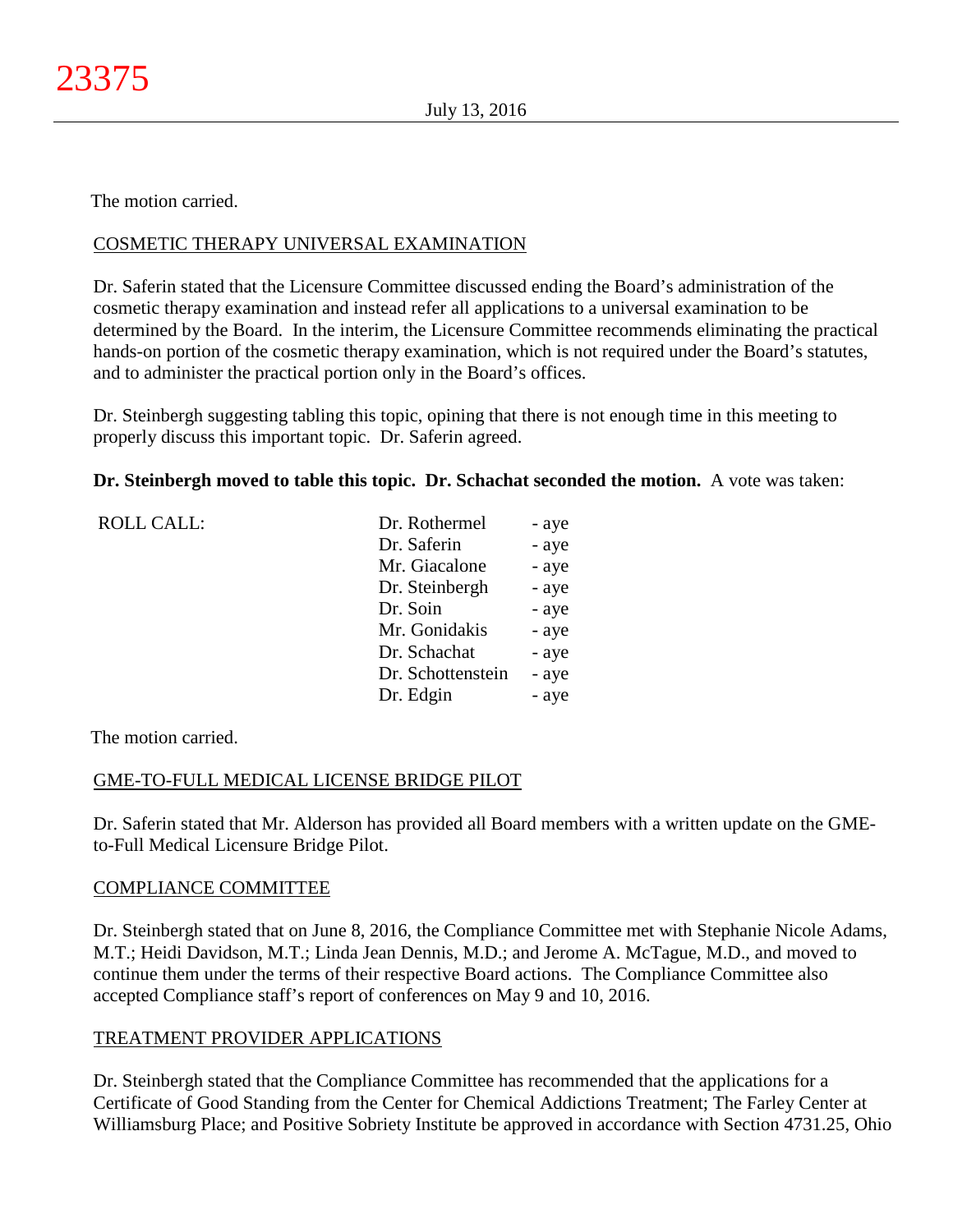Revised Code, and Chapter 4731-16, Ohio Administrative Code.

**Dr. Steinbergh moved to approve the Applications for Certificate of Good Standing as a Treatment Provider for Impaired Practitioners from Center for Chemical Addictions Treatment, The Farley Center at Williamsburg Place, and Positive Sobriety Institute be approved. Dr. Schottenstein seconded the motion.** A vote was taken:

| <b>ROLL CALL:</b> | Dr. Rothermel     | - aye |
|-------------------|-------------------|-------|
|                   | Dr. Saferin       | - aye |
|                   | Mr. Giacalone     | - aye |
|                   | Dr. Steinbergh    | - aye |
|                   | Dr. Soin          | - aye |
|                   | Mr. Gonidakis     | - aye |
|                   | Dr. Schachat      | - aye |
|                   | Dr. Schottenstein | - aye |
|                   | Dr. Edgin         | - aye |
|                   |                   |       |

The motion carried.

Mr. Gonidakis exited the meeting at this time. Dr. Soin assumed the chair.

#### PROBATIONARY REQUESTS

Dr. Soin advised that at this time he would like the Board to consider the probationary requests on today's consent agenda. Dr. Soin asked if any Board member wished to discuss a probationary request separately. Dr. Steinbergh stated that she wished to the probationary requests of Dr. Lamphear, Dr. McTague, Dr. Purvis, and Dr. Siddiqui separately.

Dr. Steinbergh stated that Dr. Lamphear, Dr. McTague, and Dr. Purvis have requested permission to make appearances via electronic means such as Skype. Dr. Steinbergh recalled that there were great technical difficulties last month when a probationer appeared before the Board electronically, to the extent that Dr. Steinbergh abstained from the vote to release because she felt the communication was inadequate. Mr. Groeber explained that the technical problems last month were due to a software update which began immediately prior to the scheduled appearance. Mr. Groeber stated that he has started the procurement process for two updated systems so that there will always be at least one backup system. Mr. Groeber stated that he will do everything possible to ensure smooth operation in the future. Dr. Rothermel commented that she has met with more probationers since last month via Skype and the system has worked very well with excellent audio and video.

Dr. Steinbergh agreed that the requests can be approved, but commented that if there is an instance when communication is very poor then the Board should ask the probationer to appear in person at a later date. Dr. Schottenstein commented that there should be a guideline regarding which probationers should be eligible to appear electronically. Dr. Steinbergh agreed.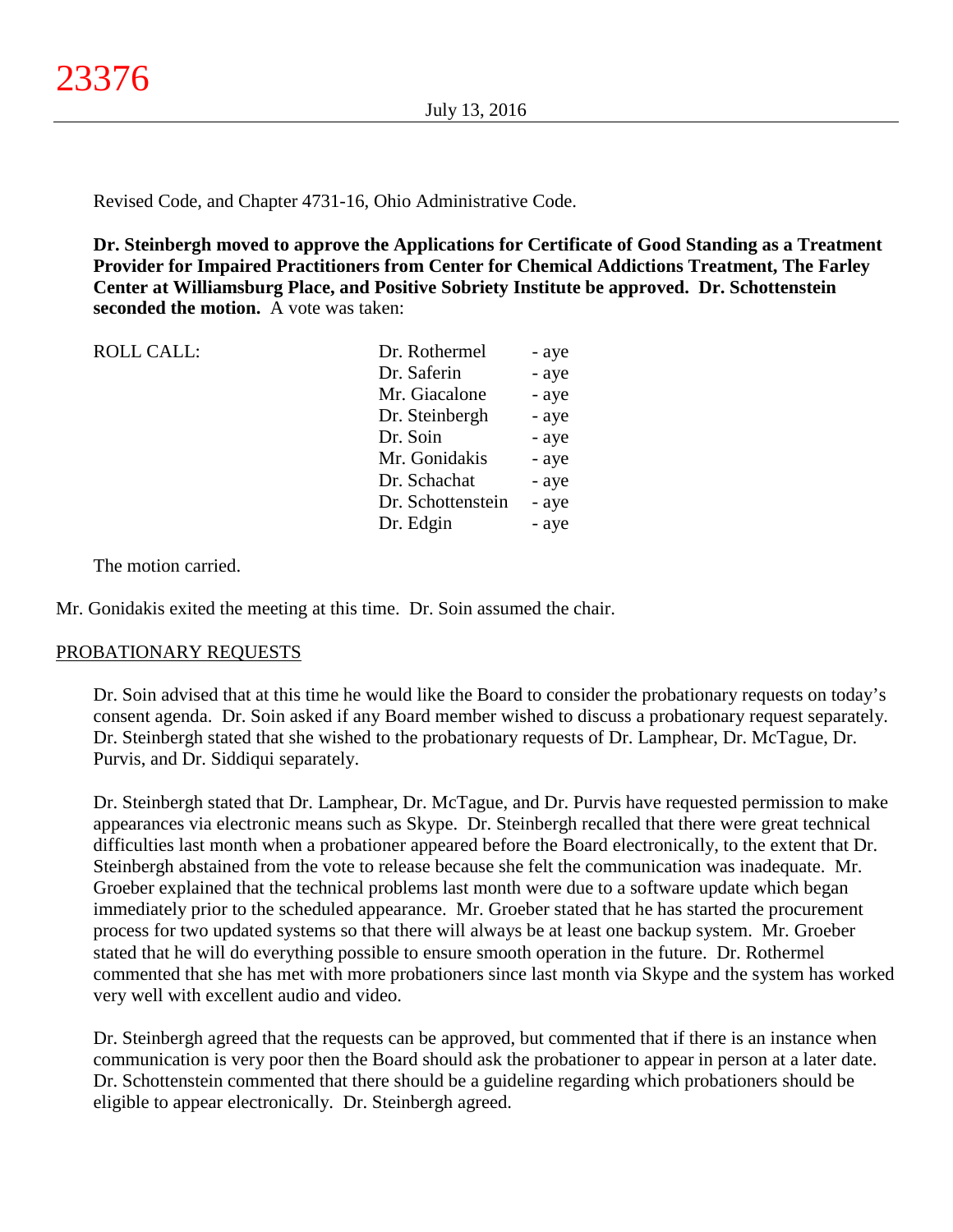Regarding Dr. Siddiqui, Dr. Steinbergh noted that Dr. Siddiqui is requesting approval of a new practice plan. Dr. Siddiqui indicates that he has had an offer of employment, but wants to be able to keep his previous practice plan if the employment does not eventuate. Ms. Murray stated that if the Board approves the new practice plan and Dr. Siddiqui wants to return to the old practice plan, he will need to make that request and have it approved by the Board.

**Dr. Steinbergh moved to accept the Compliance staff's Reports of Conferences and the Secretary and Supervising Member's recommendations as follows:**

• **To grant Thomas B. Benz, M.D.'s request for approval of the drug testing rand recovery meeting monitoring to be conducted by the West Virginia Medical Professional's Health Program while practicing outside of Ohio;**

• **To grant Micah S. Crouse, M.D.'s request for approval of** *Intensive Course in Controlled Substance Prescribing***, offered by Case Western Reserve University, to complete the controlled substance prescribing course requirement; and approval of the summary for** *Intensive Course in Controlled Substance Prescribing***, offered by Case Western Reserve University;**

• **To grant Paul H. Goodman, D.O.'s, request for discontinuance of the drug log requirement; discontinuance of the chart review requirement; and reduction in recovery meeting attendance to two meetings per week with a minimum of ten meetings per month;**

• **To grant Robert Seth Haber, M.D.'s request for approval of** *Intensive Course in Controlled Substance Prescribing***, offered by Case Western Reserve University, required for reinstatement; Approval of** *Intensive Course in Medical Documentation: Clinical, Legal and Economic Implications for Healthcare***, offered by Case Western reserve University, required for reinstatement; Approval of the course summary for** *Intensive Course in Controlled Substance prescribing***, offered by Case Western Reserve University; and approval of the course summary for** *Intensive Course in Medical Documentation: Clinical, Legal and Economic Implications for Healthcare***, offered by Case Western Reserve University;**

• **To grant Christopher J. Karakasis, M.D.'s request for approval of Doksu Moon, M.D., to serve as the new monitoring physician;**

• **To grant James George Lamphear, M.D.'s request for permission to continue under the terms of his May 11, 2016 Step I Consent Agreement while residing in Hawaii; approval of the Hawaii Physicians Health Program to conduct monitoring while Dr. Lamphear resides in Hawaii; and approval to make appearances via electronic means;**

• **To grant Paul D. Lopreato, P.A.'s request for approval of Shobha Gupta, M.D., to serve as the new treating psychiatrist;**

• **To grant Michael C. Macatol, M.D.'s request for reduction in psychiatric treatment sessions to every four months;**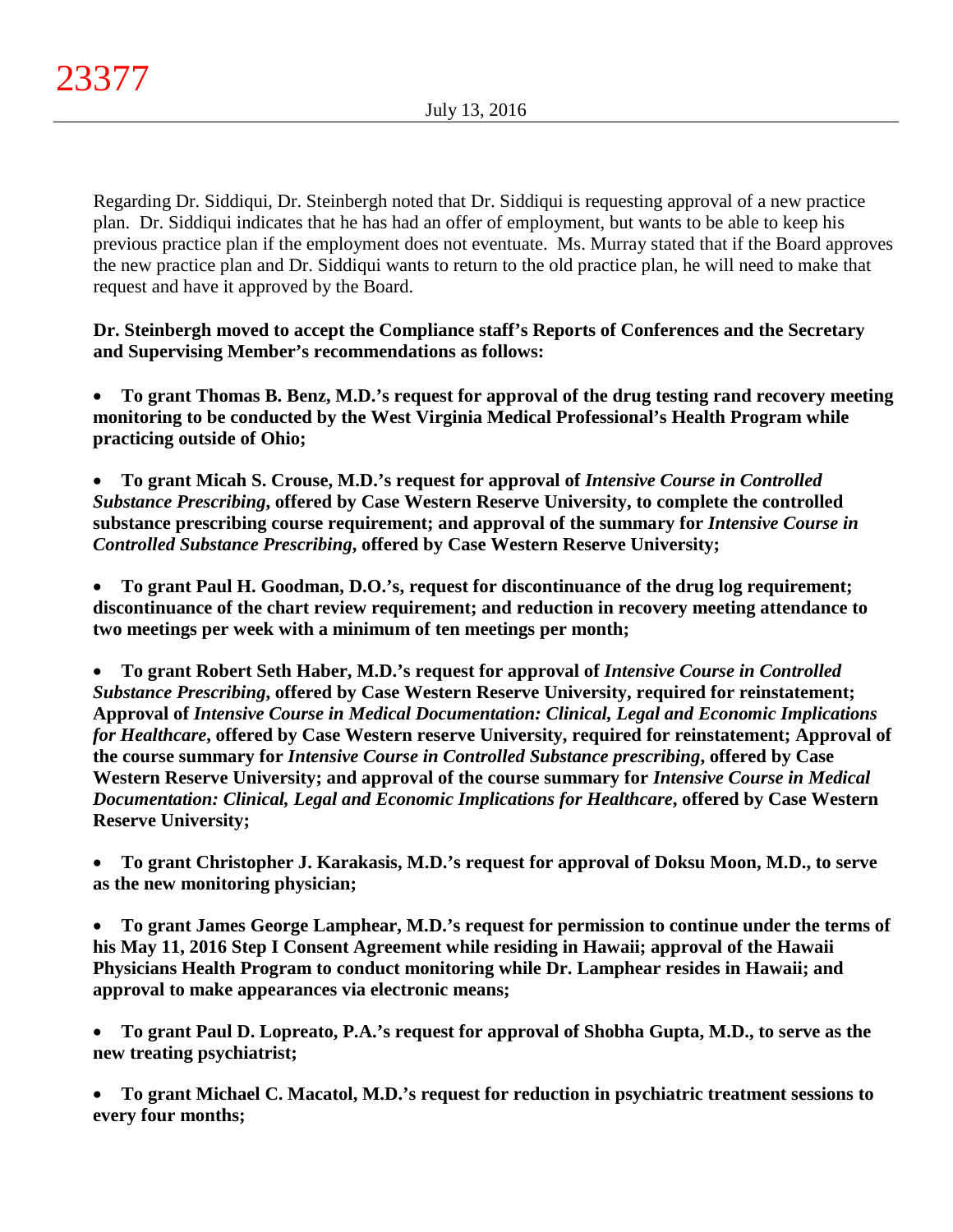• **To grant Jerome A. McTague, M.D.'s request for approval of personal appearances via internet meeting source;**

• **To grant Dennis A. Patel, M.D.'s request for reduction in appearances to every six months;**

• **To grant Jerry G. Purvis, Jr., M.D.'s request to make personal appearances via electronic means;**

• **To grant Firas A. Rabi, M.D.'s request for approval of** *Medical Ethics, Boundaries, and Professionalism***, administered by Case Western Reserve University, to fulfill the physician/patient boundaries course required for reinstatement;**

• **To grant Charles W. Reyes, M.D.'s request for reduction in personal appearances to every six months; and discontinuance of the controlled substances log requirement;**

• **To grant Anthony M. Ruffa, D.O.'s request for reduction in psychotherapy treatment sessions to every three months;**

• **To grant Siraj A. Siddiqui, M.D.'s request for approval of a practice plan; approval of Sushil K. Jain, M.D., to serve as the monitoring physician; and determination of the frequency and number of charts to be review at 10 charts per week;**

• **To grant Shannon Lee Swanson, D.O.'s request for approval of Lawrence H. Mendel, D.O., to serve as the new monitoring physician;**

• **To grant Terry L. Thomas, D.O.'s request for reduction in personal appearances to every six months; discontinuance of the chart review requirement; and discontinuance of the controlled substance log requirement; and**

• **To grant Christopher R. White, M.D.'s request for approval of Philip J. Fischer, M.D., to serve as the treating psychiatrist.**

• **To grant Brian D. Hesler, M.D.'s request for discontinuance of the drug log requirement; and approval of an electronic semi-annual appearance for the December 2016 appearance; and**

• **To grant Peter C. Johnson, M.D.'s, request for approval of Larry J. Silcox, A.C.P., to serve as the new polygraph technician;**

**Dr. Schottenstein seconded the motion.** A vote was taken:

| ROLL CALL: | Dr. Rothermel  | - abstain |
|------------|----------------|-----------|
|            | Dr. Saferin    | - abstain |
|            | Mr. Giacalone  | - aye     |
|            | Dr. Steinbergh | - aye     |
|            | Dr. Soin       | - aye     |
|            |                |           |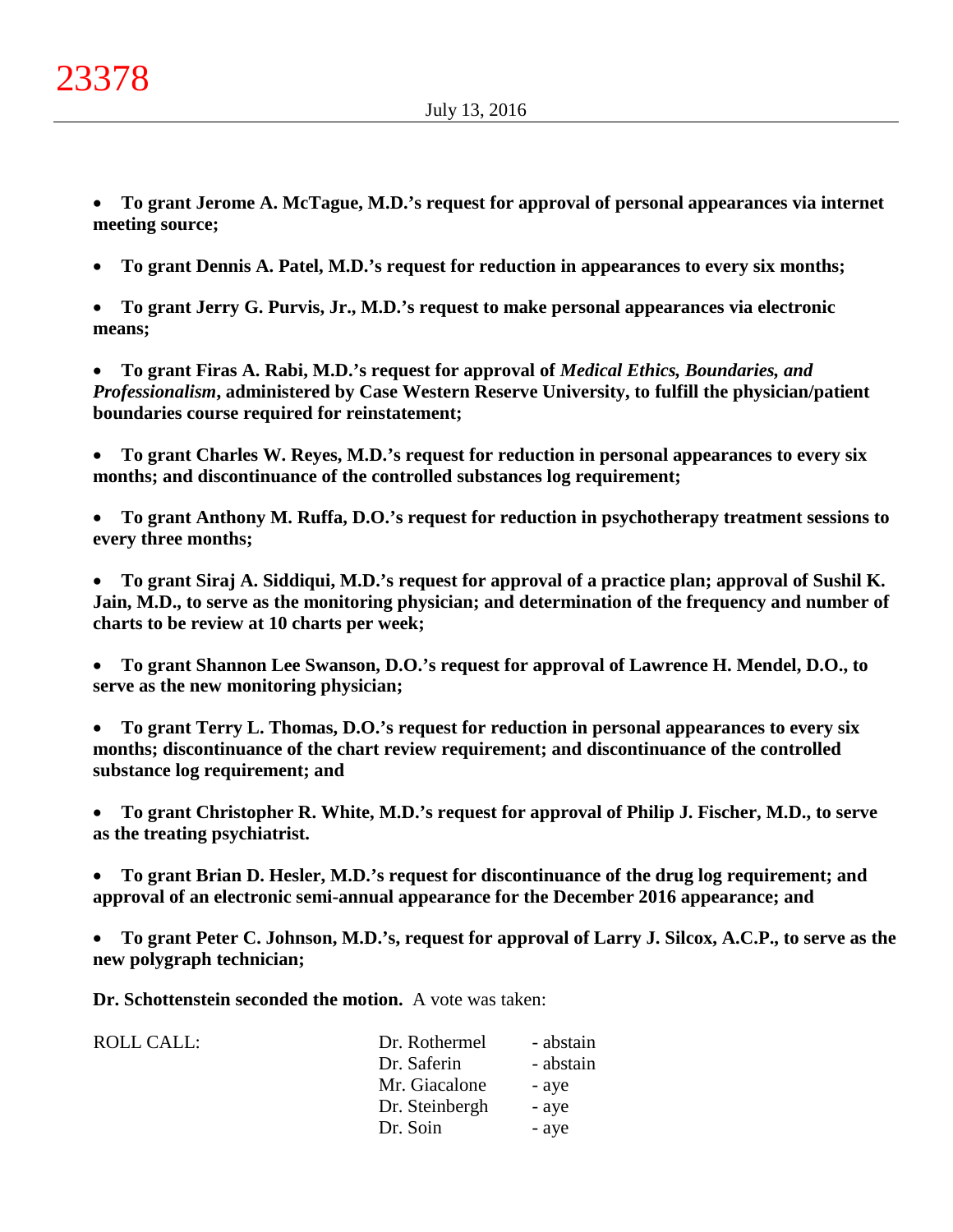| Dr. Schachat      | - aye |
|-------------------|-------|
| Dr. Schottenstein | - aye |
| Dr. Edgin         | - aye |

The motion carried.

#### REINSTATEMENT REQUEST

#### ROBERT SETH HABER, M.D.

**Dr. Steinbergh moved that the request for the reinstatement of the license of Robert Seth Haber, M.D., be approved, effective immediately, subject to the probationary terms and conditions as outlined in the March 9, 2016 Order for a minimum of two years. Dr. Schottenstein seconded the motion**. A vote was taken:

| <b>ROLL CALL:</b> | Dr. Rothermel     | - abstain |
|-------------------|-------------------|-----------|
|                   | Dr. Saferin       | - abstain |
|                   | Mr. Giacalone     | - aye     |
|                   | Dr. Steinbergh    | - aye     |
|                   | Dr. Soin          | - aye     |
|                   | Dr. Schachat      | - aye     |
|                   | Dr. Schottenstein | - aye     |
|                   | Dr. Edgin         | - aye     |
|                   |                   |           |

The motion carried.

#### FINAL PROBATIONARY APPEARANCE

#### ANDREW J. BEISTEL, D.O.

Dr. Beistel was appearing before the Board pursuant to his request for release from the terms of the Board's Order of July 8, 2015. Dr. Soin reviewed Dr. Beistel's history with the Board.

In response to questions from Dr. Steinbergh, Dr. Beistel stated that his life has become his Alcoholics Anonymous (AA) program. Dr. Beistel stated that most of his friends are in AA and he attends three meetings per week. Dr. Beistel commented that he is not much of anything without AA. Dr. Beistel stated that besides AA, his support system is a close-knit group of friends. Dr. Beistel stated that he does not associate with people socially unless they have some knowledge of his history of substance abuse. Dr. Beistel stated that he continues to practice in an emergency department working ten to twelve 12-hour shifts per month, which allows him flexibility to attend meetings and enjoy his kids.

Dr. Soin noted that Dr. Beistel's probationary time has been tolled in the past and asked what Dr. Beistel does to prevent instances of non-compliance in the future. Dr. Beistel stated that he has a sponsor with a caduceus group. Dr. Beistel commented that there are always new people at the meetings and he is happy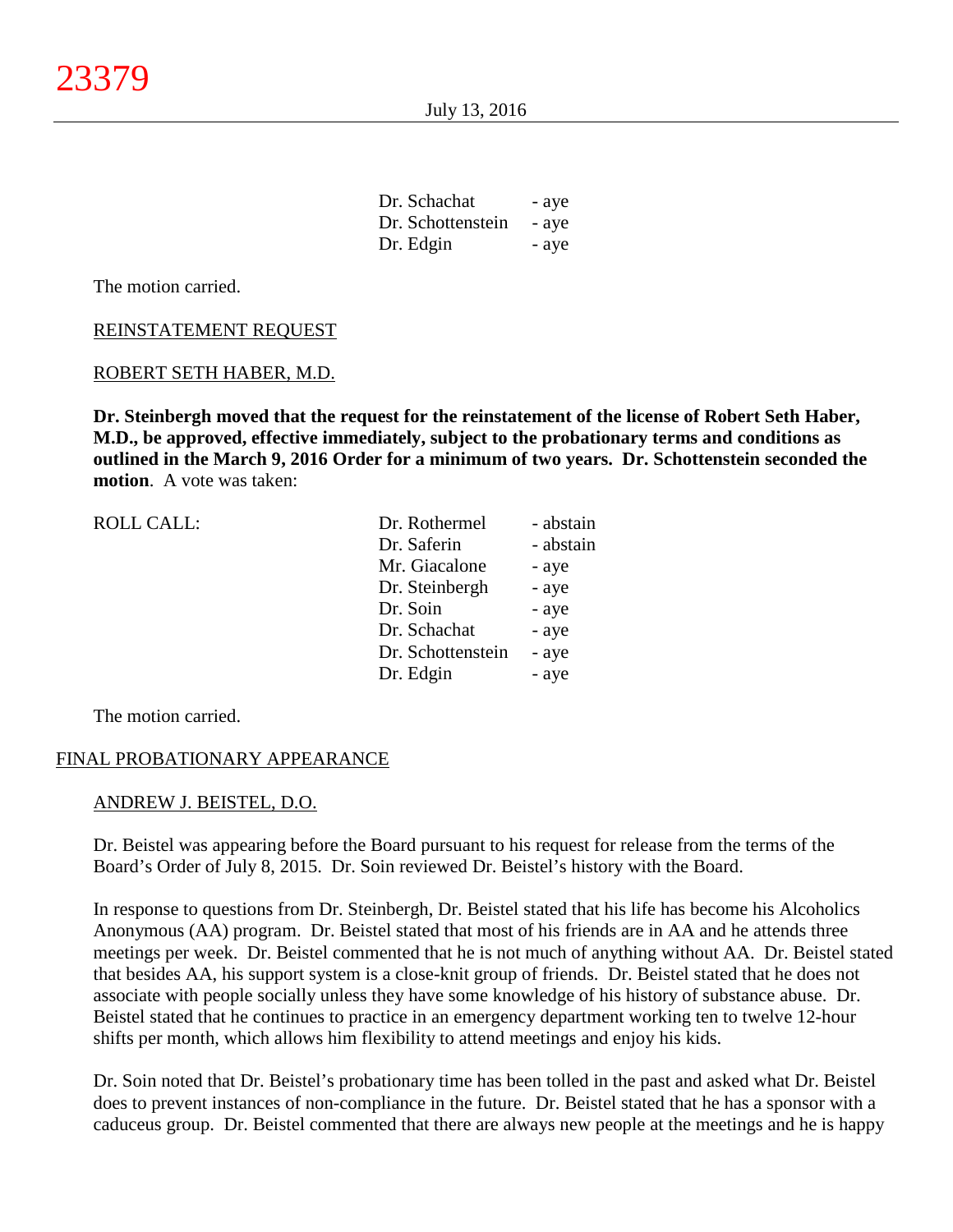to provide his phone number when new people need a sponsor or someone to talk to.

Dr. Schottenstein asked Dr. Beistel to explain his previous comments that he is not much without AA. Dr. Beistel replied that if he is not sober he cannot be a doctor, a father, or anything else. Dr. Beistel stated that he has learned that if he stops attending meetings, talking to his sponsor, and praying, he will relapse at some point. Dr. Beistel stated that the last eight years have been better than he could have expected and that he must continue to work his program for the rest of his life.

**Dr. Steinbergh moved to release Dr. Beistel from the terms of the Board's Order of July 8, 2015, effective immediately. Dr. Schottenstein seconded the motion.** All members voted aye. The motion carried.

# ELIZABETH B. LOTTES, D.O.

 $ROLL CALL$ :

Dr. Lottes was appearing before the Board pursuant to her request for release from the terms of her July 13, 2011 Consent Agreement. Dr. Soin reviewed Dr. Lottes' history with the Board.

In response to questions from Dr. Soin, Dr. Lottes stated that she practices addiction medicine, spending half of her time doing research and half treating patients. Dr. Soin asked if Dr. Lottes could share her experiences. Dr. Lottes stated that when she started prescribing naloxone, most commercial pharmacies in Columbus did not carry it because they "don't want that type of patient here." Within the past year pharmacies still did not have naloxone in stock, but Dr. Lottes' patients could submit a prescription and receive it in 24 hours. Dr. Lottes stated that some suburban pharmacies are beginning to carry naloxone in stock.

Dr. Soin asked about Dr. Lottes' plans for the future in regard to monitoring and her health. Dr. Lottes replied that five years ago she started on the medication Aubagio for her multiple sclerosis and she has not had a relapse since that time. Dr. Lottes commented that Aubagio also has significantly less side-effects than her previous medications. Regarding her bipolar disorder, Dr. Lottes stated that she has been on the same medications for seven years and has been stable.

Dr. Lottes commented that for the last five years, Ms. Bickers and Ms. Jones in the Board's Compliance Section have been very professional and helpful to her.

# **Dr. Schottenstein moved to release Dr. Lottes from the terms of her July 13, 2011 Consent Agreement, effective immediately. Dr. Edgin seconded the motion.** A vote was taken:

| Dr. Rothermel     | - abstain |
|-------------------|-----------|
| Dr. Saferin       | - abstain |
| Mr. Giacalone     | - aye     |
| Dr. Steinbergh    | - abstain |
| Dr. Soin          | - aye     |
| Dr. Schachat      | - aye     |
| Dr. Schottenstein | - aye     |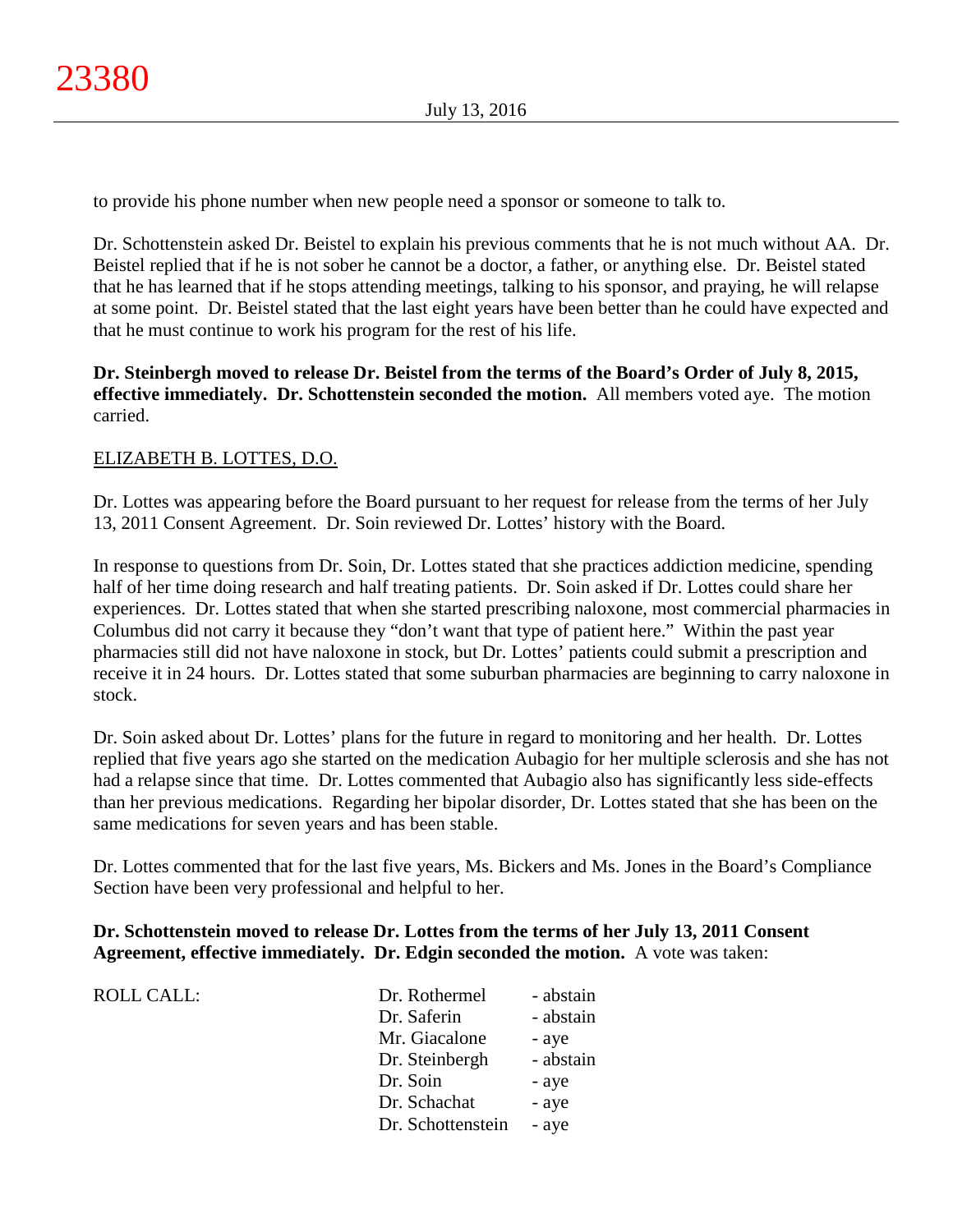July 13, 2016

Dr. Edgin - aye

The motion carried.

#### MARY ELIZABETH MUDD, M.D.

Dr. Mudd was appearing before the Board pursuant to his request for release from the terms of her July 8, 2015 Consent Agreement. Dr. Soin reviewed Dr. Mudd's history with the Board.

Mr. Giacalone asked what changes Dr. Mudd has made to her practice to avoid issues going forward. Dr. Mudd replied that she is still practicing cosmetic medicine and is still in solo practice performing the same procedures as before. Dr. Mudd stated that her previous problems related to a procedure called Laser Lipo, which was very new at the time. Though Dr. Mudd was told at the time that Laser Lipo is not liposuction, she later came to realize that it is so close to liposuction that it should be considered liposuction.

Dr. Mudd continued that when the Board reviewed her records, the records were from 2008. Dr. Mudd stated that she was not a surgeon and therefore it was difficult for her at first to learn how to do surgical records. Dr. Mudd stated that she attended a medical records documentation course at the Board's request and she was pleased when the instructors reviewed her current records and said they were good. Dr. Mudd also commented that she uses tumescent local anesthesia instead of general anesthesia and that she recently had an opportunity to work with Dr. Jeffrey Klein, the originator of tumescent anesthesia.

Dr. Soin asked if Dr. Mudd puts IV's in her patients. Dr. Mudd replied that she does not use IV's because giving an IV to someone with tumescent anesthesia can cause fluid overload and congestive heart failure.

Dr. Soin noted that Dr. Mudd is a family practitioner and asked if Dr. Mudd discloses to her patients that she is not a surgeon. Dr. Mudd replied that she does disclose to her patients that she is not a surgeon. Dr. Soin asked if Dr. Mudd would classify liposuction as major surgery. Dr. Mudd answered that she would consider liposuction to be minimally invasive surgery, not major surgery. Dr. Soin asked if Dr. Mudd discloses to her patients that there is a risk of death. Dr. Mudd responded that she discusses that with her patients, but noted that tumescent anesthesia has been used since the mid-1980's and worldwide there has never been a death reported. Dr. Mudd stated that she discusses the potential risks of the procedure with her patients. Dr. Mudd stated that she does not do full-body liposuction and only does areas.

Dr. Mudd stated that she was a family practitioner for 25 years, but she does not consider herself to be a family practitioner any longer because she is no longer qualified to sit for the board examinations. Dr. Mudd stated that in more than 20 years of assessing patients she became good at determining who are the healthy patients and who medically may not be good cases and should be referred to a surgeon.

Mr. Giacalone asked if Dr. Mudd has educated any of her colleagues about her experience with the Board. Dr. Mudd replied that she has spoken to physicians in other specialties who are contemplating entering the field of cosmetic surgery about the risks and whether they are really qualified. Dr. Mudd commented that she had been an unusual family practitioner in that she had still practiced obstetrics and had assisted in all her C-sections, and therefore she was more familiar with an operating environment than most family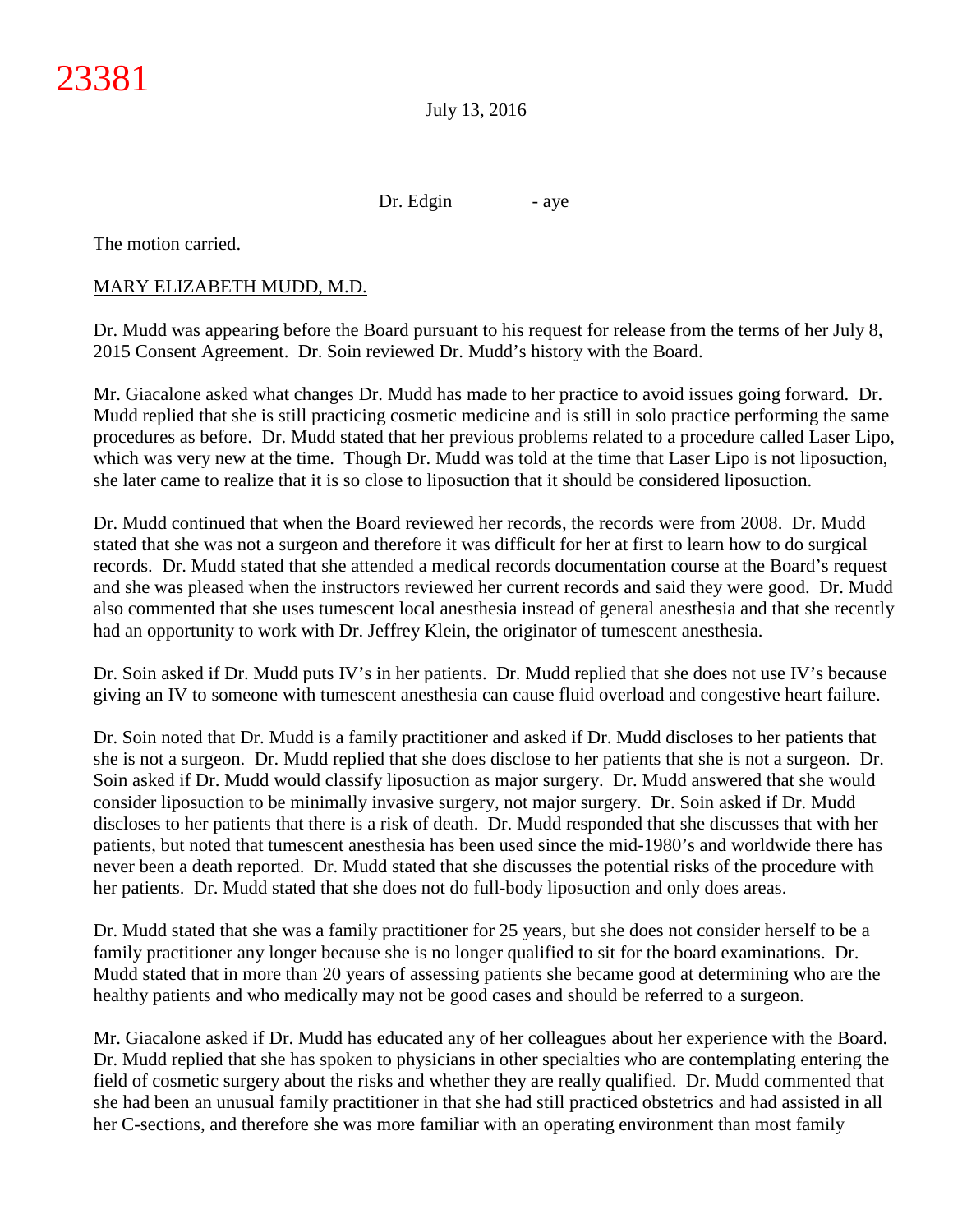practitioners. Dr. Mudd further commented that physicians have come to her as patients because if something goes wrong they feel better in the hands of Dr. Mudd, a former family practitioner, than someone who only does surgery and may not be able to handle medical complications. Dr. Mudd added that she is also very good at assessing people post-operatively and has been able to detect when patients may be having problems even when the monitors report that everything is perfectly fine.

Dr. Soin asked if Dr. Mudd uses epinephrine in her tumescent anesthesia. Dr. Mudd replied that she does use epinephrine. Dr. Soin commented that as an anesthesiologist he uses tumescent anesthesia often and he always sees an increase in the patient's heart rate and blood pressure. Dr. Mudd stated that she only uses tiny amounts of epinephrine. Dr. Soin recommended that Dr. Mudd use IV's for her patients. Dr. Soin commented the Dr. Mudd's practice makes him nervous. Dr. Soin emphasized that he is expressing his own opinion, not the Board's. Dr. Mudd stated that she takes vital signs before each procedure and monitors the patient throughout.

Dr. Schottenstein asked if it is clear to Dr. Mudd that although she is not a plastic surgeon, she is held to the standards of a plastic surgeon when performing such procedures. Dr. Mudd agreed and stated that she takes the responsibility of caring for patients very seriously. Dr. Mudd stated that she knows her limitations and when a patient should be referred. Dr. Mudd stated that when she was a family practitioner practicing obstetrics she knew she was held to the same standards as an obstetrician. Dr. Mudd commented that when she left the field of family practice, the head of obstetrics at her hospital told her she was the best non-obstetrician she had ever seen and that her skills were equal to their obstetricians. Dr. Mudd stated that she offers the Laser Lipo procedure to her patients because she is able to provide a very safe way of doing the procedure.

Dr. Soin stated that the Board wants to make certain Dr. Mudd is aware of the risks of using tumescent anesthesia. Dr. Mudd replied that she is aware of the risks. Dr. Soin commented that if Dr. Mudd is using tiny amounts of epinephrine, then she must be using large amounts of tumescent if she is doing it properly. Dr. Mudd stated that when she practiced in Dr. Klein's office, his nurses felt that she had taken a step further in doing tumescent and keeping the amount of medicine very low. Dr. Soin stated that he pulled up an article by Dr. Klein which states that he is typically at half the volume of toxicity for local anesthetic, and, because lidocaine is metabolized, the risk of toxicity is extremely high if the patient is on a concurrent medication. Dr. Mudd stated that is what a medical history is taken. Dr. Soin advised Dr. Mudd to be cautious.

Mr. Giacalone noted that earlier today the Board considered a case in which a physician was performing liposuction and a patient death occurred. Dr. Mudd stated that she appreciates the Board's position and that she would welcome any Board member to come to her office during a procedure to see that she does a safe job and that she is very aware of the risks as well as the benefits.

**Mr. Giacalone moved to release Dr. Mudd from the terms of her July 8, 2015 Consent Agreement, effective immediately. Dr. Schottenstein seconded the motion.** A vote was taken:

| <b>ROLL CALL:</b> | Dr. Rothermel | - abstain |
|-------------------|---------------|-----------|
|                   | Dr. Saferin   | - abstain |